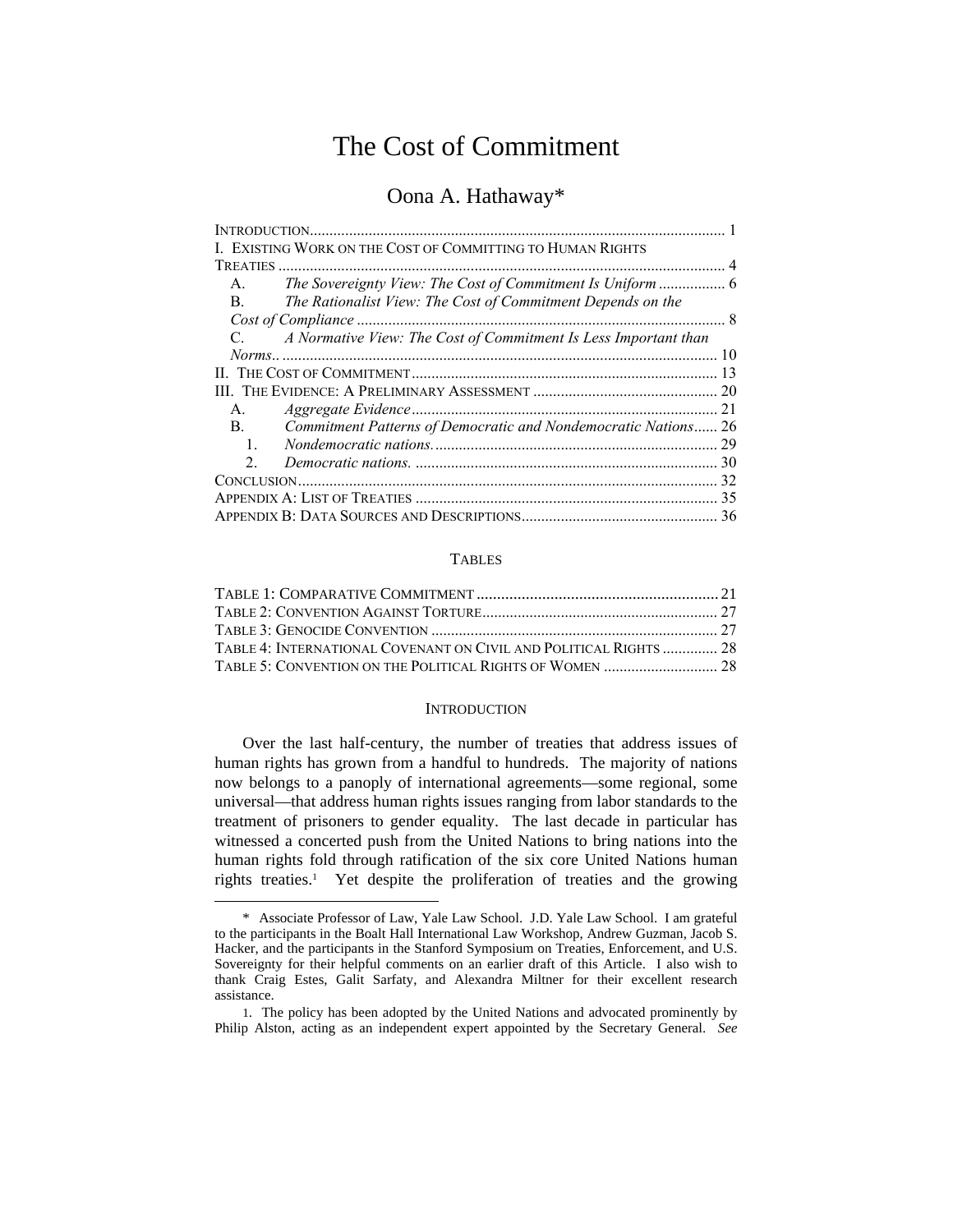attention to countries' decisions to join them,2 little attention has been paid to what influences countries' decisions to join these treaties.

Perhaps this inattention is due in part to the perception that the explanation for countries' decisions to ratify is quite obvious. Ratification of treaties is entirely voluntary; hence, one might argue, only those countries that share the goals of the treaties will ratify. In this view, it is obvious that those that abhor torture will ratify the Convention Against Torture, those that favor women's political equality will ratify the Convention on the Political Rights of Women, and those that are committed to civil and political rights will ratify the International Covenant on Civil and Political Rights, while those that do not will not.

But this simple explanation, while it of course tells part of the story of treaty membership, undoubtedly does not tell it all. It does not tell us why, for example, Afghanistan, Colombia, Mexico, and other countries known to have regularly engaged in state-sponsored torture ratified the Convention Against Torture in 1987, while Belgium, Iceland, and the United States—which have markedly better practices—did not join the treaty until the latter half of the 1990s. It does not tell us why the human rights ratings<sup>3</sup> of countries that join treaties are not all that much better, on the whole, than those that have not.4 And it certainly cannot help us explain why countries with the worst human rights ratings often ratify human rights treaties at rates approaching or matching that of countries with the best ratings.<sup>5</sup>

In the area of human rights, which is the focus of this Article, the puzzle of treaty membership is all the more striking because the very existence of human rights treaties poses a puzzle. In some areas of law, it may seem quite obvious why countries create and then join treaties. Arms control agreements, trade agreements, and mutual nonaggression agreements, for example, offer member

Philip Alston, Final Report on Enhancing the Long-Term Effectiveness of the United Nations Human Rights Treaty System, U.N. ESCOR, 53d Sess., Agenda Item 15, 14-36, U.N. Doc. E/CN.4/1997/74 (1996) ("Universal ratification of the six core United Nations human rights treaties would establish the best possible foundation for international endeavors to promote respect for human rights."); Millennium Summit Multilateral Treaty Framework: An Invitation to Universal Participation, UN Doc. DPI/2130 (2000) (a 222-page booklet reproducing the text of 25 so-called core treaties, including 6 core human rights treaties).

<sup>2.</sup> When I refer to a country's decision to "join" a treaty, I mean to refer to its decision to sign and/or ratify the treaty.

<sup>3.</sup> In this article, I refer to human rights "ratings" rather than "practices" when discussing my empirical results to reflect the fact that the data referenced herein reflect the best available information on practices but nonetheless may not perfectly reflect actual practices. *See* Oona A. Hathaway, *Do Human Rights Treaties Make a Difference?*, 111 YALE L.J. 1935, 1977, 1980 (2002).

<sup>4.</sup> *Id.* at 1963-76 (discussing the challenges of measuring compliance and effectiveness of human rights treaties).

<sup>5.</sup> Hathaway, *supra* note 3, at 1982-87 (showing that, for example, 47% of countries where the most recorded acts of genocide are recorded had ratified the Genocide Convention at the time, whereas 50% of countries for which no acts of genocide are recorded had ratified the Genocide Convention at the time; similarly, approximately 40% of countries where the most recorded acts of torture are recorded had ratified the Convention Against Torture at the time, roughly the same ratification percentage for countries where no acts of torture are recorded).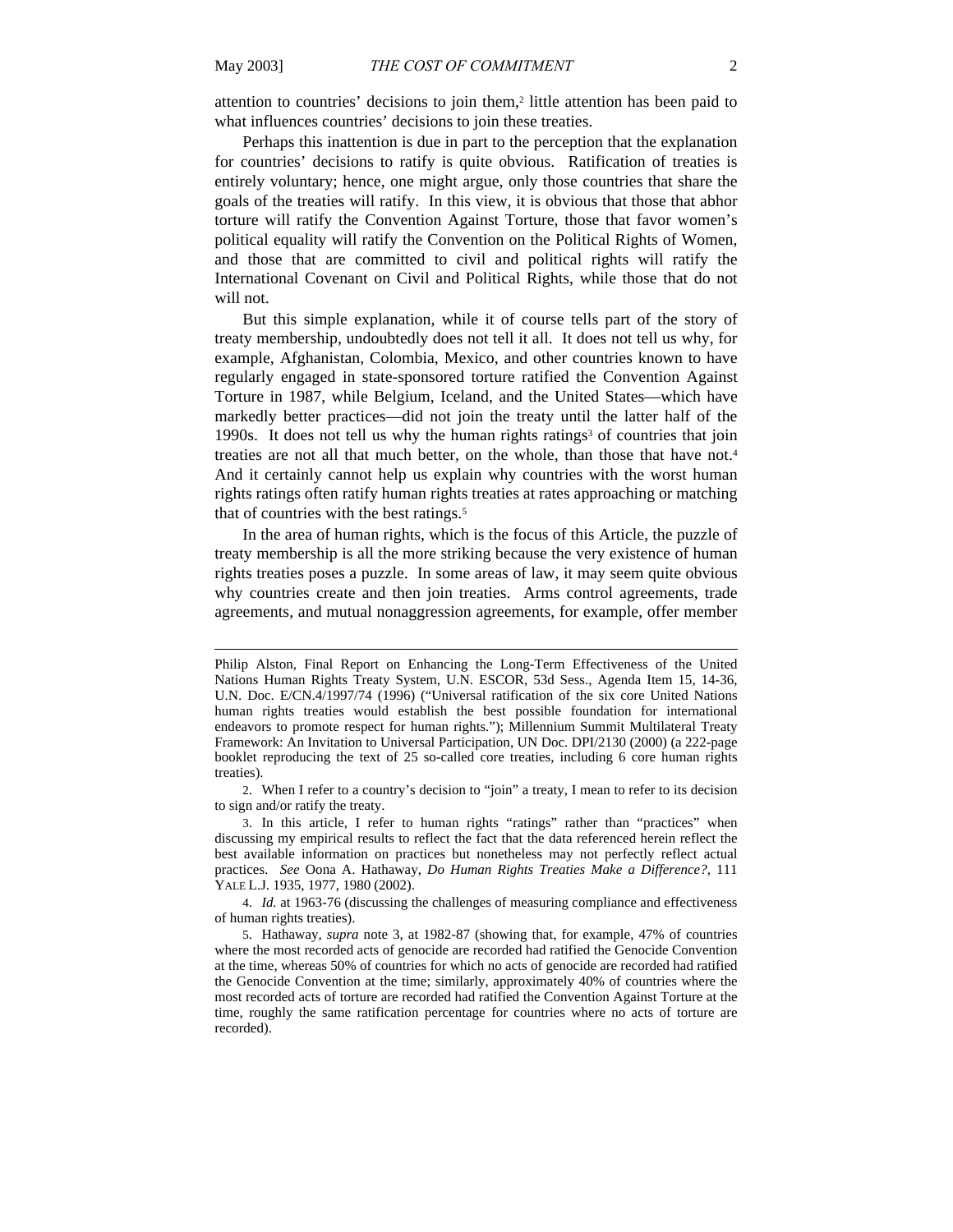states obvious reciprocal benefits in exchange for their respective pledges to act or to refrain from acting in particular ways.6 But human rights treaties do not, at least on their face, promise such benefits. Assent to a human rights treaty invites intrusion of the international community into the domestic arena and in particular into the relationship between the state and its citizens—a sphere of influence usually jealously guarded. And what do member nations receive in return? Only promises from other nations to refrain from harming their own citizens. From a strictly rationalist point of view, which sees state behavior as largely motivated by an assessment of costs and benefits,<sup>7</sup> this is not the sort of thing that states should care much about. After all, how does the use of torture by the government of Zimbabwe against its own citizens affect the national interests of Demark? Hence, from the rationalist perspective—a perspective that is currently dominant in the field of political science—human rights treaty membership appears especially difficult to explain.

In this Article, I focus on only a small part of this broader puzzle. Putting to one side, for the moment, the ways in which countries benefit from joining human rights treaties, I seek insight into how the cost of committing to human rights treaties influences countries' decisions to join. I begin by proposing a new way of conceiving of the cost of consenting to be bound by a treaty. I then investigate whether countries appear to be influenced by this cost of membership when they decide whether or not to join particular treaties.

In presenting this argument, I do not purport to provide a complete explanation for countries' decisions to join human rights treaties. This Article is but a small part of a much broader project in which I investigate the broader puzzle that I have described.8 Here, my goal is more modest. I seek simply to examine whether my conception of the cost of commitment is correlated in predicted ways with treaty membership. That is, does the cost of commitment appear to affect country decisions to join human rights treaties?

To begin to answer this question, I examine empirical evidence drawn from

<sup>6.</sup> Of course, that is not to say that this explanation is correct or complete. Beth Simmons and James Vreeland have questioned these assumptions in the area of trade. *See*  Beth A. Simmons, *International Law and State Behavior: Commitment and Compliance in International Monetary Affairs*, 94 AM. POL. SCI. REV. 819 (2000); Beth A. Simmons, *Money and the Law: Why Comply with the Public International Law of Money?*, 25 YALE J. INT'L L. 323, 326 (2000) (arguing that "competitive market forces" in the form of "[t]he risk of deterring international business [are] what give[] international monetary law its constraining influence"); James Raymond Vreeland, Institutional Determinants of IMF Agreements (unpublished manuscript), available at http://pantheon.yale.edu/~jrv9/IMFVeto.html (arguing that governments may enter into IMF agreements to push through unpopular policies of economic reform); James Raymond Vreeland, Why do governments and the IMF enter into agreements?, International Political Science Review (forthcoming 2003), available at http://pantheon.yale.edu/~jrv9/case.html (providing case studies to support the claim that governments want IMF conditions to be imposed to help push through unpopular economic reforms). Andrew Moravcsik has questioned this assumption in the area of human rights. *See* Andrew Moravcsik, *The Origins of Human Rights Regimes: Democratic Delegation in Postwar Europe*, 54 INT'L ORG. 217 (2000).

<sup>7.</sup> For more on the rationalist perspective on state behavior, see Hathaway, *supra* note 3, at 1944-55.

<sup>8</sup>*. See* Oona A. Hathaway, Why Do Countries Commit to Human Rights Treaties? (2003) (unpublished manuscript, on file with author).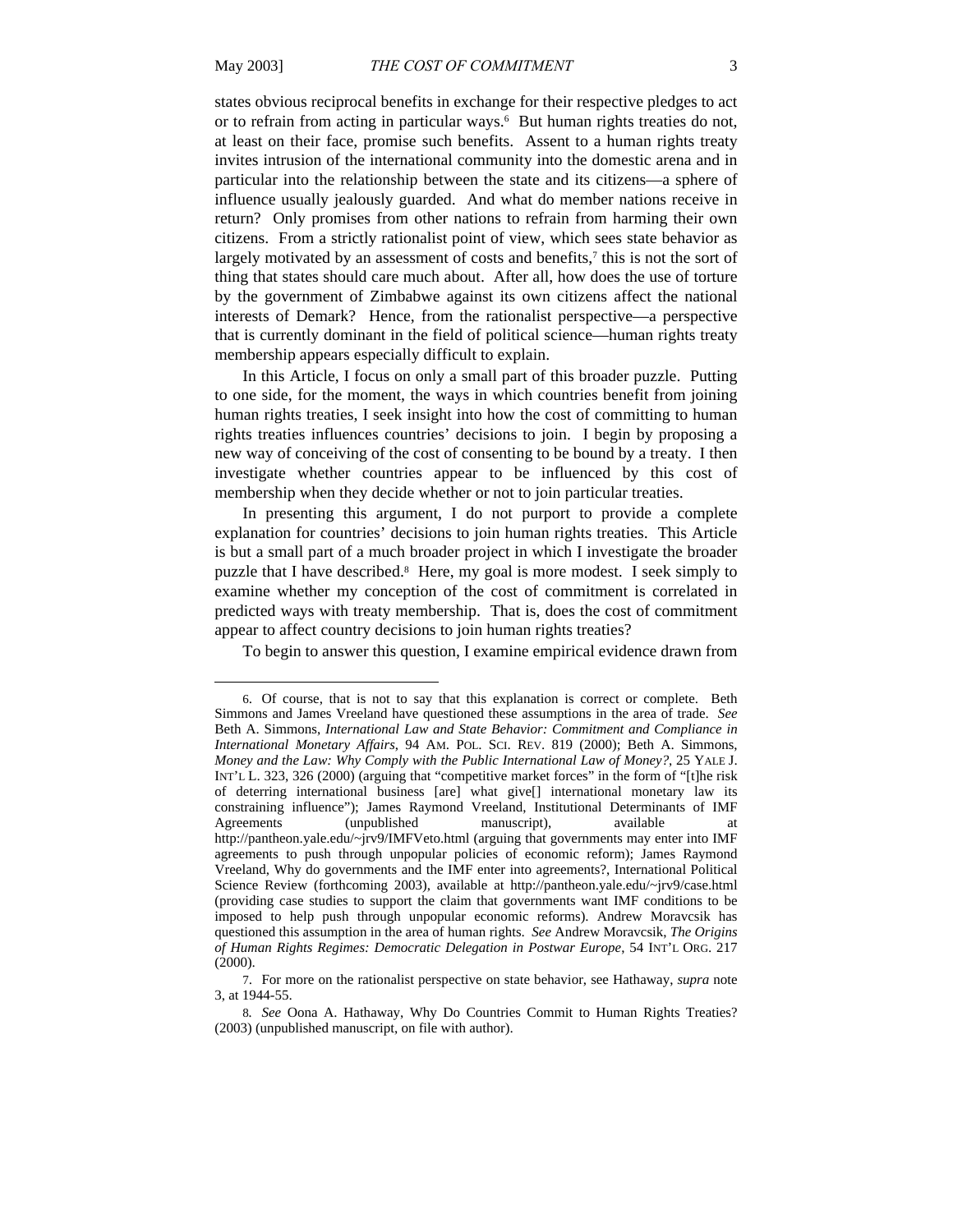a database that covers 166 nations over a time span of forty years. I use this data to shed some light on the decisions of nations to join human rights treaties. Do countries with better human rights practices ratify more readily than those with worse human rights practices? Is the propensity of nations to ratify treaties affected by the enforcement mechanisms used in the treaties? Do democratic nations ratify more readily than nondemocratic nations? Is there a difference in the willingness of democratic and nondemocratic nations to commit to a treaty when their practices are out of step with the treaty's requirements? These are a few of the questions that I ask in this Article. The empirical evidence, while far from conclusive, provides some preliminary answers that I hope will serve as a roadmap to future, more detailed investigation.

Part I of this Article reviews the existing theories of state behavior and the answers they suggest to the question of whether and how the cost of committing to a human rights treaty affects countries' decisions to join. I sketch out three broad views of the cost of commitment that can be gleaned from the existing literature, which I term the Sovereignty view, the Rationalist view, and the Normative view. These three approaches, though entirely different in their foundations and reasoning, suggest two possible relationships between the cost of commitment and treaty ratification. They predict that either there will be little or no predictable relationship between the cost of commitment and a country's ratification decisions or that, as the further a country's ratings diverge from the standard of behavior required in a human rights treaty, the less likely it will be to join.

In Part II, I put forward my own theory of the cost of commitment. I argue that for treaties with minimal enforcement provisions—which includes most human rights treaties—understanding the cost of commitment requires taking into account not only the cost that would be entailed in bringing the country's practices into compliance with the treaty but also the likelihood that those costs will be realized.

In Part III, I put the theories to the test. I compare the predictions of the existing accounts of state behavior and of my own account against the empirical evidence. I find that states often fail to behave as proponents of existing accounts would expect and that the evidence is instead more consistent with the predictions that arise out of my own account. I conclude by reviewing the insights into the cost of commitment and its influence on country decisions to join human rights treaties gleaned from the empirical evidence and by outlining future avenues of research indicated by the findings.

### I. EXISTING WORK ON THE COST OF COMMITTING TO HUMAN RIGHTS TREATIES

With a few important exceptions, political scientists and legal scholars have largely ignored the questions of when and why countries join international treaties. Legal scholars in particular have tended to take it as a given that international treaties exist and that countries choose to join them. 9 They have

<sup>9.</sup> For a description of the international law and international relations literature on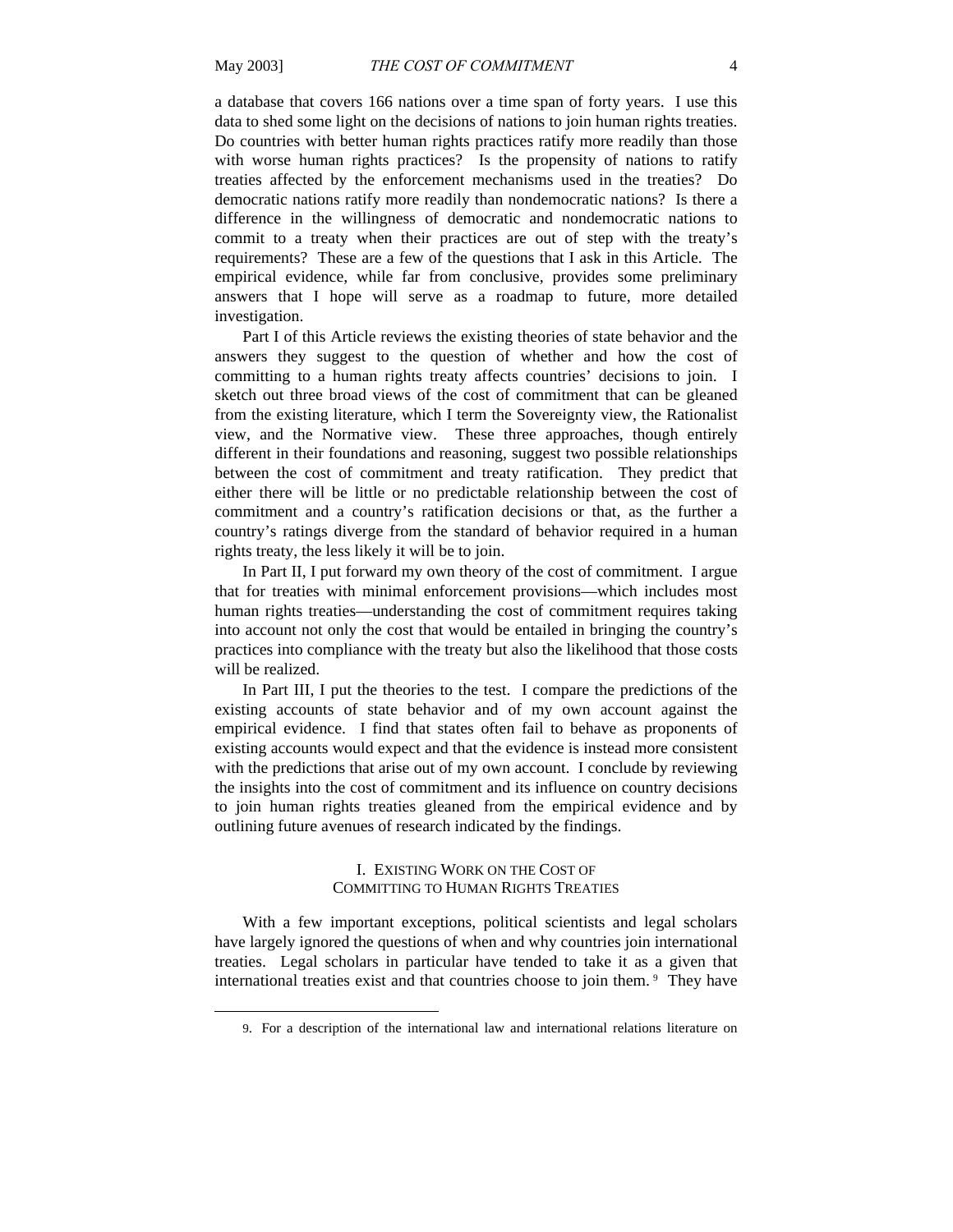l

focused their attention instead on whether and when countries comply with those treaties and on whether the sovereignty costs of treaties outweigh their benefits.10 In doing so, they have almost entirely ignored the questions of why treaties come into being and what motivates nations to join them.11

Until recently, political scientists largely ignored international law and hence made little effort to explain its existence. Yet they have long been interested in the broader question of international cooperation, of which international treaties are a formalized subset, if one that is often left unacknowledged. In recent years, as political scientists have turned more attention to international law, there have even been some direct efforts to explain the existence of particular treaties. Among these is the only prior empirical study of the formation of human rights treaties—Andrew Moravcsik's examination of the origins of the European Convention for the Protection of Human Rights and Fundamental Freedoms.<sup>12</sup>

If only a few scholars have addressed the questions of when and why countries join human rights treaties, even fewer have considered the narrower issue that is the focus of this Article: What is the cost to a country of committing to a treaty and how does that affect its decision to join? Below, I sketch out three broad views of the cost of commitment that can be gleaned from the existing literature: the Sovereignty view, the Rationalist view, and the Normative view. Perhaps the most prominent view in this context is one that sees human rights treaties as imposing substantial sovereignty costs on all ratifiers. In the most often articulated version of this view, which I will call the Sovereignty view, human rights treaties impose a cost that is either uniform or

10. Franck points out:

The questions to which the international lawyer must now be prepared to respond, in this post-ontological era, are different from the traditional inquiry: whether international law is law. Instead, we are now asked: Is international law effective? Is it enforceable? Is it understood? And, the most important question: Is international law fair?

FRANCK, FAIRNESS, *supra* note 9, at 6. Harold Koh poses a related question: "If transnational actors do generally obey international law, why do they obey it, and why do they sometimes disobey it?" Koh, *Why Do Nations Obey?*, *supra* note 9, at 2600. One question not asked or answered by either Franck or Koh is that posed by this Article: Why do nations join?

11. Harold Koh comes the closest. *See infra* text accompanying note 42.

12. Moravcsik, *supra* note 6.

compliance, see Hathaway, *supra* note 3. The legal scholarship on compliance is made up of three primary strands: (1) managerial theory, *see, e.g.*, ABRAM CHAYES & ANTONIA HANDLER CHAYES, THE NEW SOVEREIGNTY: COMPLIANCE WITH INTERNATIONAL REGULATORY AGREEMENTS (1995) [hereinafter CHAYES & CHAYES, NEW SOVEREIGNTY]; Abram Chayes & Antonia Handler Chayes, *On Compliance*, 47 INT'L ORG. 175 (1993) [hereinafter Chayes & Chayes, *Compliance*], (2) fairness theory, *see, e.g.*, THOMAS M. FRANCK, FAIRNESS IN INTERNATIONAL LAW AND INSTITUTIONS (1995) [hereinafter FRANCK, FAIRNESS]; Thomas M. Franck, *Legitimacy in the International System*, 82 AM. J. INT'L L. 705 (1988) [hereinafter Franck, *Legitimacy*], and (3) transnational legal process, *see, e.g.*, Harold Hongju Koh, *Why Do Nations Obey International Law?*, 106 YALE L.J. 2599 (1997) [hereinafter Koh, *Why Do Nations Obey?*] (review essay); Harold Hongju Koh, *The 1998 Frankel Lecture: Bringing International Law Home*, 35 HOUS. L. REV. 623 (1998) [hereinafter Koh, *Bringing International Law Home*]; Harold Hongju Koh, *How Is International Human Rights Law Enforced?*, 74 IND. L.J. 1397 (1998) [hereinafter Koh, *How Is International Human Rights Law Enforced?*].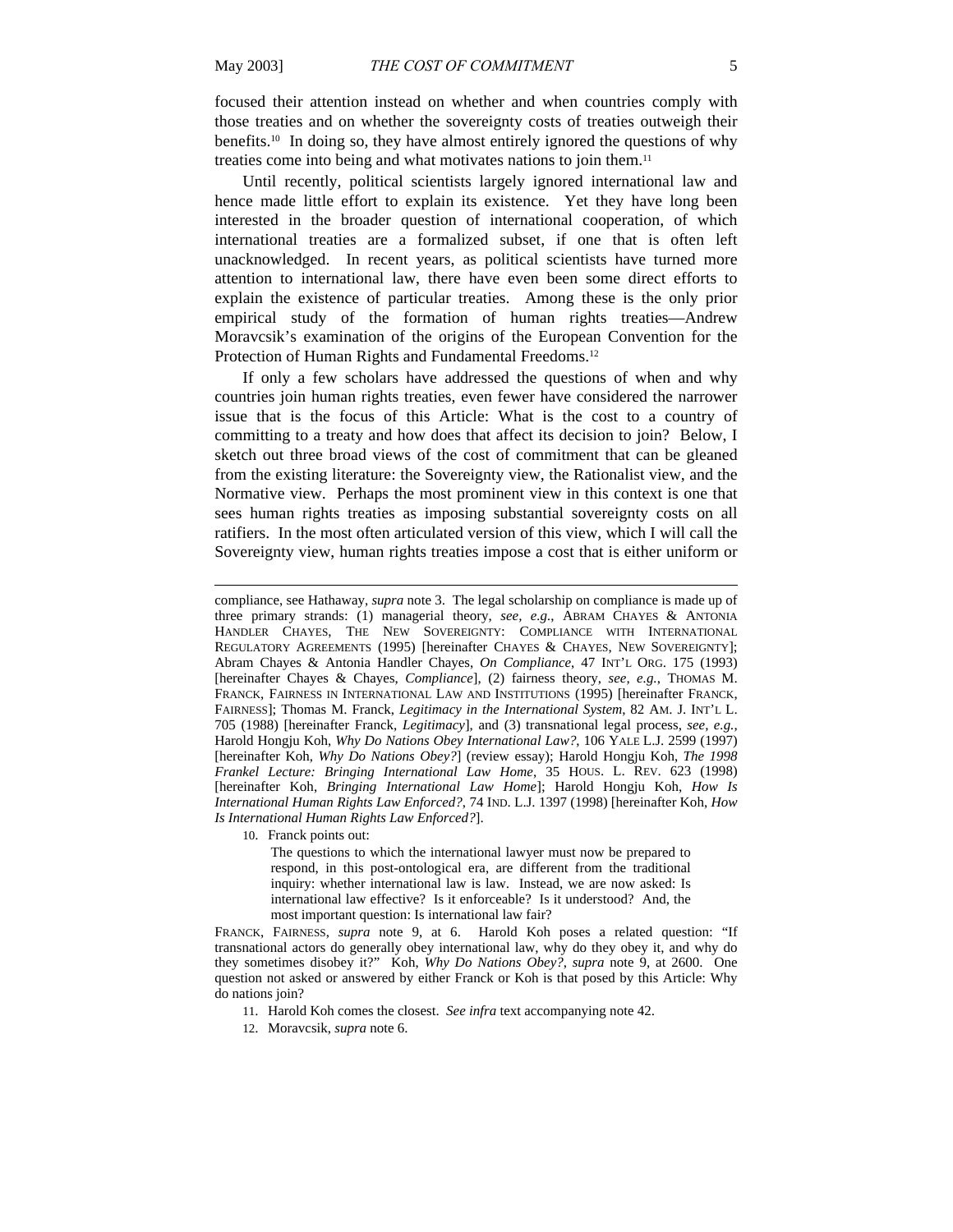l

randomly distributed across all nations because they require ratifying nations to surrender power to inspect the relationship between the state and its citizens. A second view, which I term the Rationalist view, suggests that the cost of commitment varies according to the degree to which countries' ratings diverge from the treaty's requirements. In this view, all things being equal, the further their practices diverge from the requirements of the treaty, the less likely countries will be to join. Finally, under the Normative view, countries join human rights treaties not because a cost-benefit analysis leads them to do so but because of genuine commitment to the ideas such treaties embody. Assuming that countries' practices are somewhat indicative of their normative commitments, scholars espousing the Normative view would also expect countries with poor practices to be less likely to ratify human rights treaties.

# A. *The Sovereignty View: The Cost of Commitment Is the Cost to National Sovereignty*

Under this view, human rights treaties are seen as costly to all those who join.13 The Sovereignty model cuts across analytic approaches to state behavior and has been adopted by rationalist and normative scholars alike.14 Under this model, the existence of sovereign states relies on two basic principles: exclusive territorial authority and the noninterference of external actors in domestic life.15 Human rights law, which seeks to place limits on how states can treat their citizens and legitimates the interference of other states or international organizations in domestic affairs, is revolutionary in this view, because it conflicts with national sovereignty, i.e., "the political independence of a state."16 This direct tension between sovereignty and human rights means,

<sup>13.</sup> This is based on the "Westphalian" view of sovereignty, named as such because it is believed to have emerged from the Treaty of Westphalia. *See* STEPHEN D. KRASNER, SOVEREIGNTY 20-25 (1999) (describing Westphalian sovereignty). For a contrary view of the origins of modern notions of sovereignty, see Andreas Osiander, *Sovereignty, International Relations, and the Westphalian Myth*, 55 INT'L ORG. 251 (2001) (arguing that "the accepted IR narrative about Westphalia is a myth").

<sup>14.</sup> For more on the rationalist and normative approaches, see Hathaway, *supra* note 3, at 1944-62.

<sup>15.</sup> This is one of many possible definitions of sovereignty, and is arguably not the most useful one. *See, e.g*., KRASNER, *supra* note 13, at 25 (labeling this variant of sovereignty "Westphalian sovereignty," and noting that "[t]he tensions between the conventional rule and actual practice have been more severe" for this conception of sovereignty than for others); F.H. HINSLEY, SOVEREIGNTY 26 (2d ed. 1986) (contending that sovereignty is "the idea that there is a final and absolute political authority in the political community . . . 'and no final and absolute authority exists elsewhere'"). I use it here simply because it is the one most often adopted in this context. *See infra* note 16.

<sup>16.</sup> Lori Fisler Damrosch, *Changing Conceptions of Intervention in International Law*, *in* EMERGING NORMS OF JUSTIFIED INTERVENTION: A COLLECTION OF ESSAYS FROM A PROJECT OF THE AMERICAN ACADEMY OF ARTS AND SCIENCES 91, 93 (Laura W. Reed & Carl Kaysen eds., 1993); *see also* DAVID P. FORSYTHE, THE INTERNATIONALIZATION OF HUMAN RIGHTS 17 (1991) ("International relations underwent a fundamental change from 1945 to 1970 in the sense that human rights ceased to be generally considered a matter fully protected by state sovereignty."); Kathryn Sikkink, *Human Rights, Principled Issue-Networks, and Sovereignty in Latin America*, 47 INT'L ORG. 411 (1993) (arguing that the "doctrine of internationally protected human rights offer[s] one of the most powerful critiques of sovereignty as currently constituted, and the practices of human rights law and human rights and foreign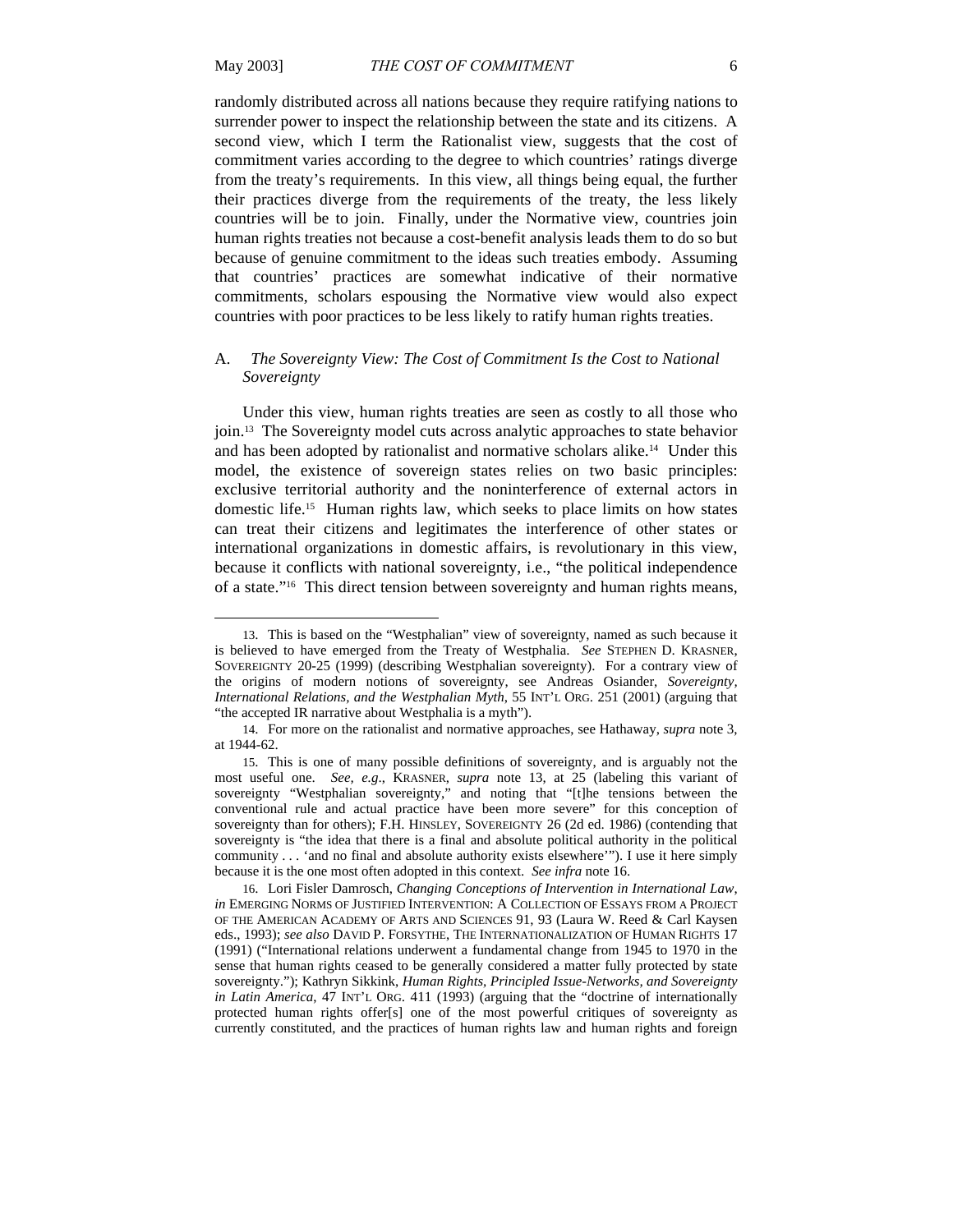as Hedley Bull argues, that the exchange of recognition of sovereign jurisdictions between states "implies a conspiracy of silence entered into by governments about the rights and duties of their respective citizens."17 That shared belief has, in turn, led to arguments that sovereignty must be made "conditional upon the protection of at least basic human rights."18 Thus sovereignty and human rights stand in a zero-sum posture—strengthening one necessarily weakens the other.

Under the Sovereignty view, the costs of membership in a human rights treaty are generally seen as uniform across states. Andrew Moravcsik, who aptly labels the surrender of national discretion required by human rights treaties "sovereignty costs," works from the assumption that "the inconvenience governments face is constant (or randomly distributed)."19 All states are jealous of their sovereignty; hence, membership in human rights treaties is costly to all nations. In this view, variation in treaty membership comes not from variation in the cost of commitment across nations, but from variation in the benefits of treaty membership. Political scientists that offer different explanations for the existence of human rights treaties make similar assumptions regarding the costs of membership. Kenneth Waltz, for example, argues that states join human rights treaties because they are induced into doing so by more powerful nations—those that receive the largest inducements will be those most likely to join.<sup>20</sup> Under the classical realist view, human rights treaties offer little or no tangible benefits, and hence states will join as a form of cheap talk (if membership in the treaty is costless or nearly so) or not at all.21 In the "republican liberal" view of Andrew Moravcsik, countries' "willingness to tolerate sovereignty costs increases insofar as the costs are outweighed by the benefits of reducing domestic political uncertainty."<sup>22</sup> For these scholars, as well as those of many others whose work varies dramatically in their analytical

17. HEDLEY BULL, THE ANARCHICAL SOCIETY 80 (2d ed. 1995).

18. HENRY SHUE, BASIC RIGHTS 174 (2d ed. 1996).

19. Moravcsik, *supra* note 6, at 228. Moravcsik is not alone in his use of the term "sovereignty costs" to describe this set of costs. *See, e.g*., Abbot & Snidal, *supra* note 16, at 436. Notably, Moravcsik's simplifying assumption of a uniform cost of commitment is likely more accurate in the European context he examined than it is among the group of nations as a whole. It may be unfair, therefore, to assume that he would make a similar assumption in a context—such as that examined in this Article—in which there is substantially more variation across states.

20. KENNETH N. WALTZ, THEORY OF INTERNATIONAL POLITICS 200 (1979).

21*. See* EDWARD HALLETT CARR, THE TWENTY YEARS' CRISIS 1919-1939 (Harper & Row 1946) (1939); HANS J. MORGENTHAU, POLITICS AMONG NATIONS (3d ed. 1966); Hans J. Morgenthau, *Positivism, Functionalism, and International Law*, 34 AM. J. INT'L L. 260 (1940).

22. Moravcsik, *supra* note 6, at 228.

policies provide concrete examples of shifting understandings of the scope of sovereignty"). Relatedly, Kenneth Abbott and Duncan Snidal argue that the costs of accepting a binding legal obligation, which they too label "sovereignty costs" are low when states "simply make international commitments that limit their behavior in particular circumstances," but that the costs are higher when "states accept external authority over significant decisions." *See*  Kenneth W. Abbot & Duncan Snidal, *Hard and Soft Law in International Governance*, 54 INT'L ORG. 421, 437 (2000). For a contrary view, see Christian Reus-Smit, *Human Rights and the Social Construction of Sovereignty*, 27 REV. INT'L STUD. 519 (2001) (arguing that sovereignty and human rights should be treated as two elements of a single, inherently contradictory modern discourse about legitimate statehood and rightful state action).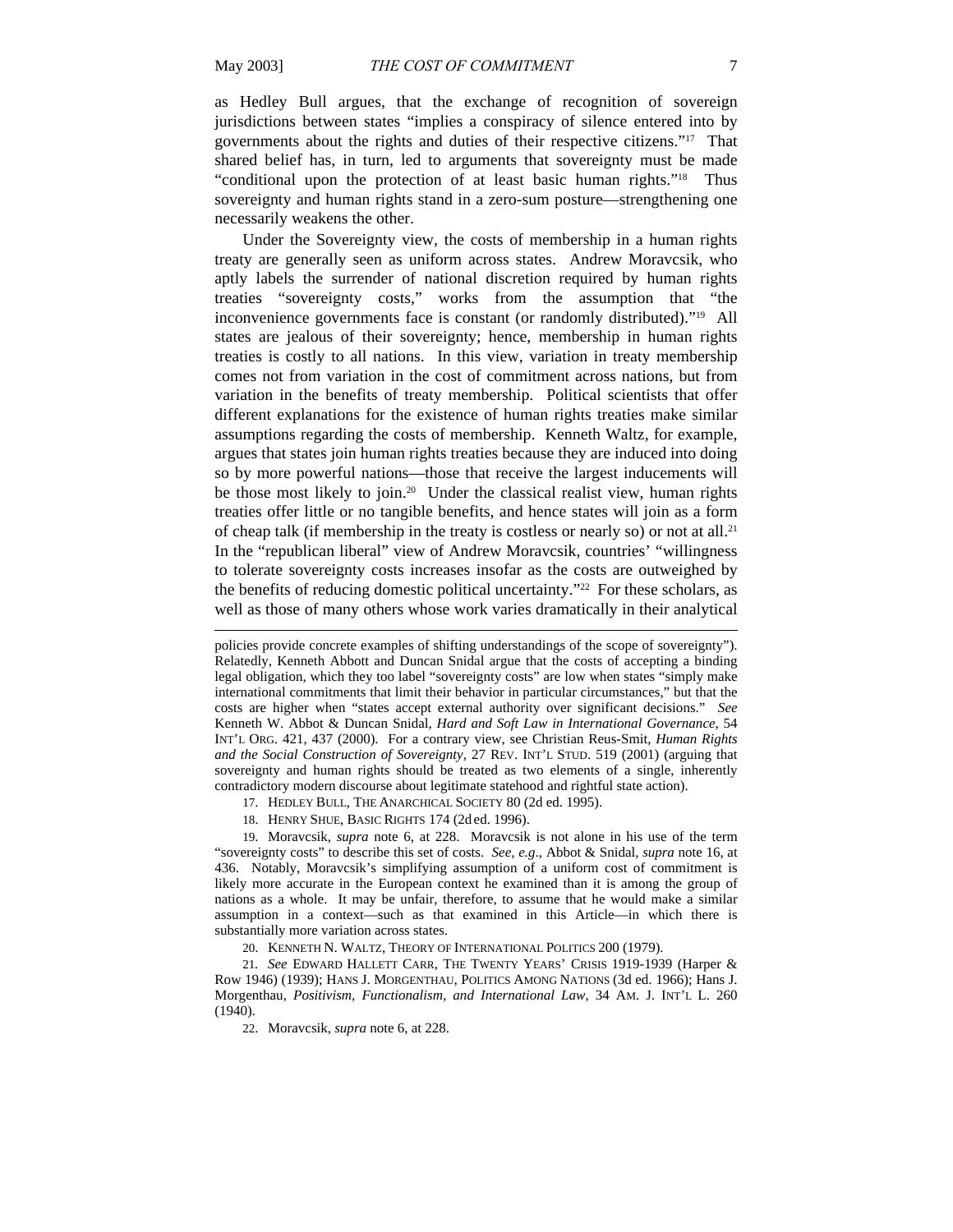approach to state behavior, the costs of human rights treaties are constant, or at best randomly distributed.23 In this view, then, examining the cost of committing to treaties should provide no additional insight into cross-national variation in treaty membership.

A somewhat more nuanced prediction can also be drawn out of the sovereignty-centered view. Arguably, the further a country's practices diverge from the requirements of a treaty and the more the country would therefore be required to change its practices as a consequence of joining the treaty, the greater the "sovereignty costs" the treaty threatens to impose. In this version of the sovereignty view, then, the further a country's practices diverge from the requirements of a treaty, the higher the sovereignty costs and the lower the likelihood the country will join.

# B. *The Rationalist View: The Cost of Commitment Depends on the Cost of Compliance*

Legal scholars have until now largely ignored the question of why states ratify international treaties. Treaty ratification is instead usually taken as the starting point. To the extent that legal scholars do address it, they generally note simply that states do not consider themselves bound by treaties unless they commit thereto. Once they do ratify, however, they act, as Thomas Franck puts it, "in professed compliance with, and reliance on, the notion that when a state signs and ratifies an accord with one or more other states, then it has an obligation, superior to its sovereign will."24 They then appear to infer from this that states only join treaties when it is in their interest to do so.25

Abram and Antonia Chayes make the connection between the belief that treaty commitments are binding and state decisions to make them—a relationship implied by other legal scholars but rarely made explicit. In their managerial model of state behavior, the norm of "*pacta sunt servanda*" treaties are to be obeyed—is so universally accepted that nations, which can choose to join or not, do not join agreements with which they do not intend to comply.26 As the Chayeses put it, although nations "may know they can violate their treaty obligations if circumstances or their calculations go radically awry, they do not negotiate agreements with the idea that they can break them

<sup>23</sup>*. Id*.

<sup>24.</sup> Franck, *Legitimacy*, *supra* note 9, at 756.

<sup>25.</sup> A notable exception to the traditional legal view of treaty formation is Harold Koh's theory of transnational legal process. Under this view, treaty ratification can occur at a variety of points in the process of internalization of the international legal norms it embodies. If ratification comes early in the process, it may simply be the result of an "interaction" between international actors and may not reflect a genuine commitment. The ratification can be used, however, to lead to deeper internalization of the norm. If ratification comes later in the process of internalization, it can be understood to reflect genuine commitment to the principles the treaty embodies. Hence, the transnational legal process theory does not appear to have a particular view of the relationship between the cost of commitment and treaty ratification. *See* Koh, *Why Do Nations Obey?*, *supra* note 9; Koh, *Bringing International Law Home*, *supra* note 9; Koh, *How Is International Human Rights Law Enforced?*, *supra* note 9; *infra* text accompanying note 42.

<sup>26.</sup> CHAYES & CHAYES, NEW SOVEREIGNTY, *supra* note 9, at 8.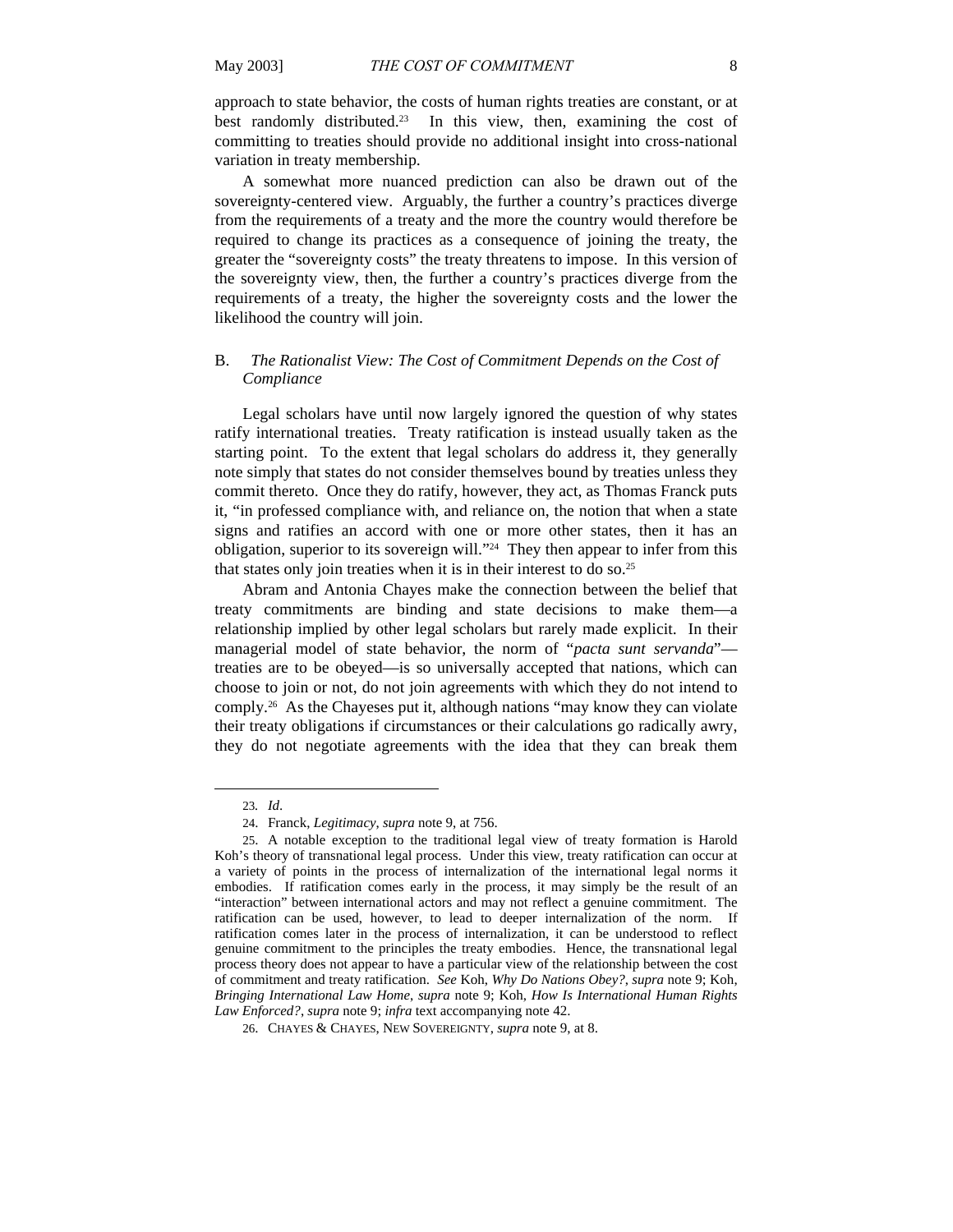whenever the commitment becomes 'inconvenient.'"<sup>27</sup> Instead, nations enter into agreements "based on considered and well-developed conceptions of national interest that have themselves been informed and shaped to some extent by the preparatory and negotiating process."28 Hence, in this view, states only join treaties that they believe serve their interests—interests that are in turn defined through an interplay of domestic players and international actors.29

Neither the Chayeses nor other legal scholars are explicit about how "divergent interests" are accommodated in the treatymaking process or about what motivates domestic and state actors—ideas, material incentives, or something else.<sup>30</sup> Political scientists offer two possible views of the question, one more rationalist and one more normative in nature. Rationalist scholars who have considered this question argue that material interests are likely to predominate. As Helen Milner puts it, "[i]n any international negotiation the groups who stand to gain or lose economically from the policies are the ones who will become politically involved. Those who stand to lose should block or try to alter any international agreement, whereas those who may profit from it should push for its ratification."31 In this view, where costs of compliance with the treaty are high, there would be more domestic interest groups arrayed against ratification, and hence ratification would be expected to be less likely, all things held equal.

George Downs, David Rocke, and Peter Barsoom assume this rationalist view of interest formation in their piercing critique of the Chayeses' managerial theory. They argue that the Chayeses' argument regarding state compliance (and, by extension, that of other legal scholars that share their normative view of treaty compliance) is hollow because states will only make and join treaties with which they can easily comply.<sup>32</sup> As they put it, "[j]ust as orchestras will usually avoid music that they cannot play fairly well, states will rarely spend a great deal of time and effort negotiating agreements that will continually be violated."33 The reason we see such widespread compliance with existing treaties, in this view, is that states rarely create or join treaties that entail "deep cooperation"—that is, cooperation that "requires states to depart from what they would have done in its absence."34 In order to obtain this type of deep

<sup>27</sup>*. Id*. at 7.

<sup>28</sup>*. Id.* at 6.

<sup>29.</sup> The Chayeses argue that "like domestic legislation, the international treaty-making process leaves a good deal of room for accommodating divergent interests." *Id.* at 7.

<sup>30</sup>*. Id.* at 7.

<sup>31.</sup> HELEN V. MILNER, INTERESTS INSTITUTIONS, AND INFORMATION: DOMESTIC POLITICS AND INTERNATIONAL RELATIONS 63 (1997).

<sup>32.</sup> George W. Downs, David Rocke & Peter Barsoom, *Is the Good News About Compliance Good News About Cooperation?*, 50 INT'L ORG. 379 (1996); *see also* James C. Murdoch & Todd Sandler, *The Voluntary Provision of a Pure Public Good: The Case of Reduced CFC Emissions and the Montreal Protocol*, 63 J. PUB. ECON. 331 (1997) (arguing that the Montreal Protocol was largely symbolic because nations' CFC reductions for the most part preceded the treaty taking effect). *But see* Beth A. Simmons, *International Law and State Behavior: Commitment and Compliance in International Monetary Affairs*, 94 AM. POL. SCI. REV. 819 (2000) (arguing, contrary to Downs, Rocke and Barsoom, that "international legal rules do alter governments' interests in compliant behavior").

<sup>33.</sup> Downs et al., *supra* note 32, at 383.

<sup>34</sup>*. Id*. at 383.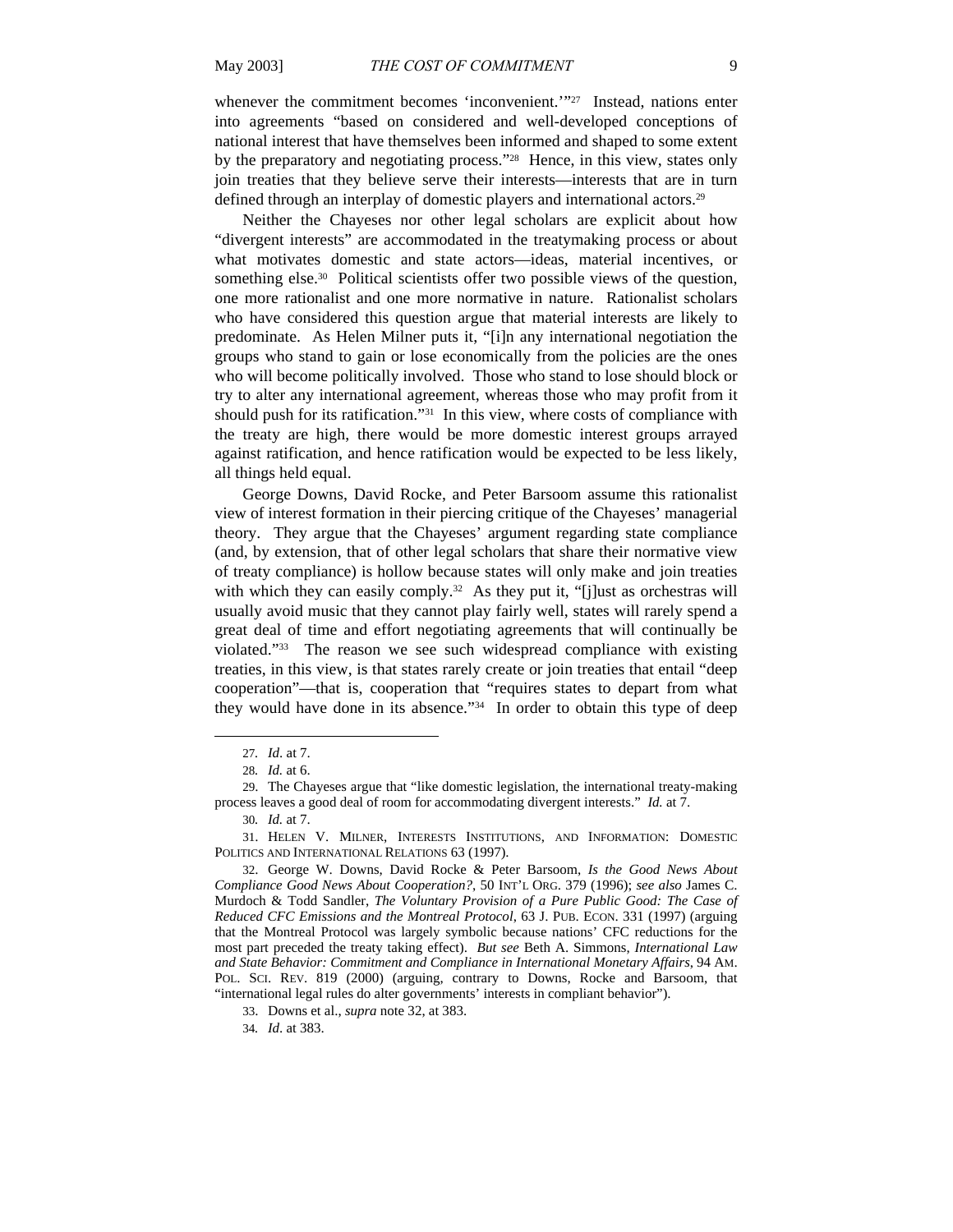cooperation, they argue, treaties must contain strong enforcement mechanisms. The rarity of such mechanisms in treaties demonstrates, they claim, that states are for the most part loath to join treaties that require them to act differently than they otherwise would.35

Because the Chayeses have not offered an effective response to this critique,36 it would be reasonable to assume there is none. But that would be wrong. The flaw in Downs, Rocke, and Barsoom's critique lies in their assumption that the Chayeses share their and other rationalists' belief that states are motivated primarily by material interests. Under such a view, states that join treaties that serve their interests would be expected to join only treaties that require them to do very little. A country considering whether to join a treaty compares its current practices with those required of it under the treaty. If the country's practices are already consistent with the requirements of the treaty, committing to the treaty entails only de minimis administrative costs. If, however, the country's practices are far out of line with the requirements of the treaty, the cost of consenting to be bound by the treaty is likely to be relatively large. The less a country's practices diverge from the requirements of the treaty, the lower the cost of compliance with the terms of the treaty and hence the greater the likelihood that a country will join.

But, as I will detail in the section that follows, if one believes instead that norms and ideas are as important in explaining state action as material interests, the Chayeses' argument cannot be reduced to a simple claim that states will commit only to treaties that require costless compliance. States will join treaties that they (or, more accurately, their constituent parts) believe in, even if such treaties may require costly compliance. In this alternative view, then, ideas are at least as important as interests in explaining treaty creation and membership.

# C. *A Normative View: The Cost of Commitment Is Less Important than Norms*

In a normative approach to state behavior, states may join treaties that they believe to be "in their interests."37 But states' notions of what is in their interests are not determined solely by objective material facts. At least as important are states' normative commitments. A normative approach to state behavior thus suggests that countries will ratify human rights treaties if they are committed to the ideas and goals that the treaties embody, even if doing so apparently goes against the state's material interests.

Martha Finnemore, who offers a normative view of state behavior often labeled "constructivist,"<sup>38</sup> argues that "principled concerns, morality, and

<sup>35</sup>*. Id*. at 388-92.

<sup>36.</sup> Their response is encapsulated in their statement that

<sup>[</sup>d]espite these theoretical debates, the teaching of experience, reviewed at length in the next three chapters, is quite uniform as to the limits and potential of sanctions in international law. As noted, except for the UN and OAS Charters, the international system is very leery of treaty-based military and economic sanctions.

CHAYES & CHAYES, NEW SOVEREIGNTY,*supra* note 9, at 32.

<sup>37</sup>*. Id.*

<sup>38.</sup> Finnemore explains, "[m]ethodologically," the theory presented in her book "is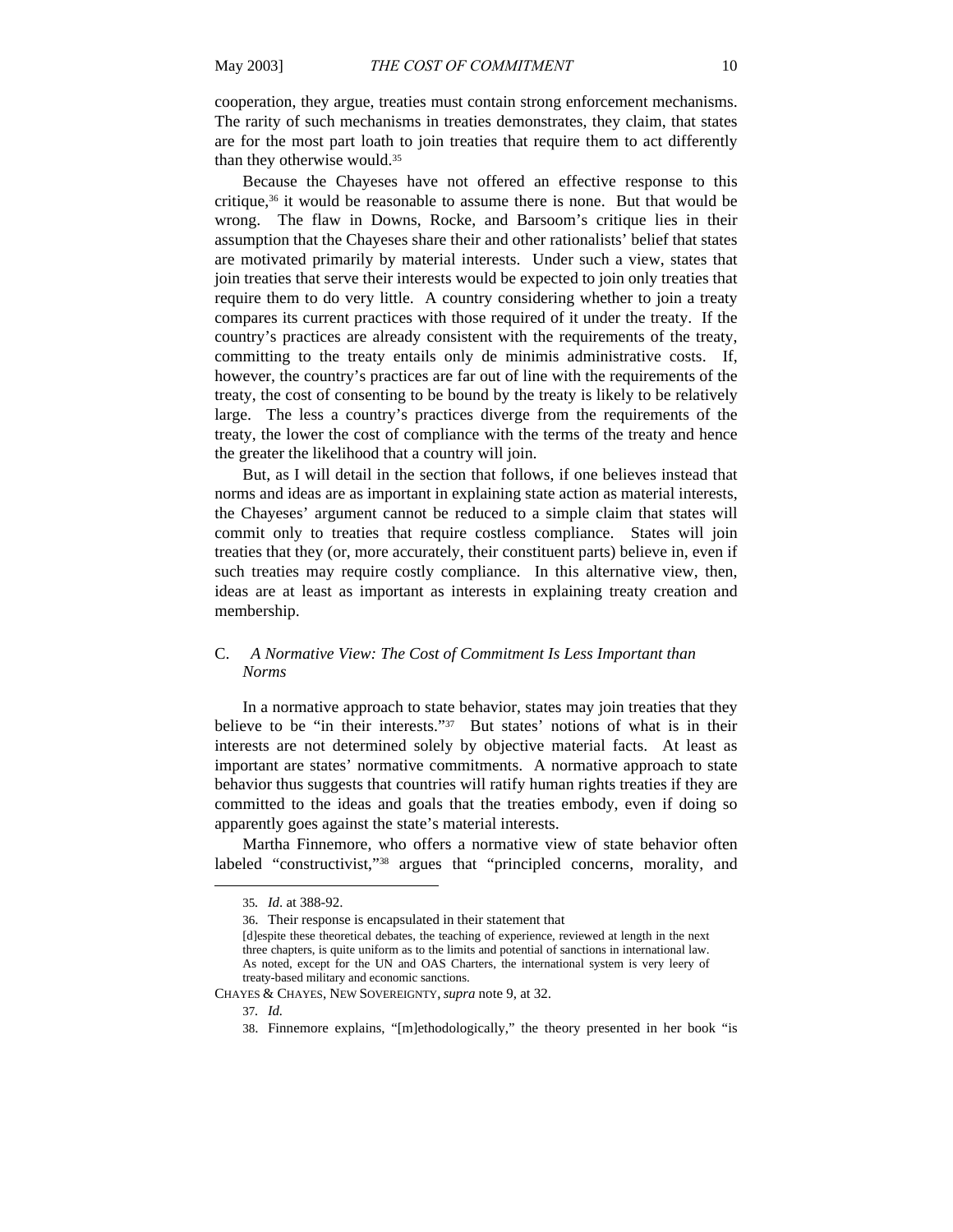individual action" are as important, if not more important, to understanding the motivation of domestic actors and hence of states.39 States do not come to the table with fully formed and immutable preferences, Finnemore argues. Instead, "[t]he international system can change what states *want*." Thus, international institutions change state action, "not by constraining states with a given set of preferences from acting, but by changing their preferences."40 A necessary concomitant of this argument is that material interests are not the sole source of state preferences. Indeed, in this view, what a state perceives to be in its material interest is itself constructed through the process of interaction. As Finnemore puts it, "[m]aterial facts do not speak for themselves, and attempts to make them do so have limited utility."41

Harold Koh and Kathryn Sikkink offer a related vision of state behavior. Koh argues that state behavior can be explained as a result of "transnational legal process." In this view, the process of norm internalization proceeds through three phases: Transnational actors provoke an interaction with one another, which forces an interpretation or enunciation of the norm applicable to the situation. This generates a legal rule that can then guide future interactions. Over time, repeated interactions of this form can lead to internalization of the enunciated norms through reconstitution of the interests and identities of the participants.42 Under this model, ratification of a treaty may come about as the result of an interaction between international actors. But the ratification may not, at the time it occurs, reflect the normative position of the ratifying state. Over time, however, the fact of the ratification may be used to press for further internalization of the norms it embodies.

Sikkink, writing with Finnemore about "norm emergence," likewise argues that treaty ratification can solidify or encourage the emergence of norms that guide state behavior.43 The creation and adoption of international law can aid in the "institutionalization" of a norm.<sup>44</sup> As Sikkink puts it elsewhere, treaty ratification can serve as a norm-affirming event that "restates social values and norms."45 Once a substantial number of the states adopt the norm—either through adhering to a treaty or declaration affirming the norm or through more informal means—the process "tips" and a "norm" cascade will likely follow, leading to widespread adoption and, eventually, internalization of the norm.46

 $\overline{\phantom{a}}$ 

43. Martha Finnemore & Kathryn Sikkink, *International Norm Dynamics and Political Change*, 52 INT'L ORG. 889 (1998).

45. Ellen L. Lutz & Kathryn Sikkink, *International Human Rights Law and Practice in Latin America*, 54 INT'L ORG. 633, 656-57 (2000).

46. Finnemore & Sikkink, *supra* note 43, at 900-04; Lutz & Sikkink, *supra* note 45, at 656-57.

most closely related to what is coming to be called 'constructivism' in political science in that it focuses on the socially constructed nature of international politics. Rather than taking actors and interests as given, constructivist approaches problematize them, treating them as the objects of analysis." MARTHA FINNEMORE, NATIONAL INTERESTS IN INTERNATIONAL SOCIETY 3-4 (1996).

<sup>39</sup>*. Id.* at 87.

<sup>40</sup>*. Id.* at 5-6.

<sup>41</sup>*. Id*. at 6.

<sup>42.</sup> Koh, *Why Do Nations Obey?*, *supra* note 9; Koh, *Bringing International Law Home*, *supra* note 9; Koh, *How Is International Human Rights Law Enforced?*, *supra* note 9.

<sup>44</sup>*. Id*. at 900.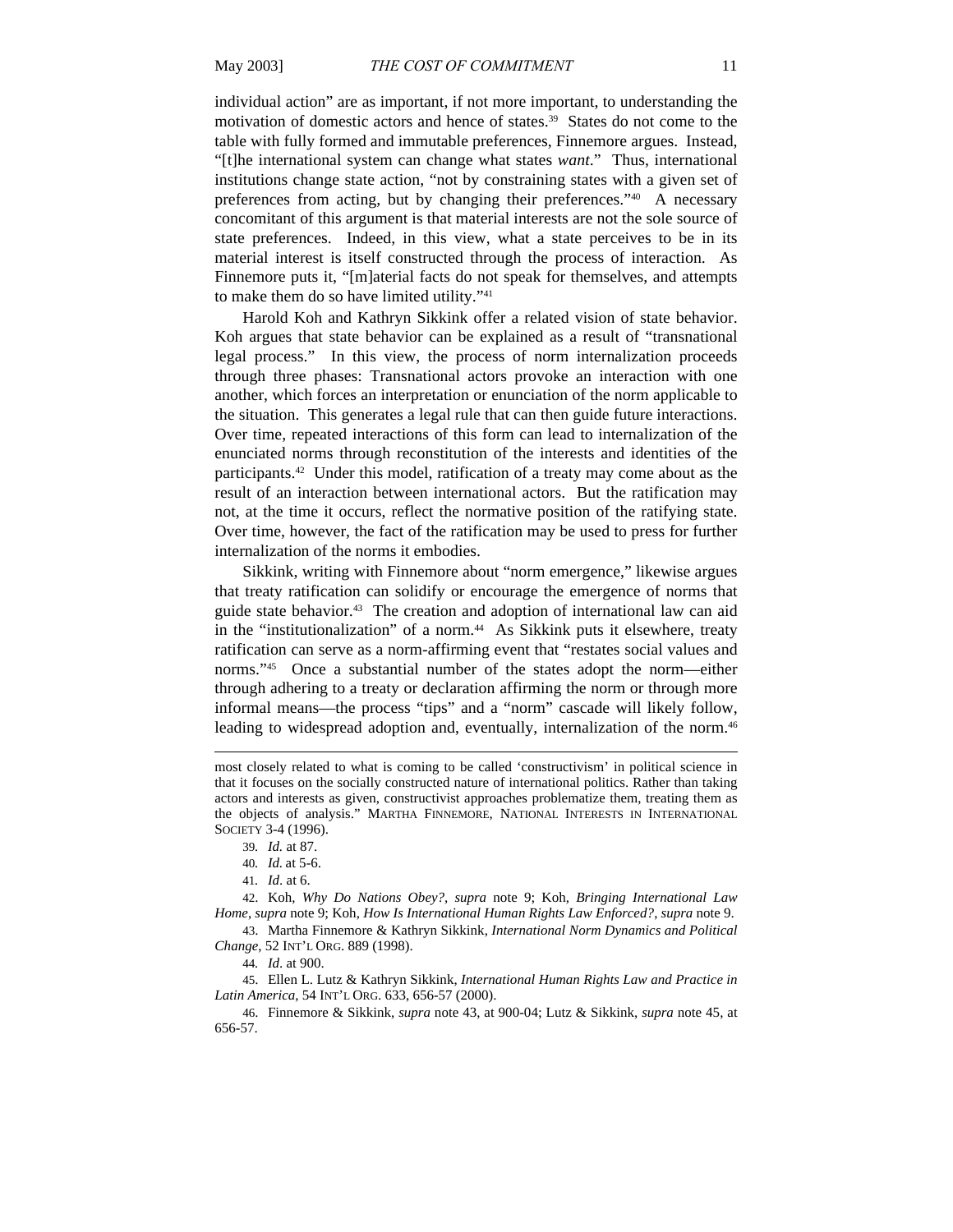As with Koh's transnational legal process model, in this view, ratification of a treaty does not necessarily indicate that the ratifying nation has internalized the norm it embodies. Rather, legalization can come earlier or later in the process. If it comes earlier, it provides additional fora and mechanisms for bringing human rights pressures to bear.<sup>47</sup> If later, it merely solidifies and signifies the internalization of the norm.

The diverse scholars I have grouped under the "normative" label share a conviction that states will join not only treaties with which their actions already conform. States do not simply calculate the cost of complying with a treaty when deciding whether to join. They are guided primarily by their normative commitments, which are in turn shaped by transnational nongovernmental and governmental actors. As a result, prior practices (which determine the cost of compliance) help predict state ratification decisions only insofar as they reflect the country's normative commitments. A country with excellent practices prior to entry into force of a treaty may be regarded as likely to have internalized norms that are consistent with the treaty. And a country with poor practices prior to entry into force of a treaty is unlikely to have fully internalized the norms it embodies. Hence, in this view, it is not the cost of commitment that predicts state ratification decisions but rather countries' normative commitments as reflected to an imperfect degree in their practices.

The views outlined here provide specific empirical predictions regarding the relationship between the cost of committing to a human rights treaty and the likelihood that a state will join. In the most prevalent variant of the Sovereignty view, the sovereignty costs of treaty ratification are generally viewed as uniform or, at the least, randomly distributed, and hence any variation in ratification practices must be traced to differences across states in the anticipated benefits of membership. In a second variant of the sovereigntycentered view, the greater the change in practices required by the treaty, the greater the sovereignty concerns and hence the less likely a country will be to commit. In the Rationalist view, the higher the costs of compliance with the terms of a treaty, the less likely states will be to join. Hence, those states with practices that do not conform to the requirements of human rights treaties should be less likely to join than those with practices that do conform to the treaty. Finally, in the Normative view, state decisions to ratify cannot be explained simply as the result of a cost-benefit calculation. Rather, the normative commitments of state actors are often more important than material interests in explaining state decisions to consent to be bound by a treaty. This view predicts that a country's cost of conforming to a treaty is unlikely to be a strong predictor of state decisions to join. Nonetheless, because a country's human rights practices can be expected to reflect—at least to some degree—its normative commitments, a normativist would expect a country that has better practices to more readily join a human rights treaty.

Hence, the three approaches, different as they are, suggest only two possible relationships between the cost of commitment and treaty ratification. They predict that either there will be no predictable relationship between the cost of commitment and a country's ratification decision, or that a country will

<sup>47.</sup> Lutz & Sikkink, *supra* note 45, at 658.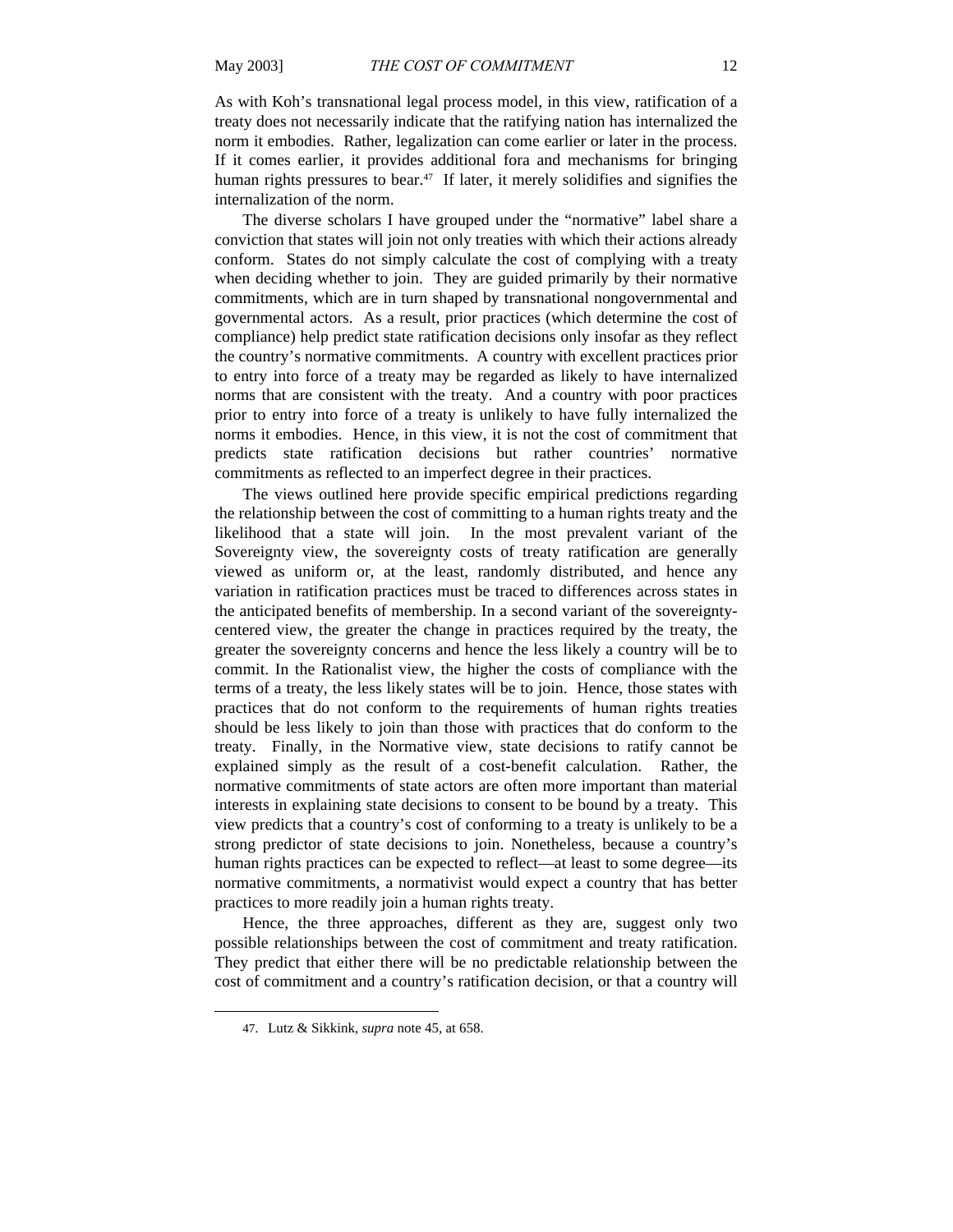be less likely to join a treaty the further its practices diverge from the standard of behavior required by it. Before testing these claims, I turn in the next Part to outlining my own view of the cost of human rights treaty commitment.

#### II. THE COST OF COMMITMENT

While each of the existing theories outlined above provides important insights into the motives of nations that chose whether or not to commit to human rights treaties, each is missing a crucial piece of the puzzle. In the area of human rights, where external enforcement tends to be minimal or nonexistent, it is necessary to take into account the process by which treaty commitments are internally enforced. Whether one approaches the issue of treaty commitment from a perspective that focuses on sovereignty costs, the costs and benefits of treaty membership, or the process of norm internalization, the internal enforcement process is an important factor that should not be overlooked.

In this Part, I argue that the cost of treaty membership varies across nations in a predictable pattern that can account in part for observed patterns of membership. For each country, there are at least two important determinants of the cost of committing. When deciding whether to ratify a treaty, a country will take into account the expected compliance costs—that is, how much the country will change its behavior as a result of the ratification. Yet because not all countries (perhaps even a minority in some cases) expect when they commit to a treaty that they will fully comply with its terms, the expected compliance costs are a function of both the extent to which a country's practices diverge from the requirements of the treaty and of the country's expectations regarding the likelihood that the costs will be realized.

 As already outlined, several of the existing accounts of treaty creation and membership are consistent with the expectation that countries with worse human rights practices are less likely to join human rights treaties. The rationalist view makes this argument in terms of expected costs; it assumes that a nation will take into account how costly it would be to bring itself into compliance with a treaty when deciding whether to join, and, hence, nations with good practices will join treaties and those with poor practices will not. Normativists come to a similar conclusion, though for quite different reasons. If practices can be seen as reflective, to some extent, of normative commitments, then the less a country's practices and a treaty's requirements diverge, the more likely it is that the country has already internalized the normative commitments represented by the treaty. Hence, because normativists expect countries to be more likely to join treaties if the treaties reflect their prior normative commitments, countries with better human rights practices (i.e., normative commitments consistent with those of the treaty) may be expected to be more likely to join treaties. Finally, a sovereignty-centered argument can also be made for this prediction: The better a nation's practices prior to ratification, the less significant will be the changes required of it, and, hence, the smaller the invasion of sovereignty entailed by treaty membership.

 But these accounts do not help explain why countries with poor human rights practices ratify human rights treaties, in some cases as readily as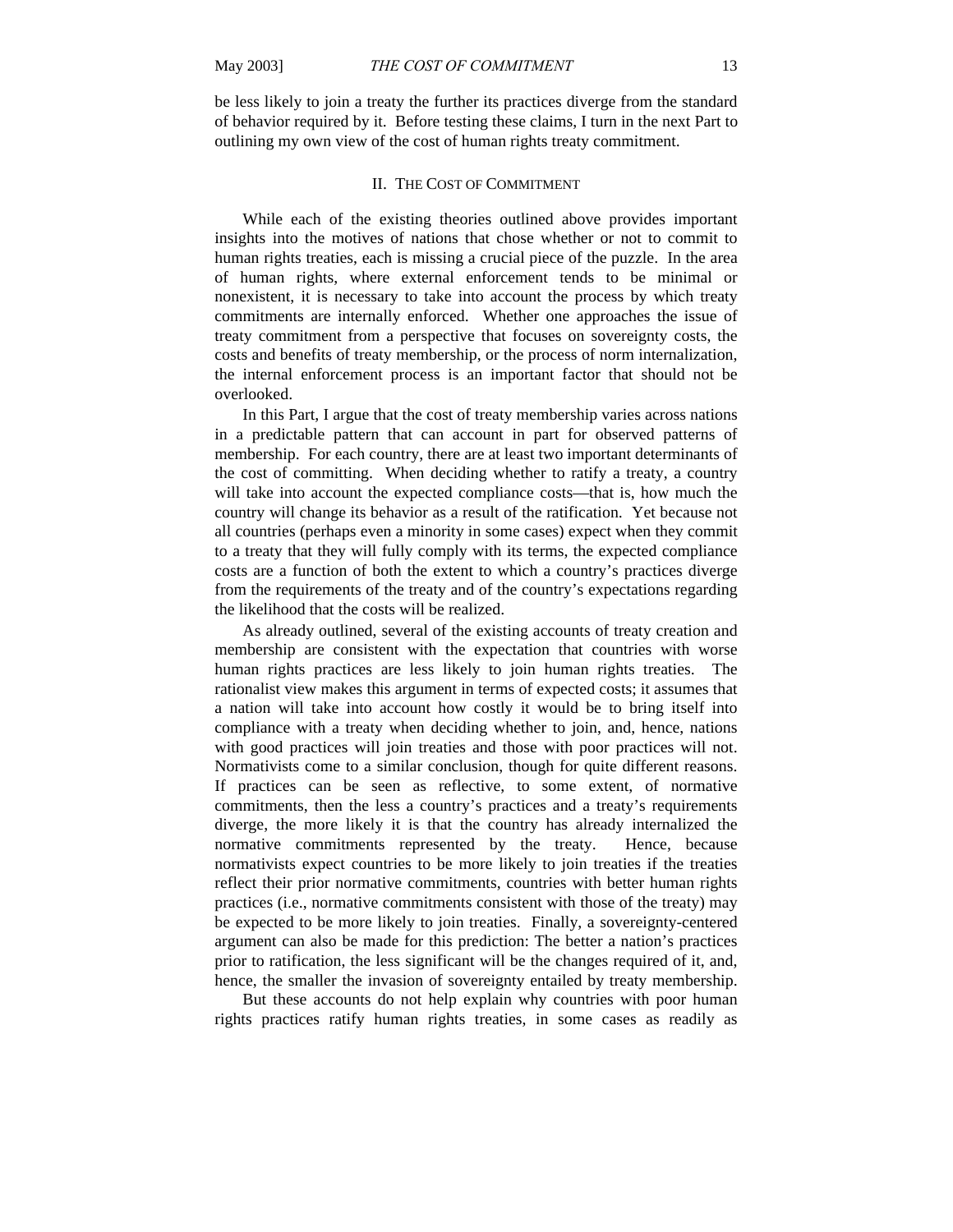countries with substantially better practices.<sup>48</sup> That is because these accounts miss half of the picture. Countries do not simply consider the divergence between their practices and the standards set by the treaty when deciding whether to join. They also take into account the likelihood that they will actually observe the treaty commitments they have made, discounting the divergence between their practices and treaty requirements accordingly. In other words, countries considering signing or ratifying a treaty consider the total costs entailed in membership—not only the cost of complying with the treaty but the probability that the costs of complying will actually be realized.

If this portrayal is accurate, it is possible to predict specific expected patterns in countries' decisions to sign and ratify treaties. To begin with, one would expect that treaties with stronger enforcement and monitoring provisions would exhibit a pattern of ratification close to what rationalists and normativists would predict. Treaties with strong enforcement measures are ones for which the probability that the costs of membership will be realized is high for all countries. As a consequence, countries with poor human rights practices (and therefore higher costs of membership) will be less likely to join, and countries with good human rights practices (and therefore lower costs of membership) will be more likely to join.<sup>49</sup> There is some tentative empirical evidence for this proposition. A study by Beth Simmons of country decisions to commit to Article VIII of the International Monetary Fund's Articles of Agreement—which is not enforced but violations of which are difficult to hide—indicates that those for whom compliance is likely to be easier appear to be somewhat more likely to commit.<sup>50</sup>

For treaties with weak or nearly nonexistent enforcement provisions, however, the predictions that arise out of this approach are somewhat more complex. Even when there are few if any external incentives for a country to abide by treaty commitments, there may be internal incentives for it to do so. Many governments abide by treaty commitments not because they face sanctions from the international community if they fail to do so, but because they face likely sanctions from the domestic community. In such countries,

<sup>48</sup>*. See* Hathaway, *supra* note 3, at 1982-87.

<sup>49.</sup> Charles Lipson argues that informal agreements (agreements that are made by lower-level bureaucracies and that are created through more informal means of communication such as oral bargains or tacit bargains) are more flexible than treaties and hence more easily abandoned. *See* Charles Lipson, *Why Are Some International Agreements Informal?*, 45 INT'L ORG. 495, 498-501 (1991). Lipson's argument can be extended to the treaty context. Just as countries choose more or less informal agreements in particular contexts, they also choose stronger or weaker formal agreements depending on the context. The weaker agreements tend to entail greater flexibility and weaker informational requirements and are hence, like more informal agreements, easier to "break." Weaker agreements would tend to arise in areas in which countries receive little tangible gains from coordinated action or where the benefits of agreements are not exclusive to the parties. These include areas like human rights, in which the beneficiaries of agreements (those who are subject to or may be subject to human rights abuses) are third parties to the agreements, and the environment, in which there are significant free rider problems.

<sup>50.</sup> Beth Simmons, *International Law and State Behavior: Commitment and Compliance in International Monetary Affairs*, 94 AM. POL. SCI. REV. 819, 825 (2000) (finding that "a commitment to external liberalization is more likely under good and improving economic conditions," though the economic controls used in the analysis fell somewhat short of the traditional standards of statistical significance).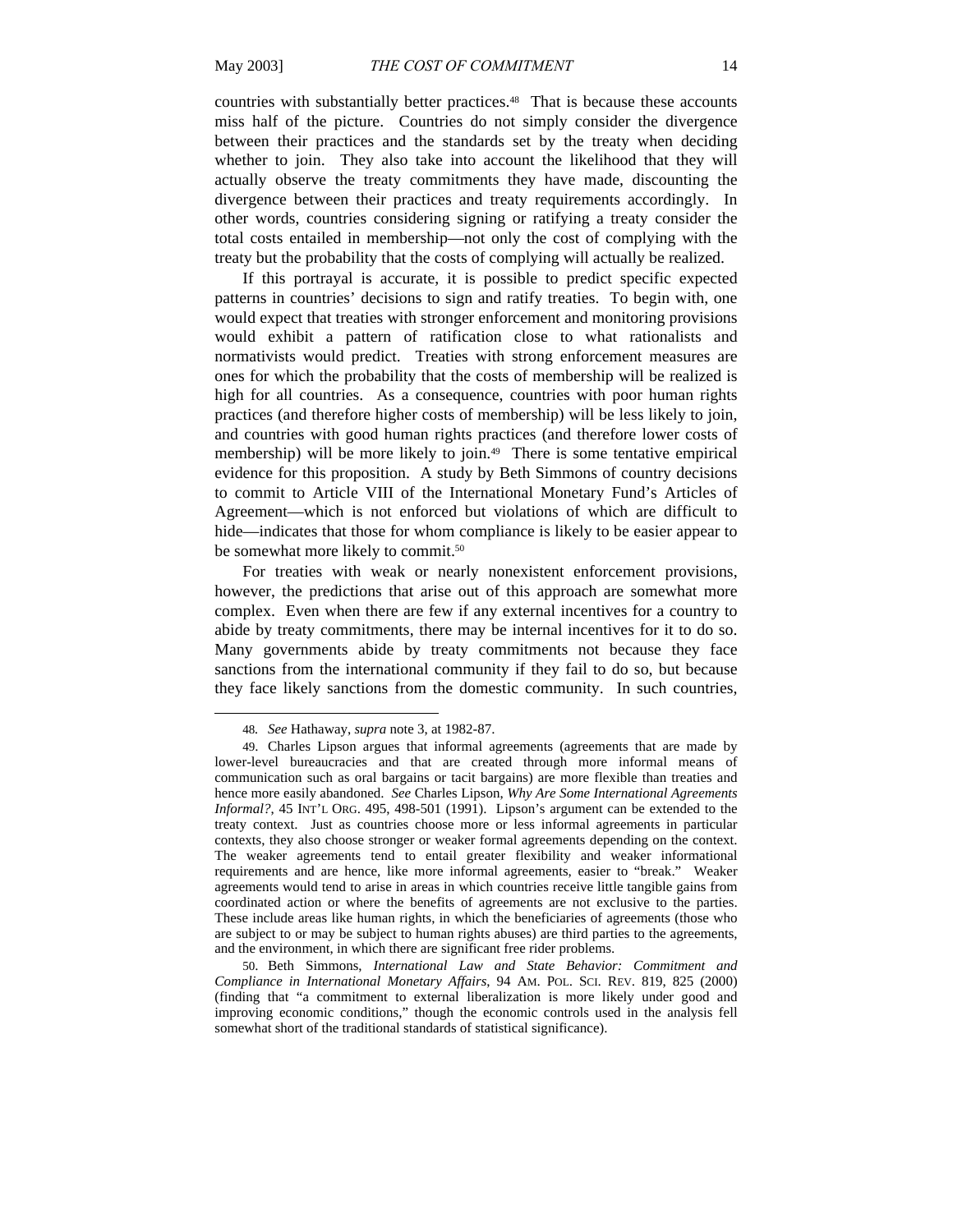treaty commitments are treated as law from which little or no derogation is permissible absent formal withdrawal from the treaty regime. Even small possible deviations from the treaty (or from a reasonable interpretation of the treaty) are reason for concern, as they will in all likelihood have to be addressed and remedied.<sup>51</sup> Countries with good human rights practices (low costs of compliance) and strong internal enforcement (high probability of realizing those costs) may therefore be *less likely* to sign or ratify a treaty than one might expect if one focused only on the practices themselves. By contrast, countries with poor human rights practices (high costs of compliance) and weak internal enforcement (low probability of realizing those costs) may be *more likely* to commit to a treaty than otherwise expected.

Moreover, if countries with stronger internal enforcement are both more likely to abide by their treaty commitments and more likely to have better human rights practices ex ante, this could serve a leveling function, leading those with good human rights practices to be less likely to commit and those with poor human rights practices to be more likely to commit. In other words, if the country-to-country variation in the strength of internal enforcement is not random but instead moves in tandem with countries' human rights practices, then the hypothesized interaction between human rights practices and probability of internal enforcement leads to an otherwise surprising prediction: *Countries with better human rights practices should be more reluctant to commit to human rights treaties than otherwise expected, and countries with poor human rights practices should be less reluctant to do so than otherwise expected.*

The analysis also suggests a more specific prediction about the different propensity of democratic and nondemocratic nations to commit to human rights treaties. Democratic nations are more likely than nondemocratic nations to face internal pressure to abide by their treaty commitments. This is true in part because democratic nations tend to enjoy stronger rule of law than do nondemocratic nations.52 This rule of law tradition leads democratic nations to

<sup>51.</sup> For an example of how this internal enforcement process can work, see, for example, Karen J. Alter, *The European Union's Legal System and Domestic Policy: Spillover or Backlash?*, 54 INT'L ORG. 489 (2000) (arguing that by combining victories in front of the European Court of Justice with political mobilization and pressure, private litigants in national courts and other groups have used the European legal system to force their governments to change national policies).

<sup>52.</sup> The association between democracy and rule of law has long been noted. *See, e.g*., THE CAMBRIDGE DICTIONARY OF PHILOSOPHY 699 (Robert Audi gen. ed., 1995) (defining "rule of law" as "the largely formal or procedural properties of a well-ordered legal system [including] . . . : a prohibition of arbitrary power (the lawgiver is also subject to the laws); laws that are general, prospective, clear, and consistent (capable of guiding conduct); and tribunals (courts) that are reasonably accessible and fairly structured to hear and determine legal claims"); THEODORE J. LOWI, THE END OF LIBERALISM 128-57 (1969) (advocating "juridical democracy," which he defines as "the rule of law" operating in institutions); Mancur Olson, *Dictatorship, Democracy, and Development*, 87 AM. POL. SCI. REV. 567, 572 (1993) (asserting that rule of law is necessary for democracy); Eric Stein, *International Integration and Democracy: No Love at First Sight*, 95 AM. J. INT'L L. 489, 493 (2001) ("A modern liberal democratic state, however, requires not only free elections and majority rule but also constitutionalism (including the rule of law  $\dots$ )."). It may be fair to say that rule of law is a necessary but not sufficient condition for robust democracy. However, it must be acknowledged that the absence of political democracy does not necessarily entail the absence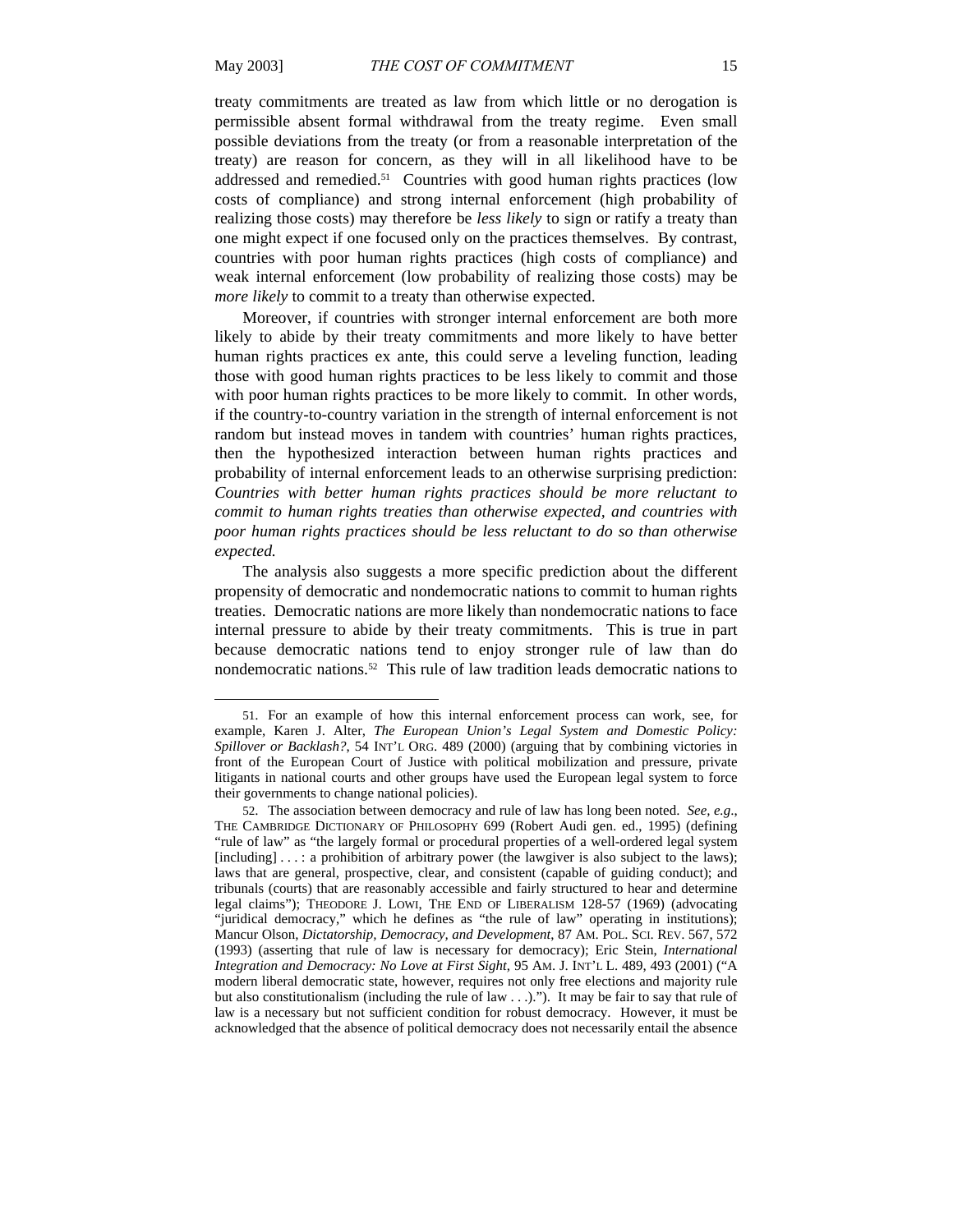regard legal commitments—including treaties—as binding. Failure to treat them as such is likely to be viewed by many as a threat to the principles upon which the government depends for its legitimacy. Moreover, in democratic nations, there are ways for those who object to government action or inaction to publicize their views—through the free press, exercise of the right to freedom of association, and exercise of the right to freedom of speech—and to pressure the government to change its position—both by seeking the support of members of government and by bringing lawsuits against those responsible.<sup>53</sup> And democratic nations tend to be less likely to penalize those espousing views unfavorable to the government. As a consequence, human rights nongovernmental organizations (NGOs) are likely to be more active in democratic nations than they often can be in less democratic nations. Hence, while the measure of democracy used herein is certainly not a perfect measure of internal enforcement of human rights treaties, it is likely to be correlated (albeit imperfectly) with the presence of mechanisms that permit internal enforcement.

If, as I have argued, democracies are likely to engage in stronger internal enforcement of treaty commitments than nondemocracies, then there are predictable differences in the cost of commitment across identifiable groups of nations. Democracies, with their relatively strong internal enforcement, face a higher overall cost of commitment if their human rights practices are worse. This is because, while there is little external enforcement of the treaty commitments, there may be substantial internal enforcement—litigation, lobbying, media exposure—that makes noncompliance difficult.<sup>54</sup> Moreover,

 $\overline{\phantom{a}}$ 

54. For a description of how such pressures have been brought to bear in the United States in a very different context (trade), see Oona A. Hathaway, *Positive Feedback: The Impact of Trade Liberalization on Industry Demands for Protection*, 52 INTL ORG. 575

of rule of law.

<sup>53.</sup> Of course, this discussion begs the question of how best to define and measure democracy—a topic of endless debate in academic circles. *See, e.g.*, JOHN D. MAY, OF THE CONDITIONS AND MEASURES OF DEMOCRACY (1973) (cataloguing and critiquing several prior efforts at measuring democracy); ON MEASURING DEMOCRACY (Alex Inkeles ed., 1991) (providing a comprehensive analysis of the challenges inherent in measuring democracy); Kenneth A. Bollen, *Issues in the Comparative Measurement of Political Democracy*, 45 AM. SOC. REV. 370, 371-77 (1980) (discussing the controversial aspects and limitations of the then-commonly-used indices of democracy and proposing a revised index of democracy); Kenneth Bollen, *Liberal Democracy: Validity and Method Factors in Cross-National Measures*, 37 AM. J. POL. SCI. 1207, 1208-10 (1993) (examining the definition and measurement of liberal democracy). In this Article and elsewhere, I use the best available comprehensive data on democracy, which defines democracy as "general openness of political institutions," which in turn is defined as an amalgam of competitiveness of executive recruitment, openness of executive recruitment, regulation of executive recruitment, constraints on the chief executive, regulation of political participation, and competitiveness of political participation. *See* Monty G. Marshall & Keith Jaggers, Polity IV Project: Political Regime Characteristics and Transitions, 1800-2000, *at* http://www.bsos.umd.edu/cidcm/inscr/polity/index.htm (last visited Feb. 14, 2003) (including a description of variables and a link to the data set). The Polity Project defines democracy on a scale of 0 (low) to 10 (high). The scale is constructed additively using coded data on six separate variables: competitiveness of executive recruitment, openness of executive recruitment, regulation of executive recruitment, constraints on the chief executive, regulation of political participation, and competitiveness of political participation. Polity IV Dataset Variables List, *at* http://www.bsos.umd.edu/cidcm/inscr/polity/index.htm (last visited Mar. 12, 2002).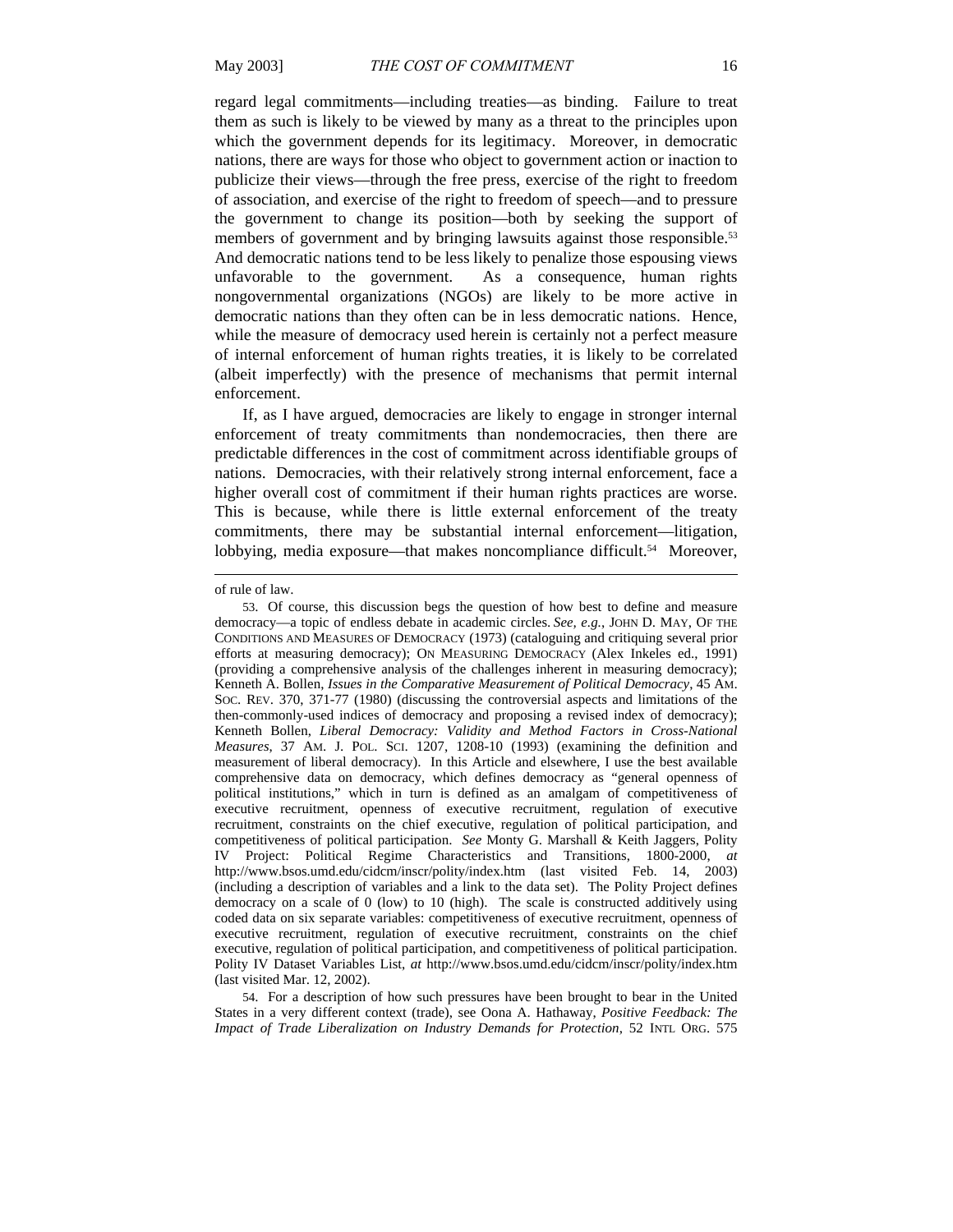human rights NGOs can operate relatively freely in democracies and therefore are able to focus attention on practices that are the subject of treaty commitments.55 Indeed, there is clear evidence that human rights treaty commitments are more effective (and hence more costly) in democracies than in other nations.<sup>56</sup>

Nondemocracies, on the other hand, with their comparatively meager internal enforcement of treaty commitments, are likely to face relatively small costs of commitment even if their human rights practices are poor. For such nations, not only is there relatively little external enforcement of the human rights treaty commitments, there also tends to be relatively little internal enforcement. The activities of human rights NGOs tend to be more restricted in nondemocratic nations, where freedom of association and the generation and dissemination of information that is unflattering to the government tends to be less well protected. And there are likely to be fewer avenues available for bringing political or legal pressure to bear on the government to comply with treaties. Hence, noncompliance (and treaty membership) can be relatively costfree. The evidence supports this supposition: in my study of the effects of human rights treaties on countries' human rights practices, I found no evidence that countries that ratify human rights treaties have better practices than otherwise expected (with the exception, of course, of fully democratic nations).57

Indeed, in some cases, nations might even benefit from ratifying a treaty that entails little or no external enforcement. If, as I suggested in an earlier article,58 countries that ratify treaties sometimes experience a diminution in the pressure for real improvements in human rights practices, then commitment to a treaty can offer a tangible benefit: the external appearance of improvement without the costs associated with actually improving human rights practices. In nations in which there tends to be little or no *internal* pressure for enforcement of the treaty commitments—such as nondemocratic nations—this benefit is unaccompanied by any substantial costs. This makes it possible for the nation to engage in disingenuous expression of commitment to the norms embodied in the treaty by ratifying the treaty with no intention of complying. This is of

- 57. *See id.* at 1989-2002.
- 58. *See id.* at 2006-09.

<sup>(1998).</sup> 

<sup>55</sup>*. See, e.g*., Thomas Risse & Kathryn Sikkink, *The Socialization of International Human Rights Norms Into Domestic Practices: Introduction*, *in* THE POWER OF HUMAN RIGHTS 33 (Thomas Risse, et al eds. 2001) (proposing a "spiral model" of human rights change in which domestic and international NGOs both play a leading role in the process by which internationally established norms affect domestic policy); Koh, *Bringing International Law Home*, *supra* note 9, at 649 (arguing that "transnational issue networks," which include both domestic and international NGOs, are important to the process of norm internalization). Of course, the presence of human rights NGOs may lead not only to greater internal enforcement but also to greater pressure to ratify human rights treaties—pressure to which democratic governments are more likely to be susceptible than nondemocratic governments. Hence, the greater presence of human rights NGOs in democratic nations may create pressure both for and against ratification: for ratification because of the NGOs' pressure on democratic institutions to ratify and against ratification because their strong presence means that ratification will be followed by internal pressure for enforcement.

<sup>56</sup>*. See* Hathaway, *supra* note 3, at 1997-2000.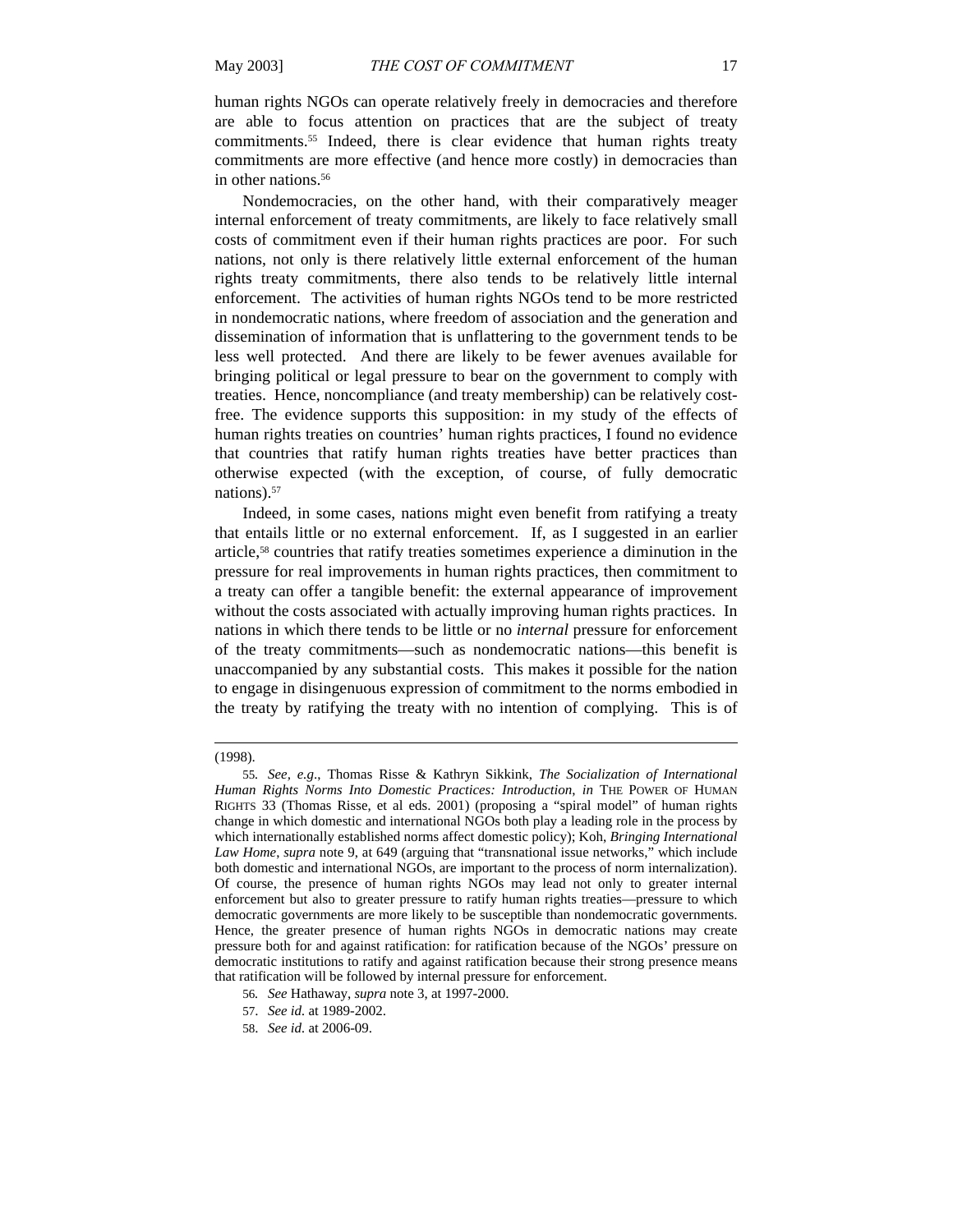course not to say that ratification of human rights treaties by nondemocracies even those with poor human rights practices—is always disingenuous and is never followed by improvements in practices. It simply means that this is more likely than in democratic nations, where ratification without action is more difficult. Hence, nondemocratic nations with worse human rights practices may not only be no less likely to commit to a human rights treaty than nondemocratic nations with better practices, they may even be *more* likely to do so. The same is unlikely to be true of democratic nations.

This does not mean, of course, that democratic nations as a whole will be less likely to join human rights treaties than nondemocratic nations. To the contrary, there are many reasons to believe that democratic nations will be more likely to join human rights treaties than will nondemocratic nations.<sup>59</sup> To begin with, democratic nations are more likely to have better human rights practices.60 Hence, to the extent that those with better human rights practices are more likely to join human rights treaties,<sup>61</sup> democracies should be more likely to join than nondemocracies, all else being equal.

Even holding practices constant, there are reasons to expect that democracies will be more likely to join human rights treaties than nondemocracies. First, human rights NGOs are likely to be more plentiful and more active in democratic nations, where political conditions are more conducive to their activities. Such NGOs can be expected to incite pressure for the country to commit to human rights treaties. Moreover, the democratic form of government is built upon a foundation that is wholly consistent with and, indeed, based upon the principle that forms the basis for the majority of human rights treaties: that individuals have rights that must be protected against incursion by the state.<sup>62</sup> Democracies are also more likely to exhibit a commitment to rule of law, which is a cornerstone of both the democratic form of government and much of human rights law.63 This normative consistency between democracy and human rights provides further reason to expect that

l

<sup>59.</sup> Laurence Helfer and Anne-Marie Slaughter make the related argument that "[p]olitical regimes in which the rule of law is a paper promise will be less likely to produce institutions or individuals willing to privilege supranational legal rules over claims of national interest." Laurence R. Helfer & Anne-Marie Slaughter, *Toward a Theory of Effective Supranational Adjudication*, 107 YALE L.J. 273, 334 (1997).

<sup>60</sup>*. Compare* Hathaway, *supra* note 3, at 1977 (showing human rights practice levels of the group of all nations), *with id*. at 1980 (showing human rights practice levels of democratic nations).

<sup>61</sup>*. See infra* Tables 2-5.

<sup>62.</sup> This is the so-called "negative rights" view of human rights, as opposed to the "positive rights" view. Traditional "negative rights" include civil and political rights such as freedom of the press or, more generally, freedom from interference with life, liberty, and property, whereas traditional "positive rights" are economic and social rights, such as rights to a minimum standard of living, education, housing, health care, and the like. *See, e.g*., Bowers v. DeVito, 686 F.2d 616, 618 (7th Cir. 1982) (Posner, J.) ("The Constitution is a charter of negative liberties; it tells the state to let people alone; it does not require the federal government or the state to provide services, even so elementary a service as maintaining law and order."); Philip Alston, *A Third Generation of Solidarity Rights: Progressive Development or Obfuscation of International Human Rights Law*, 29 NETHERLANDS INT'L L. REV. 307 (1982) (discussing "third generation" rights, which seek to secure the welfare of communities or peoples rather than individuals).

<sup>63</sup>*. See supra* note 52; *see also* Helfer & Slaughter, *supra* note 59.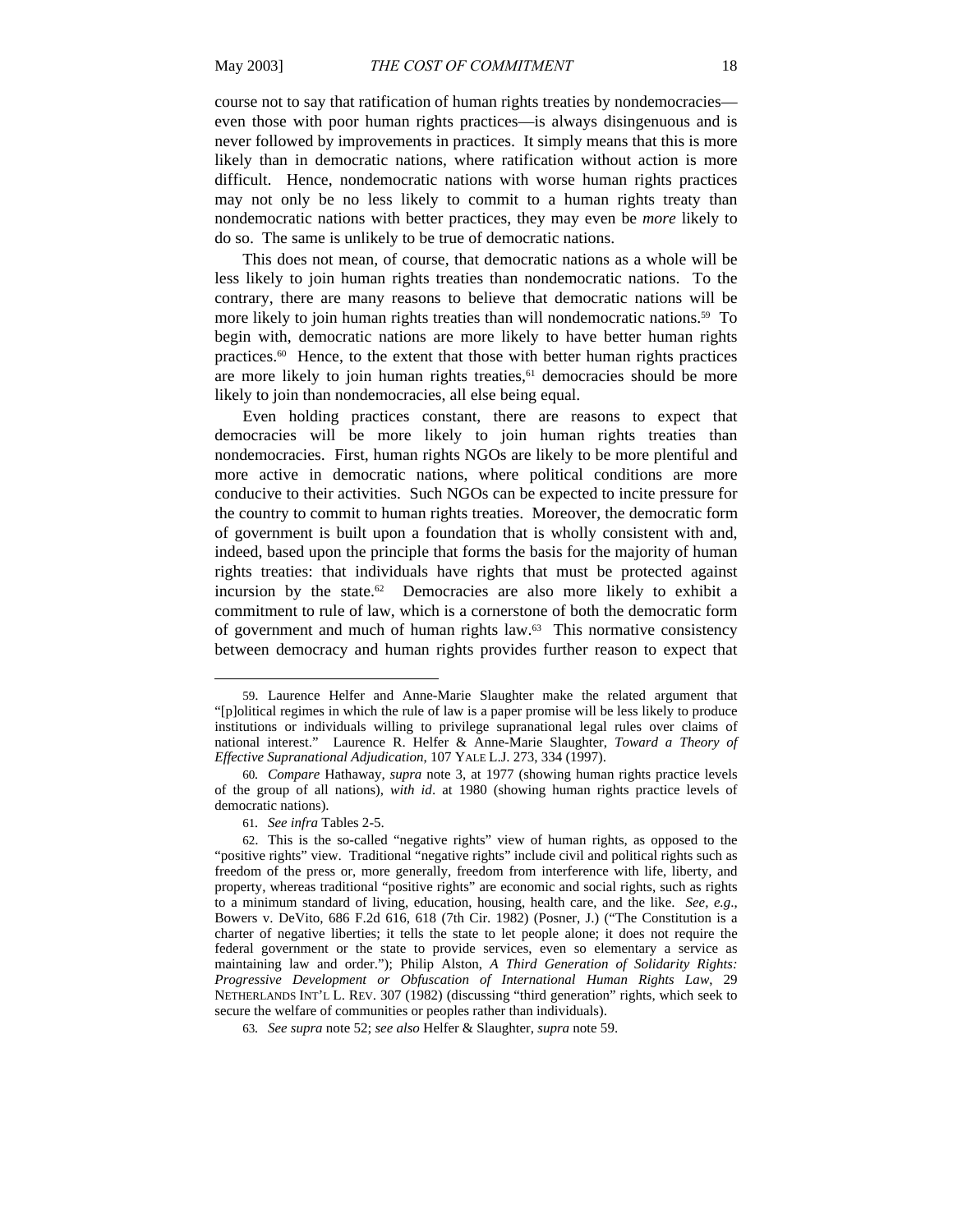democracies will ratify treaties at higher rates than nondemocracies, even if their human rights practices are no better.<sup>64</sup>

I also do not mean to suggest that democratic nations with poor human rights practices will never ratify human rights treaties. Democratic nations with poor human rights practices will undoubtedly have high costs of commitment. And this will dampen their willingness to join treaties considerably. But there may be other reasons that such nations will nonetheless join. For instance, such democratic nations may be willing—indeed eager—to improve their human rights practices. Particularly if the regimes are newly democratic (measured below as regimes in place fewer than ten years), they may seek to bind themselves and their successors to abide by human rights norms.<sup>65</sup> They might therefore ratify human rights treaties even though their practices are out of step with the treaties' requirements.

This analysis thus yields a set of predictions regarding country decisions to commit to human rights treaties: *Although democratic nations as a whole will be more likely to commit to human rights treaties than nondemocratic nations, democratic nations with poor human rights practices will be less likely than democratic nations with good human rights practices to join human rights treaties. By contrast, nondemocratic nations with worse human rights practices will be not much less likely—and perhaps even more likely—to commit than nondemocratic nations with better human rights practices.*

My analysis suggests a relationship between the cost of committing to human rights treaties and countries' decisions to commit that varies substantially from the predictions of existing accounts of state behavior. The existing accounts suggest that either there will be little or no relationship between the cost of commitment and a country's ratification decisions or that the further a country's human rights practices diverge from the standard of behavior required in a human rights treaty, the less likely it will be to join. My account, by contrast, suggests, first, that while countries with good human rights practices may be more likely to join human rights treaties than those with worse human rights practices, this difference will not be as large as the existing accounts would lead us to expect. My account also gives rise to different claims regarding democratic and nondemocratic nations' propensities to join human rights treaties. Although I predict that democratic nations as a whole will be more likely to commit to human rights treaties than nondemocratic nations—a claim few scholars would dispute—I also predict that the further a democratic nation's human rights practices diverge from the standards set by a treaty, the less likely it will be to join. The opposite is true, I claim, of nondemocratic nations: Nondemocratic nations whose human rights practices diverge further from a treaty's standards will be no less likely—and may even be more likely—to commit than those whose human rights practices diverge less.

<sup>64.</sup> Andrew Moravcsik makes a somewhat different claim regarding democracies' propensity to join human rights treaties. He argues that established democracies can be expected to ally with dictatorships and transitional regimes in opposition to reciprocally binding human rights enforcement, *see* Moravcsik, *supra* note 6, at 219-220, and that newly established democracies will be the strongest advocates for such regimes, *id*. at 220.

<sup>65</sup>*. See id.*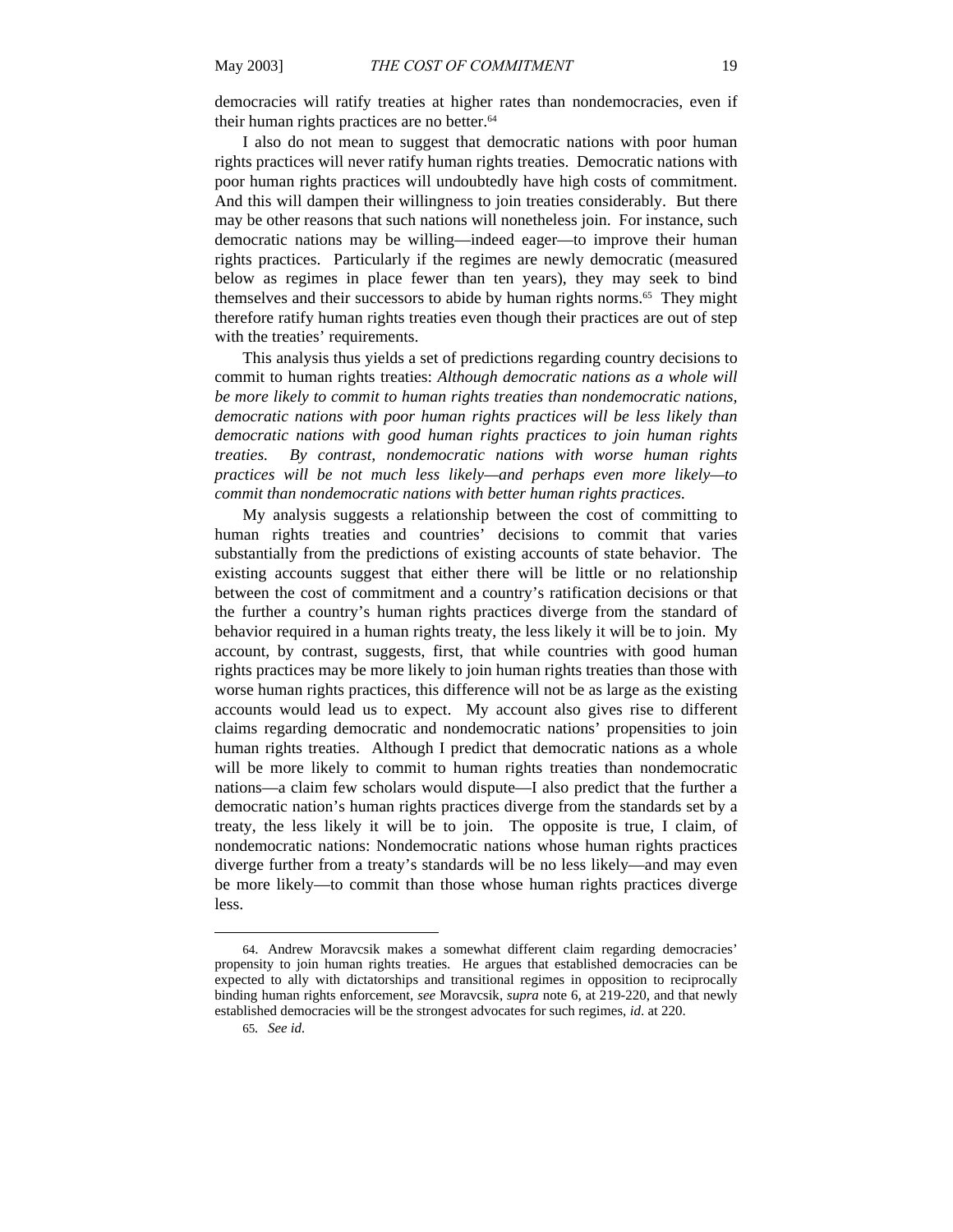Before proceeding to the evidence, I pause to once again to note what this article does and does not do. This article provides insight into the cost of committing to human rights treaties and how those costs affect countries' decisions to sign or ratify the treaties. By focusing entirely on the cost of committing to human rights treaties, I certainly do not mean to suggest that this is the only factor in countries' decisions to join or not join human rights treaties. There are a variety of factors that likely influence countries' decisions that I do not address in this article, including government stability, level of democracy, duration of the regime, openness of the economy, aid dependency, type of government, rule of law, and the regional rate of ratification. 66 Perhaps most important among those issues not discussed herein are the beneficial reputational effects of decisions to join a treaty regime and the likely negative reputational effects of being exposed as a non-complying ratifier.67 This article puts all these issues to one side to focus on a small set of factors relating only to the cost of committing to a human rights treaty. The purpose of the evidentiary assessment below, therefore, is not to suggest that the issues discussed in this article can provide a complete explanation of countries' decisions to join human rights treaties. It is instead intended only to help us assess the plausibility of the theory of the cost of commitment offered herein: If it is consistent with the evidence while existing theories are not, then this, I argue, lends it some credence.

#### III. THE EVIDENCE: A PRELIMINARY ASSESSMENT

The true test of each of the above theoretical claims regarding when and how the costs of commitment will affect state decisions to commit to treaties is the ability of each to explain what actually happens in the world. Which of the above theoretical approaches to the cost of commitment best helps us predict and explain state behavior? Although the evidence I present here is far from conclusive, it provides a window into the complex relationship between treaty commitment and state characteristics and behavior. This glimpse, however incomplete, allows us to begin the project of assessing the relative strength of the competing explanations outlined in the preceding sections.

What this evidence suggests will strike many as surprising. States often fail to act as proponents of existing accounts of state behavior would expect. The sovereignty- and norm-focused claims that the costs of commitment provide no insight into state decisions to commit to treaties appear to be refuted by findings of a set of consistent relationships between the cost of commitment and countries' ratification decisions. Moreover, although at the aggregate level there is a weak negative relationship between countries' human rights ratings and their propensity to commit to treaties, it is not nearly as strong as several of the existing theoretical accounts suggest it ought to be. Hence, the two predictions of the existing approaches appear to be at best very weakly supported by the empirical evidence. By contrast, predictions that take into account the propensity of nations to engage in internal enforcement of their

<sup>66.</sup> All of these factors are discussed and assessed in Hathaway, *supra* note 8.

<sup>67</sup>*. See id.*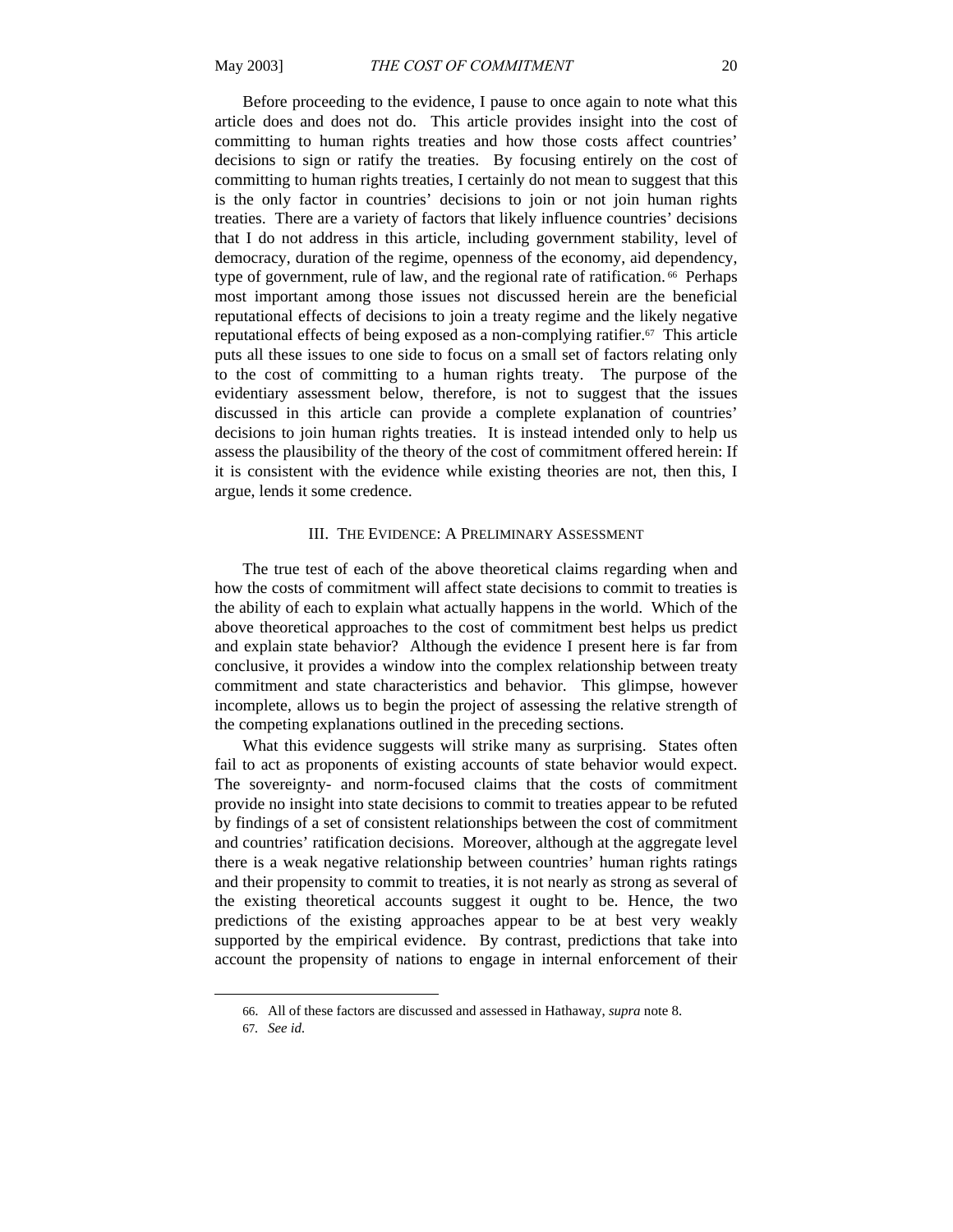human rights treaty commitments appear more successful at explaining and predicting nations' decisions to commit.

### A. *Aggregate Evidence*

I begin my empirical analysis at the aggregate level. Do countries with better human rights ratings ratify at higher levels than those with poorer ratings?68 (In this Part, I refer to human rights "ratings" when discussing my empirical results to reflect the fact that the data used in this article to measure countries' fair trial, genocide, civil liberty, political representation of women, and torture practices reflect the best available information on countries' human rights practices but nonetheless may not perfectly reflect countries' actual practices.69) The evidence suggests they sometimes do, but at only marginally higher levels. Table 1 compares the ratification rate of country-years (hereinafter referred to with the shorthand "countries") that have better ratings with countries that have poorer ratings for four universal treaties and two optional treaty provisions that require a separate commitment decision. The first column lists the treaty under examination, the second and third show the comparative rates of ratification of that treaty among countries with better ratings and among those with worse ratings, and the third and fourth columns note the difference of means, with the standard error in parentheses, and the area of human rights on which the practice measures are based.

| Treaty     | Ratification          | Ratification  | Difference of   | Human                |
|------------|-----------------------|---------------|-----------------|----------------------|
|            | of<br>Rate            | Rate<br>of    | Means           | Rights               |
|            | Country-Years         | Country-      |                 | Metric <sup>70</sup> |
|            | <b>Better</b><br>with | Years<br>with |                 |                      |
|            | Ratings               | Worse         |                 |                      |
|            |                       | Ratings       |                 |                      |
| Convention | 41%                   | 47%           | $.06(.023)$ **  | Torture              |
| Against    |                       |               |                 |                      |
| Torture    |                       |               |                 |                      |
| Article 22 | 22%                   | 6%            | $-.16(.014)$ ** | Torture              |
| Genocide   | 48%                   | 38%           | $-10(.06)$      | Genocide             |
| Convention |                       |               |                 |                      |
| Convenant  | 71%                   | 64%           | $-.07(.02)$ **  | <b>Fair Trial</b>    |

TABLE 1: COMPARATIVE COMMITMENT

<sup>68.</sup> In this Article, I look only at whether a country has signed or ratified a treaty or has agreed to be bound by additional enforcement mechanisms attached to the treaty. I do not take into account any reservations, understandings, or declarations the country may have made in the course of ratifying the treaty. I do this both because quantifying reservations in a consistent way would be extremely difficult and because a reservation to a treaty is only valid if it does not defeat the object and purpose of the treaty. Vienna Convention on the Law of Treaties, opened for signature May 23, 1969, art. 19, S. EXEC. DOC. L, 92-1, at 16 (1971), 1155 U.N.T.S. 331, 336-37. A reservation that falls within this limitation ought not significantly affect the reserving country's human rights practices covered by the treaty.

<sup>69</sup>*. See* Hathaway, *supra* note 3, at 1963-76.

<sup>70.</sup> For more detailed information on each human rights metric, see Appendix B.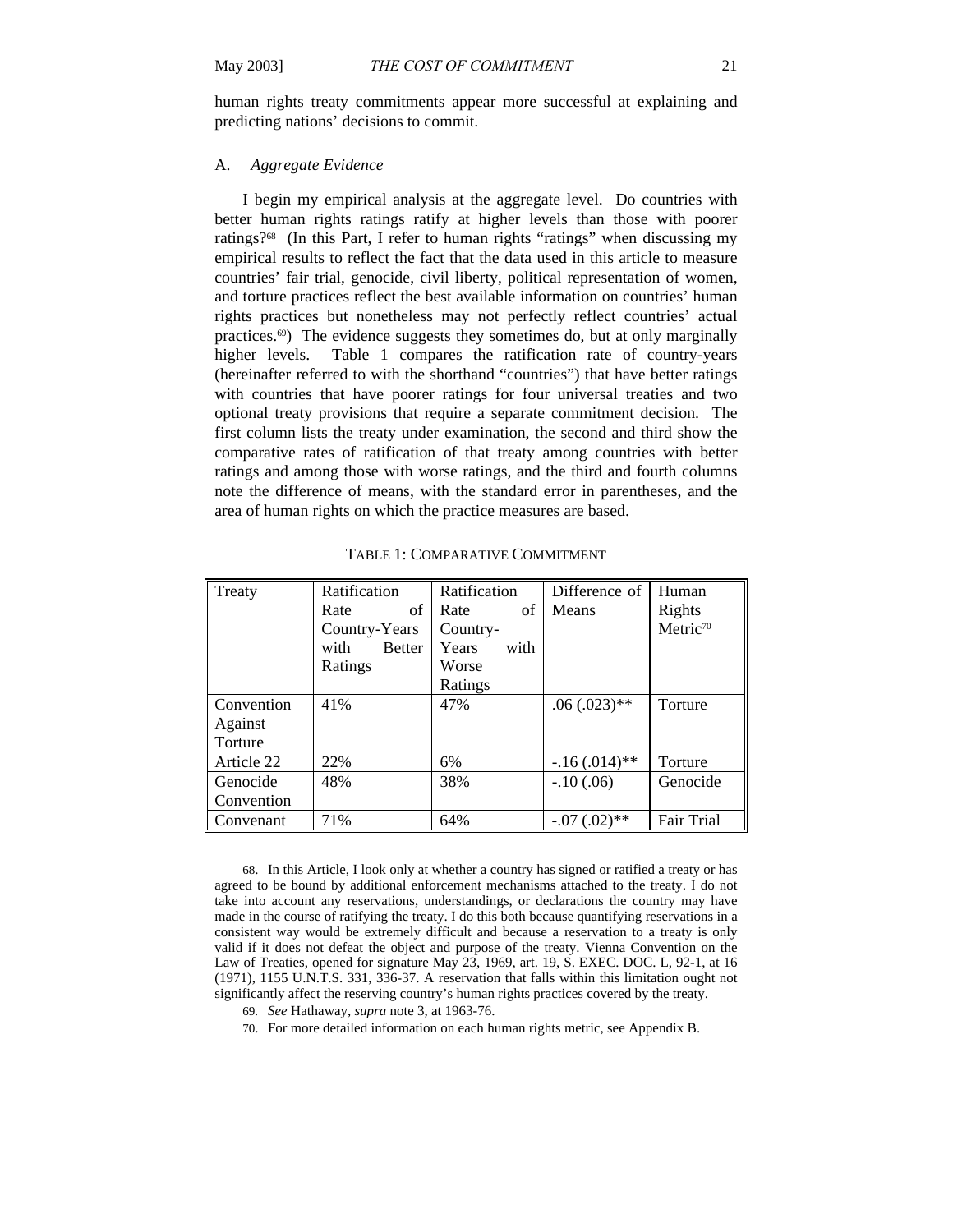$\overline{a}$ 

| on Civil and<br>Political<br>Rights |     |     |                 |                         |
|-------------------------------------|-----|-----|-----------------|-------------------------|
| Optional                            | 43% | 35% | $-.09(.021)$ ** | <b>Fair Trial</b>       |
| Protocol                            |     |     |                 |                         |
| Convention<br>Political<br>on       | 65% | 55% | $-.10(.02)**$   | in<br>Men<br>Parliament |
| Rights<br>of<br>Women               |     |     |                 |                         |

\* Significant at 95% level.

\*\* Significant at 99% level.

This aggregate data demonstrates that the average ratification rate for countries that have better ratings is usually higher than among those in which ratings are poorer, but less often and by less than predicted by traditional  $accounts.<sup>71</sup>$  In only two of the four treaties (ignoring for the moment the Optional Protocol to the International Covenant on Civil and Political Rights and Article 22 to the Convention Against Torture) is the average ratification rate of countries with better ratings higher than for those with lower ratings. In the remaining two treaties, countries with worse ratings are more likely to join or the difference between the ratification rate of those with better and worse ratings is not statistically significant. Forty-one percent of countries in which there were no more than some or occasional allegations or incidents of torture had ratified the Convention Against Torture, whereas 47% of those where torture is common or prevalent had ratified.72 Similarly, 48% of countries with better fair trial ratings had ratified the Genocide Convention at the time, whereas 38% of those with worse ratings had ratified the Covenant—again a difference that is small and statistically insignificant.

When the ratification rates of countries with better ratings are higher than those of countries with poorer ratings by a statistically significant amount, the absolute differences are smaller than traditional accounts would suggest. Sixtyfive percent of countries with relatively large numbers of women in parliament ratified the Convention on the Political Rights of Women, whereas 55% of those with relatively few women in parliament ratified the same convention—a difference that is statistically significant but reflects a difference of only ten percentage points. Put another way, those countries with at least 2.4% of parliament composed of women (placing them in the top 50% of states for women's political representation) are only about one-fifth more likely to have ratified the Convention on the Political Rights of Women than are those with fewer than 2.4% of parliament composed of women. Similarly, for the

<sup>71.</sup> The database I use in this Article includes cross-national and time series data. Hence, a single observation provides information only about a single country during a single year—a "country-year." When discussing empirical results in this Article, I often refer to such "country-years" with the shorthand "country."

<sup>72.</sup> For more on the method used to construct the ratings discussed herein, see *supra* Appendix B; Hathaway, *supra* note 3, at 1968-76. The database used in this Article includes one more year of data on torture—2000—than that used in the earlier article. The same classification system was used in producing the additional year of data, which are included in Appendix B.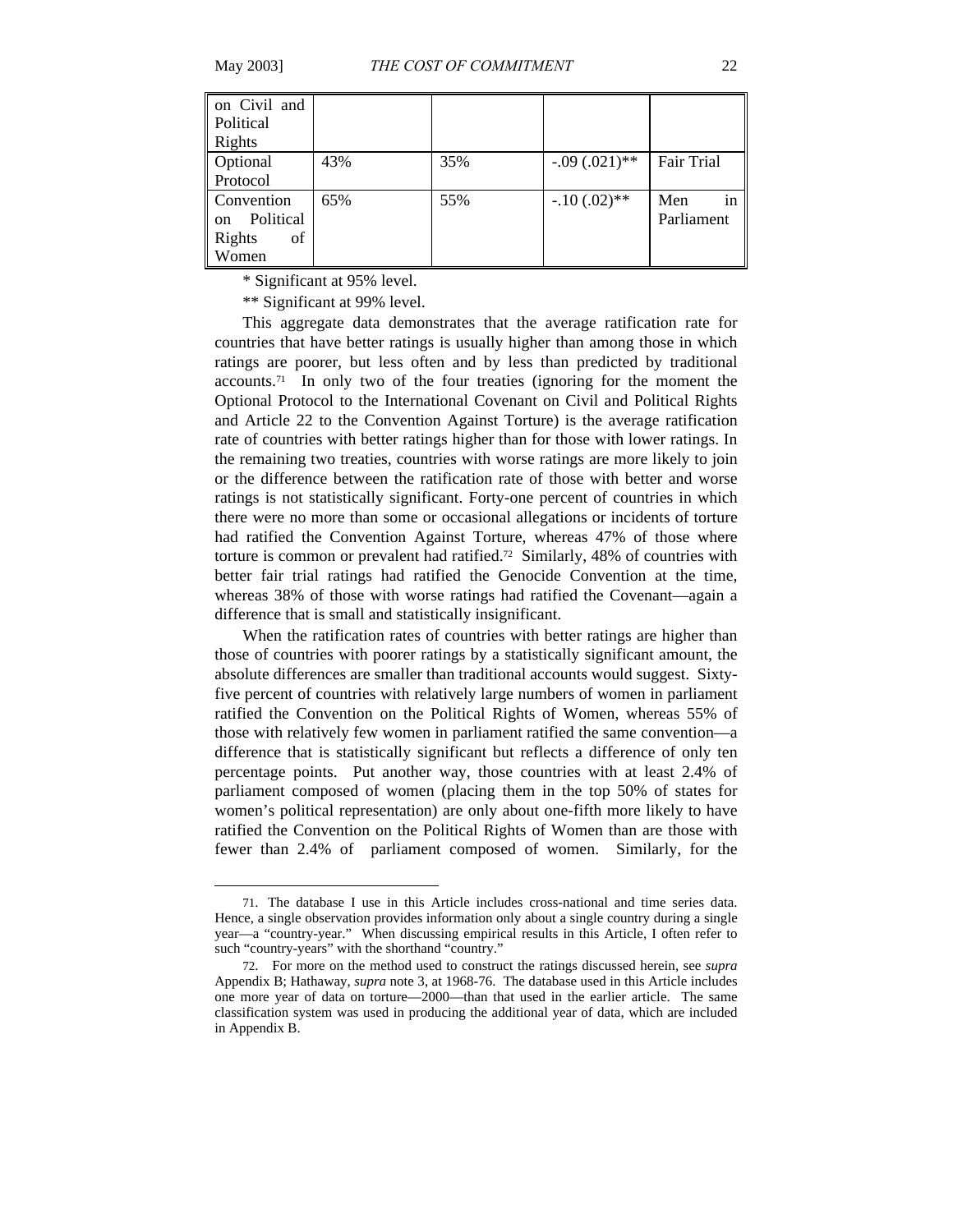Covenant on Civil and Political Rights, 71% if nations with better ratings ratified, compared to 64% of those with worse ratings—a statistically significant but not particularly large difference.

The ratification rates of countries with better ratings is higher than for those with worse ratings for both the Optional Protocol to the International Covenant on Civil and Political Rights and Article 22 to the Convention Against Torture, both of which allow for individual complaints to be filed against those that accept the provisions—a stronger external enforcement mechanism than exists under any of the main treaties. Twenty-four percent of countries that have better torture ratings have ratified Article 22, whereas only 6% of those that have worse torture ratings have ratified the Article—a fourfold difference that is statistically significant. The difference is also statistically significant for the Optional Protocol, though smaller in size—44% for those with better fair trial ratings compared to 38% for those with worse fair trial ratings.

These results call into doubt the claim of those existing theoretical accounts of state behavior that predict that a state will be much less likely to join a human rights treaty if its behavior is out of step with the treaty's requirements than it will be if its behavior is consistent with the treaty's requirements. Although countries with better practices are sometimes more likely to join than are those with worse practices, this is not uniformly the case. Even where the differences are statistically significant, they are smaller than several of the existing theories predict. The evidence thus provides provisional support for the prediction outlined above that countries with poor ratings and those with good ratings will be more evenly likely to join human rights treaties than several of the existing approaches would lead us to expect.73 Looking behind these aggregate numbers, I also find some support for my hypothesized explanation for the failure of countries with better ratings to ratify at higher rates than those with poorer ratings. Democratic countries exhibit almost universally better human rights ratings. For example, among the countries that torture the least, the average democracy rating is 7.59, compared to 2.42 among those that torture the most.<sup>74</sup> The same is true of genocide and fair trial.<sup>75</sup>

<sup>73</sup>*. See supra* text accompanying notes 50-52.

<sup>74.</sup> These averages and those that follow were determined by computing the average levels of democracy among the country-years for which there was a torture rating of 1, 2, 3, 4, or 5 across the entire dataset. In countries with a torture rating of 1 (very little or no reported torture), the average democracy rating is 7.67. The democracy score gradually falls off as the recorded torture increases: For those with a torture rating of 2, the democracy score was 5.22; for those with a 3, it is 3.00; for those with a 4, it is 2.95; and for those with a 5, it was 2.52.

<sup>75.</sup> Computing the averages in a similar manner to those computed in note 74, I find that in countries with a genocide rating of 0 (no genocide), the democracy rating is 3.73; for those with a genocide rating of 0.5, it is 2.09; for those with a 1, it is 3.13; for those with a 1.5, it is 0.91; for those with a 2, it is 1.36; for those with a 2.5, it is 0.67; for those with a 3, it is 1.04; for those with a 3.5, it is 1.03; for those with a 4, it is 0.38; and for those with a 4.5 or 5, it is 0. In countries with fair trial ratings of 1, the average democracy rating is 7.87; for those with a 2, it is 3.38; for those with a 3, it is 2.50; and for those with a 4, it is 1.94. In the quartile of countries with the smallest percentage of women in parliament, the average democracy rating is 2.42; in the quartile with the next fewest percentage of women in parliament, it is 2.96; in the next quartile, it is 4.14; and in the quartile with the largest percentage of women in parliament, it is 4.32.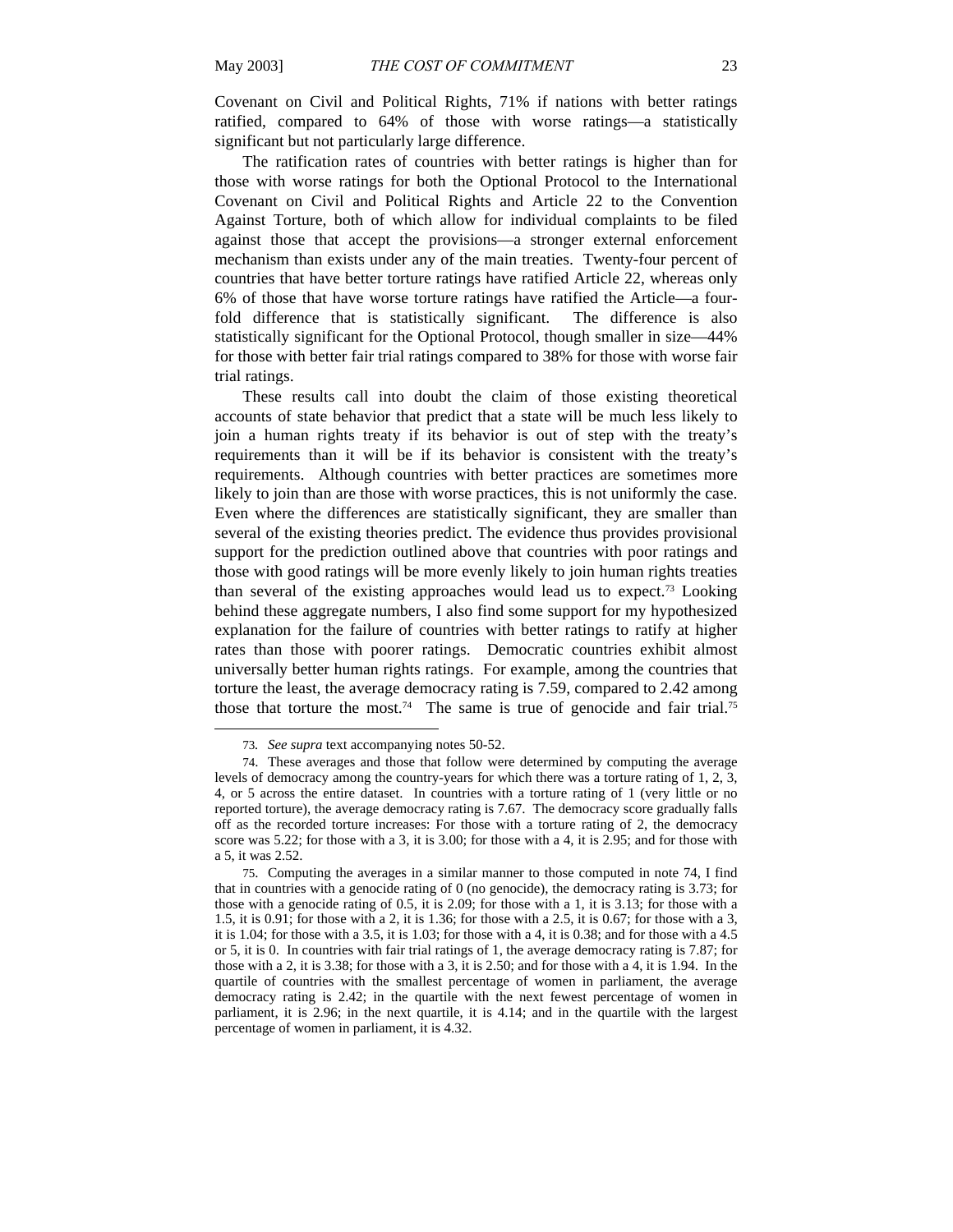Hence, if more strongly democratic countries are, as my earlier work suggests, $76$  more likely to abide by their treaty commitments, and if, as the above data suggests, they are also more likely to have better ratings, then the hypothesized interaction between ratings and probability of enforcement leads to the otherwise surprising result that nations with better ratings are less likely to ratify human rights treaties than otherwise expected, and nations with worse ratings are more likely to ratify human rights treaties than otherwise expected.

In addition, the variations in the results summarized in Table 1 are consistent with the prediction, also made above, that countries will behave differently in their decisions to commit to treaties containing stronger enforcement provisions or where noncompliance is easily detected than they will when the enforcement provisions are weaker and noncompliance more difficult to detect.<sup>77</sup> Those treaty provisions with stronger enforcement procedures are expected, under my model, to exhibit a closer relationship between countries' human rights records and their willingness to commit. Those with weaker enforcement procedures, by contrast, are expected to rely more heavily on internal enforcement and hence create a weaker relationship between human rights ratings and ratification.

These expectations seem to be at least in part borne out by the evidence. The treaties for which the ratification rates are most similar across countries with better and poorer ratings are precisely those with the weakest enforcement mechanisms—the Convention Against Torture and the Genocide Convention. In the case of the Convention Against Torture, the only external enforcement procedure is a requirement to submit reports to international bodies created by the treaties78—and failure to abide by even this minimal commitment is generally not punished.<sup>79</sup> The only external enforcement provision under the Genocide Convention is found in Article 1 of the Convention, under which member states agree that "genocide, whether committed in time of peace or in time of war, is a crime under international law which they undertake to prevent and to punish."80 There is, however, no provision detailing when or how states

 $\overline{a}$ 

79. For clear descriptions and assessments of the intergovernmental human rights enforcement system, see INTERNATIONAL HUMAN RIGHTS IN CONTEXT 592-704 (Henry J. Steiner & Philip Alston eds., 2d ed. 2000); THE UNITED NATIONS AND HUMAN RIGHTS (Philip Alston ed., 1992). As of 2000, 71% of all state parties to human rights treaties had overdue reports, and 110 states had five or more overdue reports. ANNE F. BAYEFSKY, THE UN HUMAN RIGHTS TREATY SYSTEM: UNIVERSALITY AT THE CROSSROADS 8 (2000), *available at* http://www.yorku.ca/hrights/Report/finalreport.pdf; *see* Philip Alston, Final Report on Enhancing the Long-Term Effectiveness of the United Nations Human Rights Treaty System, U.N. ESCOR, 53d Sess., Agenda Item 15, at 37, U.N. Doc. E/CN.4/1997/74 (1996).

80. Convention on the Prevention and Punishment of the Crime of Genocide, *adopted*

<sup>76.</sup> Hathaway, *supra* note 3, at 1997-99.

<sup>77</sup>*. See supra* text accompanying note 50.

<sup>78.</sup> International Covenant on Civil and Political Rights, *adopted* Dec. 19, 1966, art. 40, S. EXEC. DOC. E, 95-2, at 23 (1978), 999 U.N.T.S. 171 (entered into force Mar. 23, 1976) ("The States Parties to the present Covenant undertake to submit reports on measures they have adopted which give effect to the rights recognized herein and on the progress made in the enjoyment of those rights . . . ."); Convention Against Torture and Other Cruel, Inhuman or Degrading Treatment or Punishment, *opened for signature* Dec. 10, 1984, art. 19, S. TREATY DOC. NO. 100-20, at 27-28 (1988), 1465 U.N.T.S. 85, 120 (entered into force June 26, 1987) ("The States Parties shall submit to the Committee . . . reports on the measures they have taken to give effect to their undertakings under this Convention . . . .").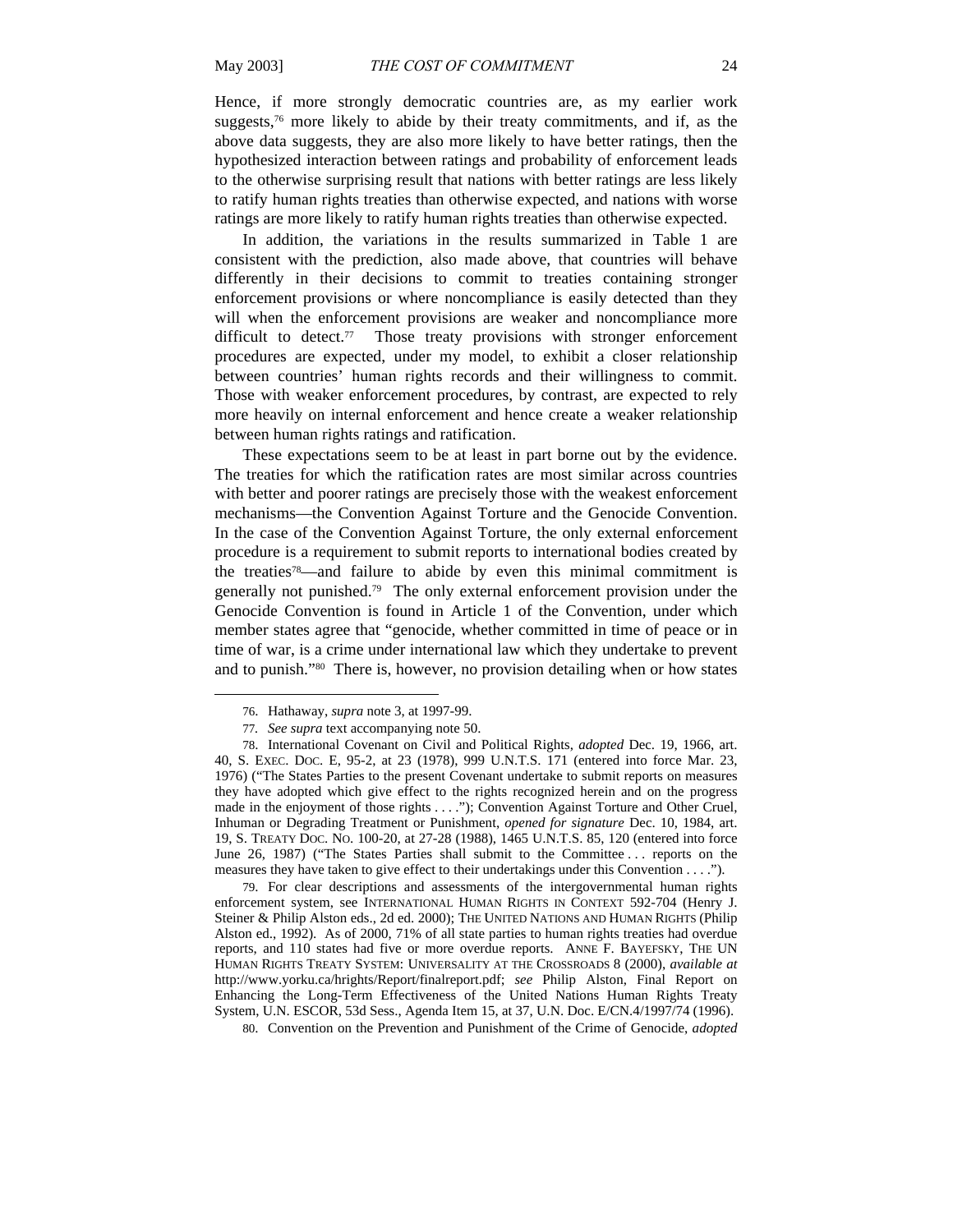$\overline{a}$ 

are to "undertake to prevent and to punish" this crime, nor is the duty to prevent genocide limited to genocide committed by member nations. Because such treaties have weaker enforcement procedures, they rely almost entirely on internal enforcement and hence, for reasons elaborated above, create a weaker relationship between human rights ratings and ratification.

Where the enforcement procedures are stronger or the noncompliance easier to detect, however, I find that ratification rates among countries with better ratings are statistically significantly higher than those for countries with poorer ratings. The Optional Protocol and Article 22 create individual complaint mechanisms that permit individuals in countries that accept the provisions to file complaints with a specified international body. Though they do not always live up to their promise—the individual complaint procedure in the Optional Protocol in particular is slow-moving and underutilized<sup>81</sup>—these enforcement provisions are among the strongest found in universal human rights treaties.82 Similarly, the Convention on the Political Rights of Women and the Covenant on Civil and Political Rights, while they do not include any stringent external enforcement mechanisms, govern behavior that is difficult to hide. Transparency and, hence, monitoring of violations, while certainly not perfect, are better than in the areas covered by the other treaties studied herein. The failure of a country to grant women the right to vote, to provide equal access to public office, or to provide fair trials is, by its very nature, a public act. The public nature of violations of the treaty provisions creates incentives for nations to avoid joining unless they intend to comply with its provisions. Moreover, unlike the Genocide Convention and the Convention Against Torture, the Convention on the Political Rights of Women and the Covenant on Civil and Political Rights put in place requirements not already covered by customary law.83 Hence, membership in those treaty regimes entails a commitment above and beyond that already required by the law of nations. The evidence presented in Table 1 thus provides provisional support to several of my predictions. Although the average ratification rate for countries with better ratings is usually higher than that for countries with worse ratings, the

Dec. 9, 1948, art. 1, S. EXEC. DOC. O, 81-1 (1949), 78 U.N.T.S. 277 (entered into force Jan. 12, 1951).

<sup>81.</sup> In its 1999 Annual Report, the Human Rights Committee reported that since 1977, it had received 873 communications (despite the fact that the Optional Protocol that governs the individual complaint system under the treaty covers over one billion people around the world). Of those, the Committee had concluded 328 by issuing its views, declared 267 inadmissible, discontinued 129, and not yet concluded 149. *See* INTERNATIONAL HUMAN RIGHTS IN CONTEXT, *supra* note 79, at 740. By contrast, by the end of its 17th session, the Committee on Torture had concluded consideration of the 35 cases submitted to it. Office of the High Commissioner for Human Rights, Overview of Procedure, *available at*  http://www.unhchr.ch/html/menu2/8/overcat.htm (last visited Jan. 14, 2003).

<sup>82.</sup> Some regional treaties have more stringent enforcement mechanisms. *See, e.g.*, Convention for the Protection of Human Rights and Fundamental Freedoms, opened for signature Nov. 4, 1950, 213 U.N.T.S. 221 (entered into force Sept. 3, 1953), as amended by Protocol 11 to the Convention for the Protection of Human Rights and Fundamental Freedoms, restructuring the control machinery established thereby (adopted 11 May 1994) (creating a permanent Court of Human Rights); American Convention on Human Rights, *opened for signature* Nov. 22, 1969, 1144 U.N.T.S. 123, ch. VII (entered into force July 18, 1978) (creating an Inter-American Court of Human Rights).

<sup>83.</sup> Hathaway, *supra* note 3, at 1965-66.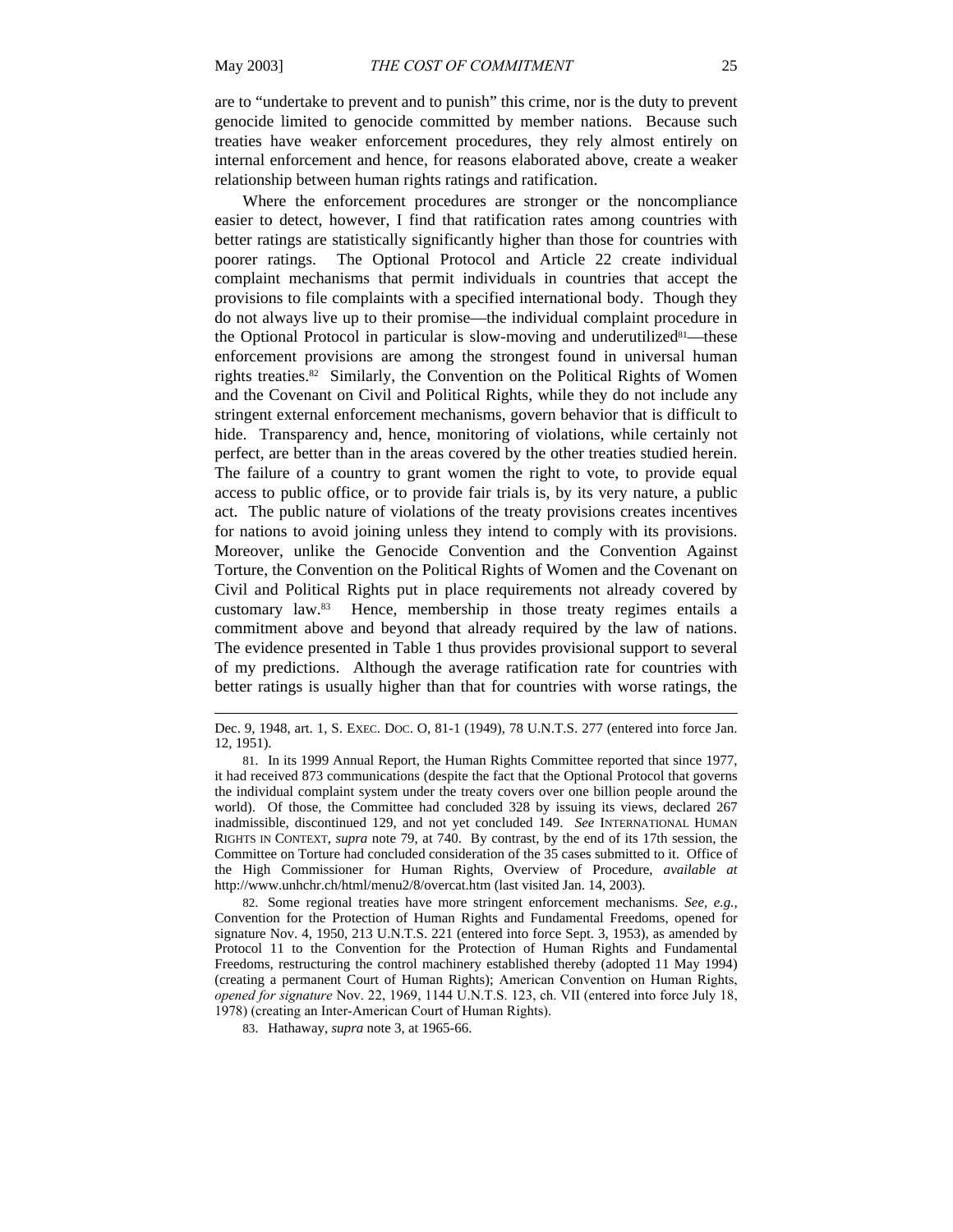difference is in the expected direction and statistically significant for only two of the four treaties. Even when the ratification rates of countries with better ratings are higher than those of countries with poorer ratings by a statistically significant amount, the absolute differences tend to be smaller than most would expect. Moreover, the greatest differences between ratification rates of countries with better and worse ratings are found, as predicted in my account, for treaties with stronger enforcement provisions or for which noncompliance is easily detected. Together, this evidence suggests that traditional accounts of state behavior provide an incomplete guide to state decisions to commit to human rights treaties and that an account that focuses attention upon the internal enforcement procedures of nations, as well as on country ratings, provides a more complete and accurate picture.

#### B. *Commitment Patterns of Democratic and Nondemocratic Nations*

Although the aggregate evidence presented in Table 1 suggests that the account offered in this Article provides a better description of state decisions to commit to human rights treaties than existing accounts, it can only take us a small part of the way toward understanding why nations accept or reject treaty commitments. To discover whether there are indeed differences between democratic and nondemocratic nations in their propensity to commit to human rights treaties, as I claim, it is necessary to examine the evidence in more detail. Tables 2 through 5 permit us to take a step in that direction by presenting four separate categories of nations and their relative propensities to commit to four separate human rights treaties. Again, as cautioned above, this evidence has serious limitations in that it does not control for variation in other country characteristics that may affect countries' willingness to join treaties. Yet viewed with the appropriate caution—the summary categorical data can and does provide valuable insight into what motivates countries to commit.

The first and most obvious conclusion that jumps out from each of the four tables is that, as predicted,<sup>84</sup> democratic nations are more likely to join human rights treaties than nondemocratic nations. This is true in the aggregate democratic nations as a whole are clearly more likely to join than nondemocratic nations as a whole. It is also true within categories. With only one exception,85 among countries with better human rights ratings, democratic nations are more likely to ratify than nondemocratic nations. The same is true among nations with worse ratings, though the gap between the two is generally smaller. For example, while 24% of nondemocracies with better average torture ratings ratified the Convention Against Torture, 57% of democracies with better average torture ratings ratified the Convention. Among nations with

<sup>84</sup>*. See supra* text accompanying notes 60-63.

<sup>85.</sup> No democracies with worse genocide practices had ratified the Genocide Convention, whereas 41% of nondemocracies with worse genocide practices had ratified the Genocide Convention. *See infra* Table 5. There are, however, so few observations of democracies committing acts of genocide that this can hardly be viewed as conclusive. Indeed, the four observations in this category are all accounted for by a single country—the Sudan from 1966 to 1968 and in 1988. *See* Ted Robert Gurr et al., Internal Wars and Failures of Governance, 1954-1996 (May 19, 1997), available at http://www.cidcm.umd.edu/inscr/stfail/sfdata.htm (last visited Feb. 27, 2003).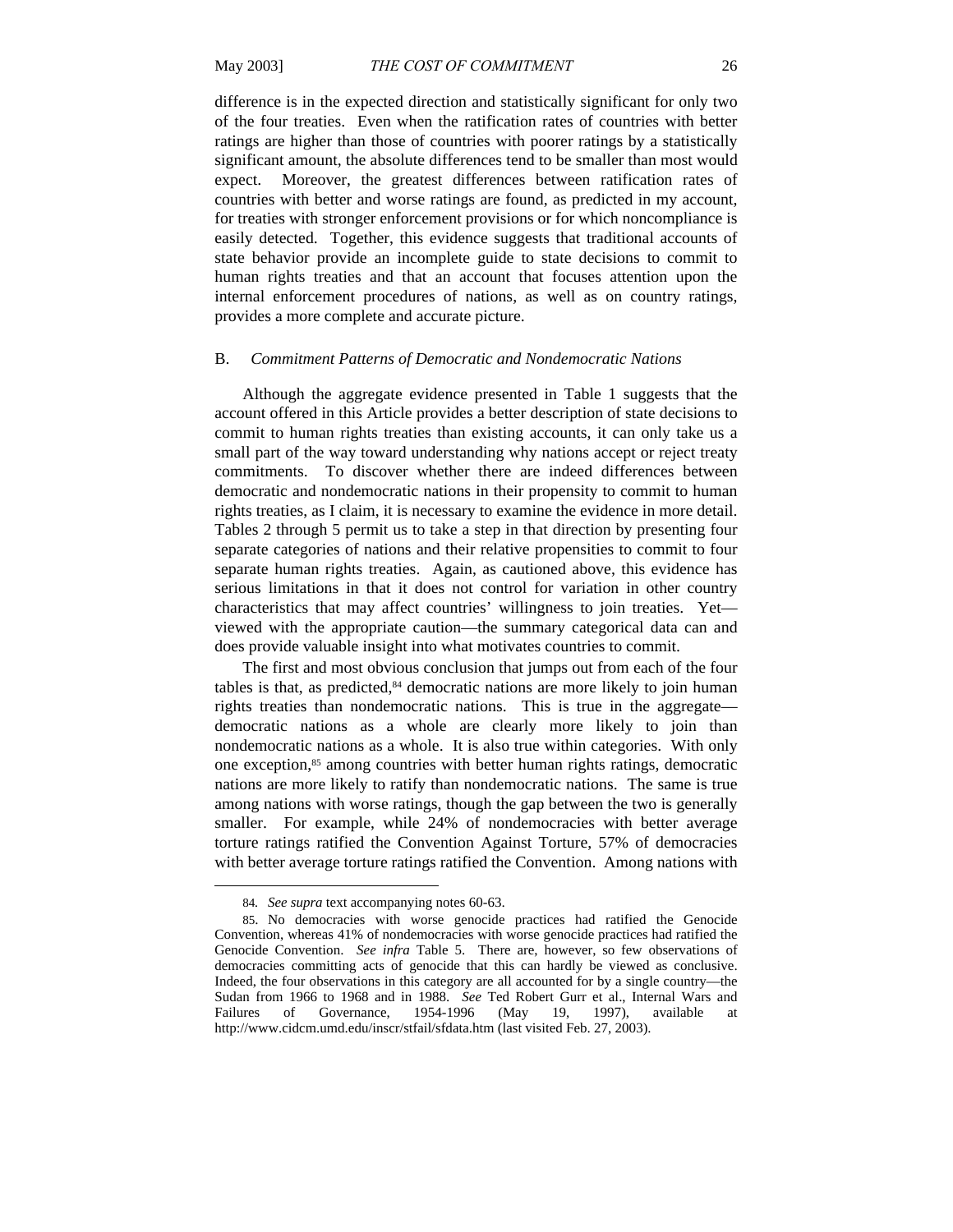worse average torture ratings, democracies again ratified more readily than nondemocracies, though the distance between the two is smaller—40% of nondemocracies ratified, whereas 62% of democracies ratified. The evidence thus bears out the expectation that democratic nations are more likely to commit to human rights treaties than nondemocratic nations.<sup>86</sup>

|              | <b>Better Torture Ratings</b>                                                          | <b>Worse Torture Ratings</b>                                                            | Difference<br>Means<br>of<br>(Standard)<br>in<br>error<br>parentheses)                    |
|--------------|----------------------------------------------------------------------------------------|-----------------------------------------------------------------------------------------|-------------------------------------------------------------------------------------------|
| Undemocratic | Ratified: 24%<br>Signed: $35%$<br>Joined Article 22: 4%<br>Number of observations: 776 | Ratified: 40%<br>Signed: $50\%$<br>Joined Article 22: 6%<br>Number of observations: 383 | Ratified: $-0.15$ (.03)**<br>Signed: $-0.16$ $(0.03)$ **<br>Joined Article 22: -.02 (.01) |
| emocratic    | Ratified: 57%<br>Signed: 76%<br>Joined Article 22: 40%<br>Number of observations: 790  | Ratified: 62%<br>Signed: $74%$<br>Joined Article 22: 6%<br>Number of observations: 201  | Ratified: -.04 (.04)<br>Signed: .02 (.03)<br>Joined Article<br>22:<br>.33<br>$(.04)$ **   |

# TABLE 2: CONVENTION AGAINST TORTURE

\*Statistically significant at 95% level.

\*\*Statistically significant at 99% level.

| <b>TABLE 3: GENOCIDE CONVENTION</b> |  |
|-------------------------------------|--|
|-------------------------------------|--|

|              | <b>Better Genocide Ratings</b>                                        | <b>Worse Genocide Ratings</b>                                | Difference<br>Means<br>of                    |
|--------------|-----------------------------------------------------------------------|--------------------------------------------------------------|----------------------------------------------|
|              |                                                                       |                                                              | (Standard)<br>error<br>1n                    |
|              |                                                                       |                                                              | parentheses)                                 |
| Undemocratic | Ratified: 51%<br>Signed: 55%<br>Number of<br>observations:<br>3537    | Ratified: 41%<br>Signed: $58%$<br>Number of observations: 64 | Ratified: .11 (.06)<br>Signed: -.03 (.06)    |
| Democratic   | Ratified: 71%<br>Signed: 77%<br>Number<br>observations:<br>of<br>1999 | Ratified: 0%<br>Signed: $0\%$<br>Number of observations: 4   | Ratified: .71 (.23)**<br>Signed: .77 (.21)** |

\*Statistically significant at 95% level.

\*\*Statistically significant at 99% level.

<sup>86</sup>*. See supra* notes 60-63 and accompanying text.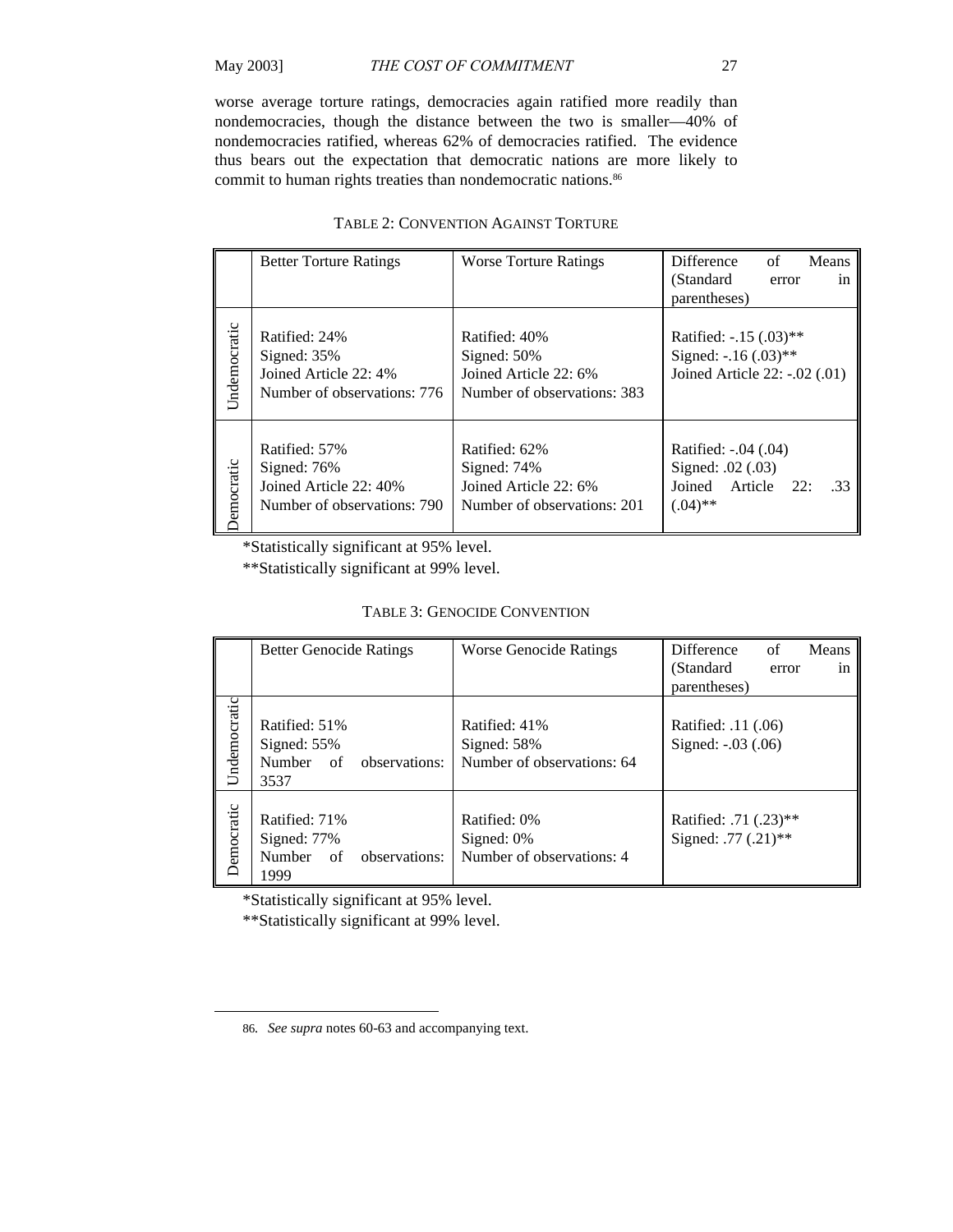| TABLE 4: INTERNATIONAL COVENANT ON CIVIL AND POLITICAL RIGHTS |  |  |
|---------------------------------------------------------------|--|--|
|---------------------------------------------------------------|--|--|

|              | <b>Better Fair Trial Ratings</b> | <b>Worse Fair Trial Ratings</b> | Difference<br>Means<br>of<br>(Standard)<br>error<br>in<br>parentheses) |
|--------------|----------------------------------|---------------------------------|------------------------------------------------------------------------|
| Undemocratic | Ratified: 54%                    | Ratified: 56%                   | Ratified: -.03 (.03)                                                   |
|              | Signed: $55%$                    | Signed: $61\%$                  | Signed: $-0.06$ $(0.03)*$                                              |
|              | Joined Optional Prot.: 17 %      | Joined Optional Prot.: 23%      | Joined Optional Prot.:                                                 |
|              | Number of observations: 449      | Number of observations: 747     | $-.06(.02)$ **                                                         |
| Democratic   | Ratified: 84%                    | Ratified: 82%                   | Ratified: .02 (.03)                                                    |
|              | Signed: $85%$                    | Signed: 86%                     | Signed: -.01 (.02)                                                     |
|              | Joined Optional Prot.: 61%       | Joined Optional Prot.: 65%      | Joined Optional Prot.:                                                 |
|              | Number of observations: 721      | Number of observations: 293     | $-.04(.03)$                                                            |

\*Statistically significant at 95% level.

\*\*Statistically significant at 99% level.

|              | of<br>Representation<br>Better                                   | of<br>Worse<br>Representation                                | Difference<br>Means<br>of                       |
|--------------|------------------------------------------------------------------|--------------------------------------------------------------|-------------------------------------------------|
|              | Women in Parliament                                              | Women in Parliament                                          | (Standard)<br>error<br>1n                       |
|              |                                                                  |                                                              | parentheses)                                    |
| Undemocratic | Ratified: 54%<br>Signed: $61%$<br>Number of observations:<br>908 | Ratified: 51%<br>Signed: 54%<br>Number of observations: 1563 | Ratified: .03 (.02)<br>Signed: .07 (.02)**      |
| Democratic   | Ratified: 77%<br>Signed: 83%<br>Number of Observations:<br>1160  | Ratified: 69%<br>Signed: 72%<br>Number of Observations: 549  | Ratified: .08 $(.02)$ **<br>Signed: .11 (.02)** |

\*Statistically significant at 95% level.

\*\*Statistically significant at 99% level.

The evidence presented in Tables 2 through 5 also allows for a preliminary assessment of my claims regarding the impact of internal enforcement procedures on countries' propensity to join human rights treaties. Before turning to these results, however, it is worth noting that an examination of the number of NGOs operating within each of the categories of nations indicates that human rights NGOs are substantially more prevalent in democratic nations,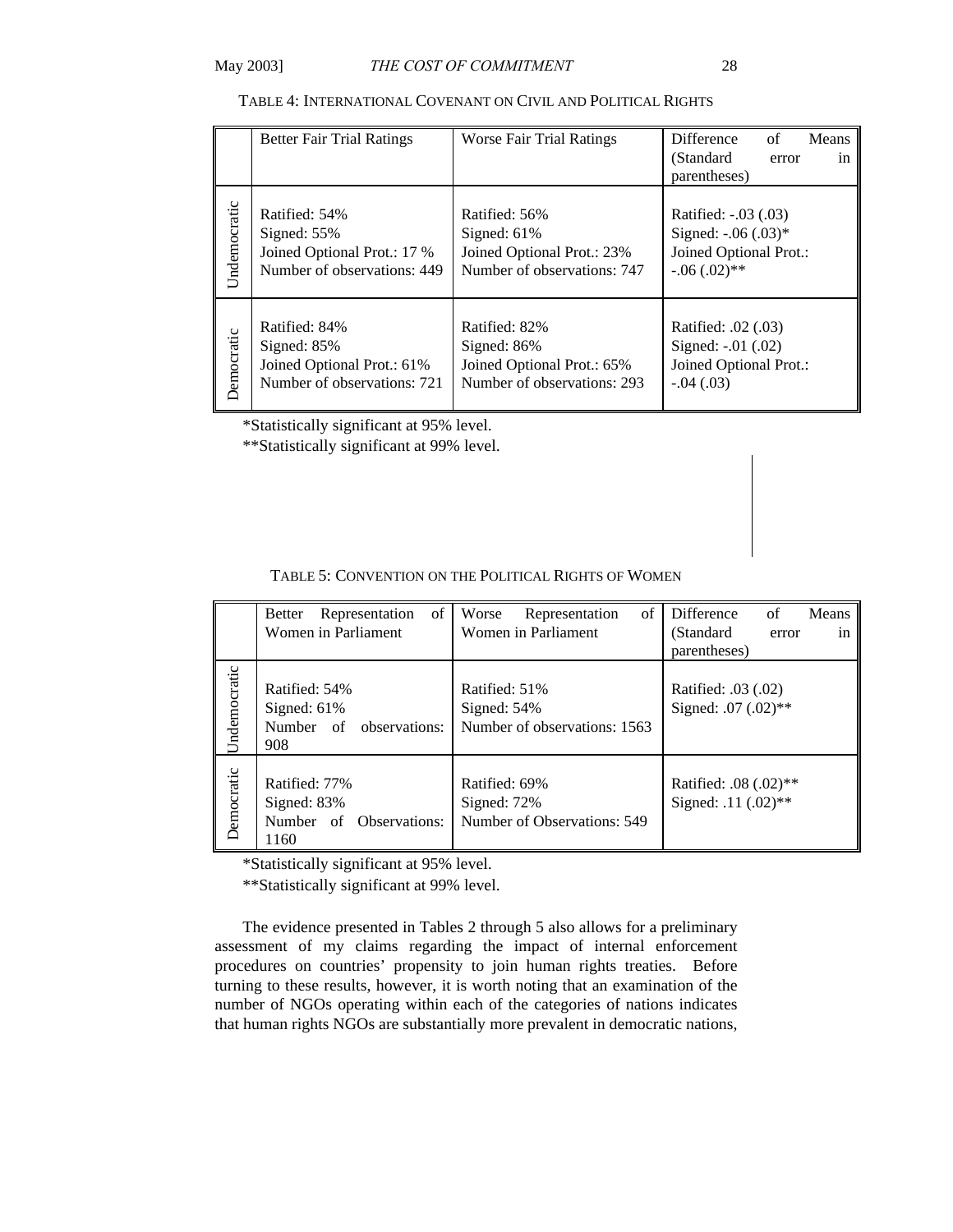as expected.87 For example, in nondemocratic nations with better torture ratings, there is an average of ten NGOs located inside the country, whereas in democratic nations with better torture ratings, there is an average of forty NGOs located within them. The discrepancy is even higher for nations with poor torture ratings. In nondemocratic nations with worse torture ratings, there is an average of eleven NGOs operating within them, while in democratic nations with worse torture ratings, there is an average of fifty-nine NGOs operating within them. The same is true of each of the areas examined herein.<sup>88</sup> Hence, this lends support to the claim made above that both pressure to ratify and internal enforcement are likely to be higher in democratic nations in part due to the greater presence of human rights NGOs.<sup>89</sup>

I hypothesized above that democracies and nondemocracies will evidence notably different commitment patterns for treaties with weak enforcement mechanisms. I argued that such treaties will be most likely to be enforced in countries with strong internal enforcement mechanisms, which I claimed are more prevalent in democratic nations than in nondemocratic ones. Moreover, I claimed that where treaties are more likely to be enforced, countries with poor ratings are less likely to join. I therefore predicted that democratic nations with poor human rights ratings would be less likely than democratic nations with good ratings to join human rights regimes. Where democratic nations with worse ratings joined human rights treaties, I suggested, it would be frequently due to a recent change in regime. I further argued that in contrast to democratic nations, nondemocratic nations with worse ratings would be not much less likely, and perhaps even more likely, to commit than nondemocratic nations with better ratings.<sup>90</sup> As I detail below, these predictions find support in the evidence presented in Tables 2 through 5.

### 1. *Nondemocratic nations.*

Beginning with nondemocratic nations, I find that in each of the four areas examined, nondemocratic nations with worse ratings are either equally likely to commit or *more* likely to commit than nondemocratic nations with better ratings. Table 2 shows that 40% of nondemocratic nations with worse ratings ratified the Convention Against Torture, while only 24% of nondemocratic nations with better ratings ratified. The ratification rate among nondemocratic countries with worse torture ratings is therefore more than half again as high as that for nondemocratic countries with better torture ratings. Nondemocratic nations are also more likely to join Article 22 (which provides for stronger

l

<sup>87</sup>*. See* Appendix B for more on the source of the data regarding human rights NGOs.

<sup>88.</sup> In nondemocratic nations with better genocide, fair trial, and women's political representation ratings, there is an average of 10, 9, and 13 NGOs located inside the country, respectively, whereas in democratic nations with better ratings, there is an average of 53, 43, and 75 NGOs located within them. In nondemocratic nations with worse genocide, fair trial, and women's political representation ratings, there is an average of 3, 12, and 11 NGOs operating within them, respectively, while in democratic nations with worse ratings, there is in the case of genocide insufficient information, and in the case of fair trial and women's political representation, 45 and 38 NGOs operating within them, respectively.

<sup>89</sup>*. See supra* note 55 & accompanying text.

<sup>90</sup>*. See supra* Part II.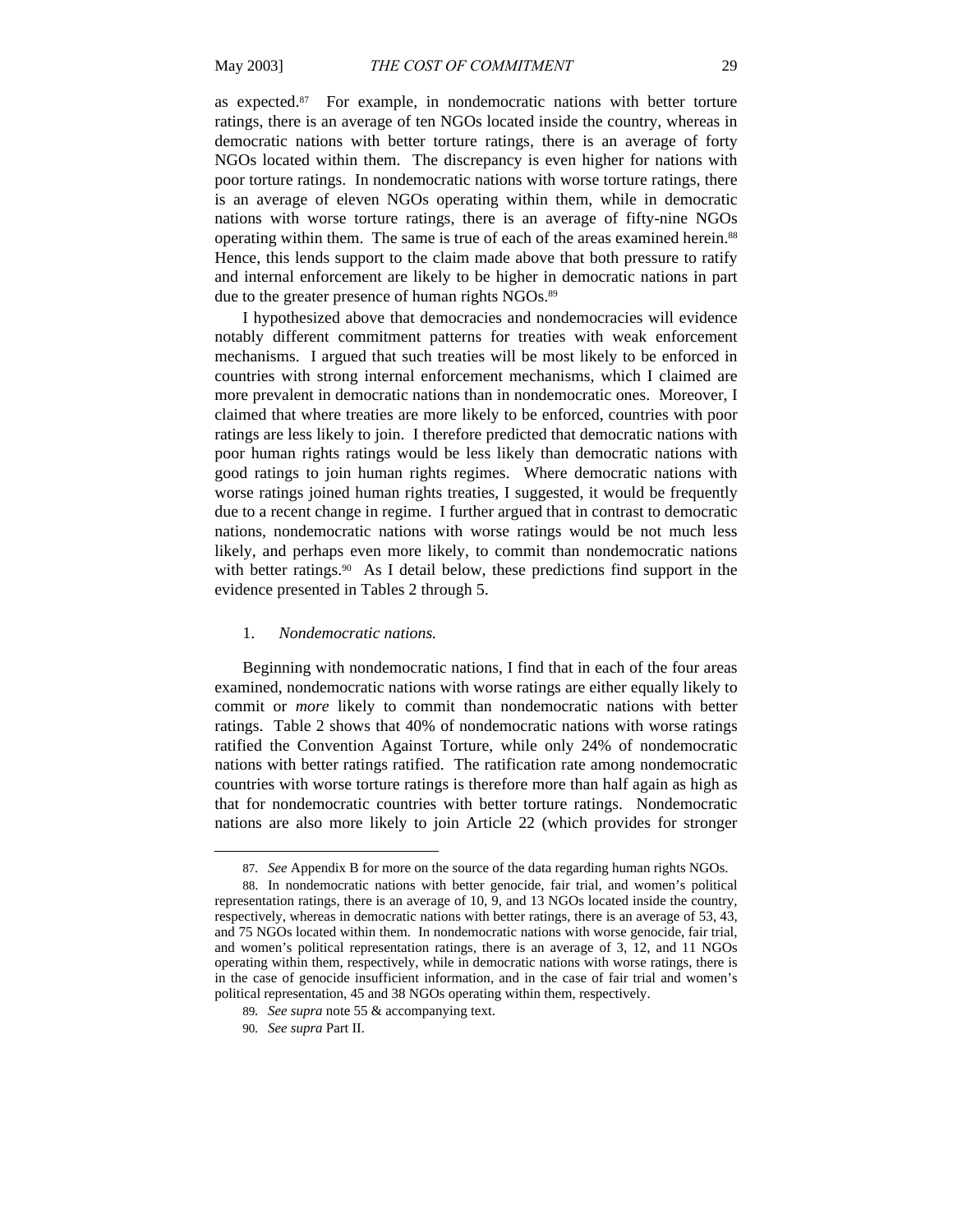external enforcement than does the Convention itself) if their torture ratings are worse than if they are better, though the difference is small and statistically insignificant. Thus, not only are nondemocratic nations with worse torture ratings not less likely to join the Convention Against Torture, they are more likely to do so. This may indicate not only that the cost of commitment is minimal due to the low internal enforcement, but also that countries with worse ratings anticipate obtaining a benefit from ratification, including reduced pressure to evince real improvements in their human rights practices.<sup>91</sup>

Tables 3 and 4, which examine countries' propensity to commit to the Genocide Convention and the International Covenant on Civil and Political Rights, likewise provide support for the hypothesis. In both cases, the differences in ratification and signature rates between nondemocratic nations with better ratings and those with worse ratings are statistically insignificant. The only exception is for the Optional Protocol, which indicates that nondemocratic nations with worse ratings are statistically significantly more likely than those with better ratings to ratify the Optional Protocol, though the difference is small. This may be the result of nondemocratic nations with worse ratings anticipating a reputational benefit, coupled with an expectation that the individual complaint mechanism will not actually be utilized in a nondemocratic context.

Table 5, which examines countries' propensity to commit to the Convention on the Political Rights of Women, shows less willingness to commit among countries with worse ratings than among those with better ratings. Fifty-four percent of nondemocratic nations with better representation of women in parliament ratified the Convention on the Political Rights of Women, whereas 51% of nondemocratic nations with worse representation of women in parliament ratified the Convention. The difference is both small (3%) and statistically insignificant. The spread between those with better and worse ratings is smaller than that among democratic nations, which is nearly three times as large at 8%.

The evidence in all four tables is consistent with the claim that democratic nations are more likely to join human rights treaties than are nondemocratic nations. In addition, each of the of four areas examined are consistent with the prediction that nondemocratic nations with worse human rights ratings will commit at the same or higher rate than nondemocratic nations with better human rights ratings.

# 2. *Democratic nations.*

l

The evidence regarding democratic nations' propensity to commit to human rights treaties also appears to provide support for my analysis and the predictions it generates. Table 2 summarizes nations' propensity to commit to the Convention Against Torture and Article 22. The Table indicates that democratic nations' propensity to join Article 22 fits expectations perfectly: Democratic nations with better torture ratings are more than six times more

<sup>91</sup>*. See infra* text accompanying note 58; Hathaway, *supra* note 3, at 2002-20 (putting forward and describing expressive theory); *supra* text accompanying notes 55-61.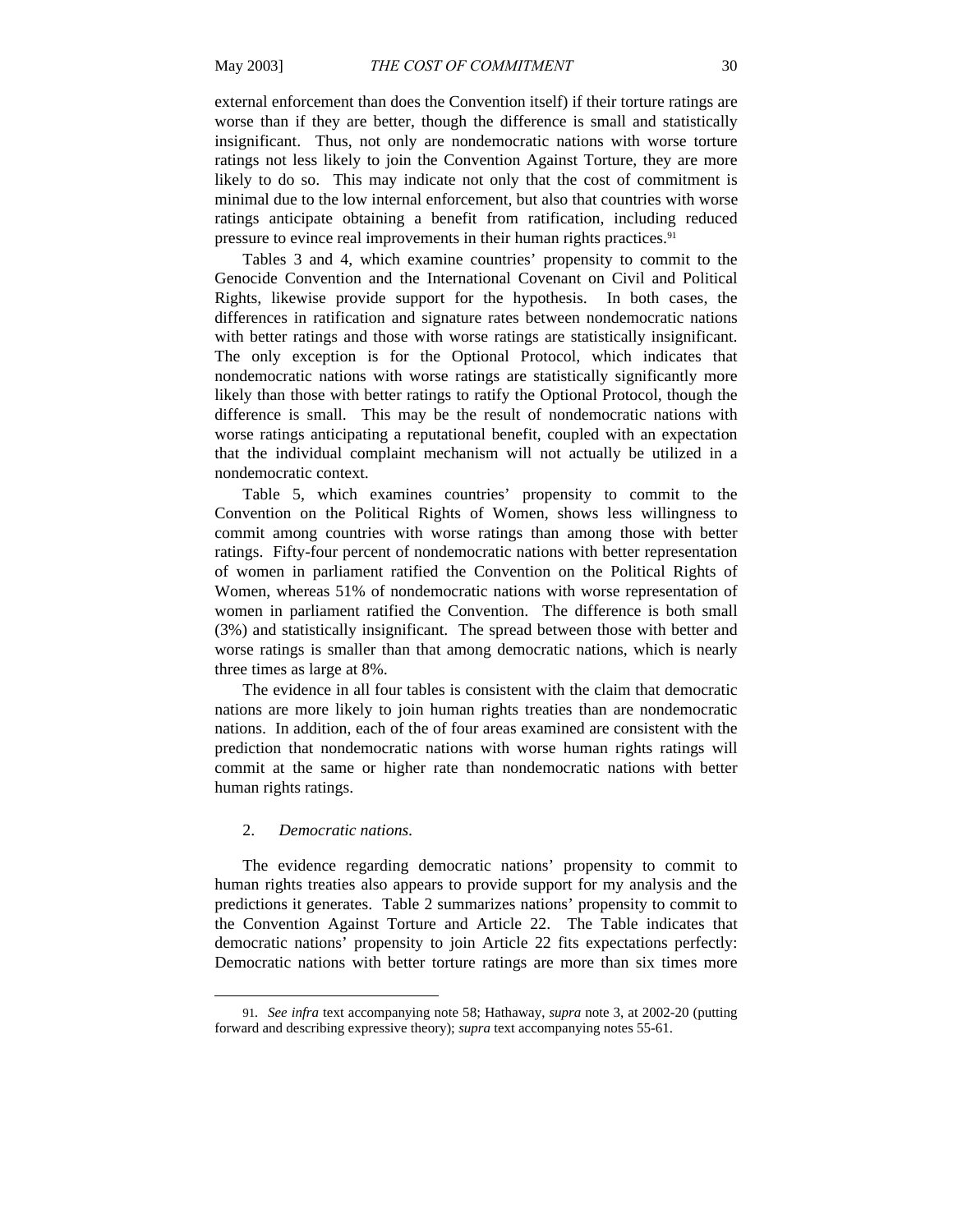$\overline{a}$ 

likely to accept the Article than democratic nations with worse torture ratings. The evidence regarding the Convention Against Torture is more equivocal: Democratic nations appear no more likely to ratify the Convention Against Torture if they have better torture ratings than if they have worse ratings.

A glance at the characteristics of democratic nations with worse ratings suggests a possible explanation for this shortcoming. Thirty-one percent of democratic nations with better ratings are governed by regimes that have been in place for fewer than ten years, and 78% of the group of democratic nations with worse ratings are governed by similarly young regimes. By contrast, 39% of nondemocratic nations with better ratings are governed by new regimes, and 49% of nondemocratic nations with worse ratings are governed by new regimes. If newer regimes are more likely to commit to treaties—because, for example, they are attempting to distance themselves from a prior regime or, as Andrew Moravcsik argues,<sup>92</sup> because they fear backtracking and wish to bind future regimes to the mast—then this may help explain why the level of commitment among democratic nations with worse ratings exceeds expectations.<sup>93</sup>

Table 4, which summarizes nations' propensity to commit to the International Covenant on Civil and Political Rights, shows similar results. Democratic nations with better ratings are statistically no more or less likely than those with worse ratings to join the Covenant or the Optional Protocol. The small differences that exist between the categories are statistically insignificant. $94$  Again, the frequency of new regimes among the democratic nations with worse ratings—72%—far exceeds that among democratic nations with better ratings—27%. This lies in contrast to nondemocratic nations: 38% of nondemocracies with worse ratings are new regimes, and 44% of nondemocracies with better ratings are new regimes. This may again provide a partial explanation for the higher than expected ratification rate among democratic nations with worse ratings.

The evidence summarized in Table 3, which examines the Genocide Convention, and Table 5, which examines the Convention on the Political Rights of Women, also provide support for my claims. Among democratic nations, 69% of countries with better genocide ratings ratified the Genocide Convention, whereas none of those with worse genocide ratings ratified the Convention. Although this difference is both large and statistically significant, the evidence is of questionable value, as there are only four observations of

<sup>92.</sup> S*ee* Moravcsik, *supra* note 12 (arguing that unstable democracies—defined as those with regimes that had been in power for fewer than 30 years (as opposed to 10 years, as measured herein)—are likely to be the strongest advocates for binding human rights regimes).

<sup>93.</sup> I explore this aspect of countries' treaty commitment decisions in greater depth in Hathaway, *supra* note 8.

<sup>94.</sup> Given the result for Article 22, the result for the Optional Protocol may appear incongruous. This difference in results between these two provisions may be due in part to the relative infrequency with which the Optional Protocol is utilized. Although it creates a right of individual complaint—a right that might appear particularly threatening in a nondemocratic nation—that right is rarely exercised, and when it is, resolution takes several years. *See supra* note 81. Article 22, by contrast, is used relatively infrequently, but all the cases that have been brought to the Committee have been resolved. *Id*.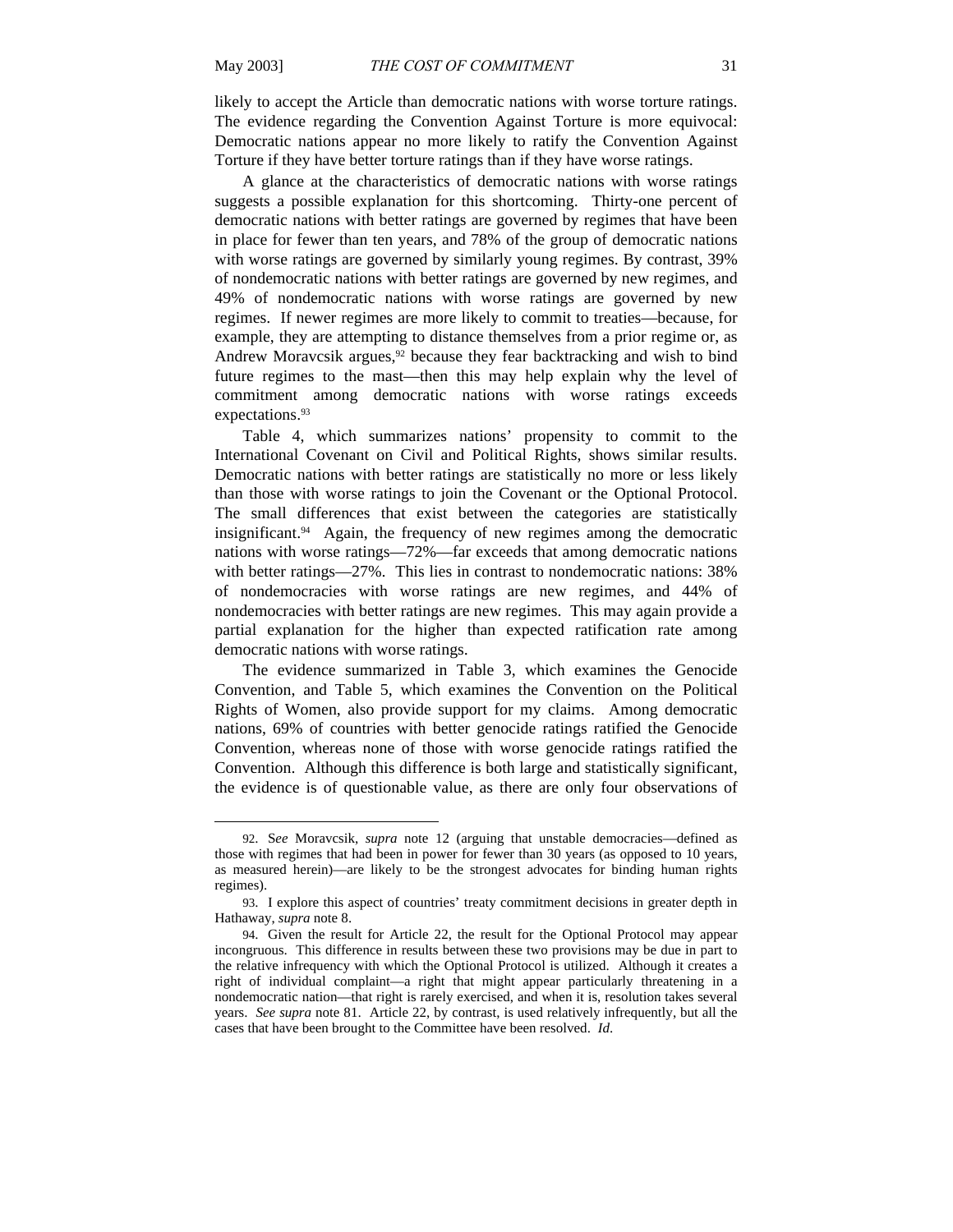democratic countries with poor genocide ratings (and these observations all come from one country over the course of four separate years). Looking at Table 5, however, I find more robust support for similar findings. While 77% of democratic nations with better representation of women ratified the Convention on the Political Rights of Women, 69% of those with worse representation ratified the Convention—a statistically significant, though not especially large, difference. Again, the frequency of new regimes in the two categories may help explain the somewhat lackluster results. Among democratic nations with better ratings, 19% are new regimes, whereas among democratic nations with worse ratings, 56% are new regimes. Among nondemocratic regimes, 40% of those with worse ratings are new regimes, and 55% of those with better ratings are new regimes.

Taken together, the evidence presented in Tables 2 through 5 provides good support for the hypotheses outlined in Part III. As noted above, the evidence strongly supports the prediction that nondemocratic nations with worse human rights ratings will commit at the same or higher rate than nondemocratic nations with better human rights ratings. The evidence in the tables regarding democratic nations' patterns of commitment to human rights treaties is also consistent with my analysis. In contrast to nondemocratic nations, democratic nations with worse ratings are never more likely to ratify a given human rights treaty than democratic nations with better ratings. Indeed, in two of the four areas I examine, I find evidence that democratic nations with better ratings are statistically significantly more likely than democratic nations with worse ratings to commit to human rights treaties. In the remaining areas, the rates of ratification for democratic nations with better human rights ratings are statistically indistinguishable from those of democratic nations with worse human rights ratings—a result that may be partially explained by the higher incidence of new regimes among democratic nations with worse human rights ratings.

#### **CONCLUSION**

What is the cost to a country of membership in a human rights treaty regime and how does it affect a country's decision to sign and ratify the treaty? Is it simply the case, as some current scholars of international law and politics would have it, that the cost of commitment is uniform or perhaps random? Or is it true, as others have suggested, that countries only join human rights treaties with which they already are in compliance, avoiding those that would be costly to implement?

The empirical evidence outlined above suggests some perhaps surprising answers to these questions. The cost of commitment is not uniform or random. Nor do countries join only those treaties that would seem to impose the least compliance costs. Rather, the evidence appears to confirm the core assertion of my own account: The higher the cost of commitment—a cost defined by the interaction of a country's divergence from the human rights standards outlined in the treaty and the likelihood that the country will actually put those standards into place if it joins—the less likely a nation is to join a human rights treaty.

From this broad prediction flows a series of more specific claims, all of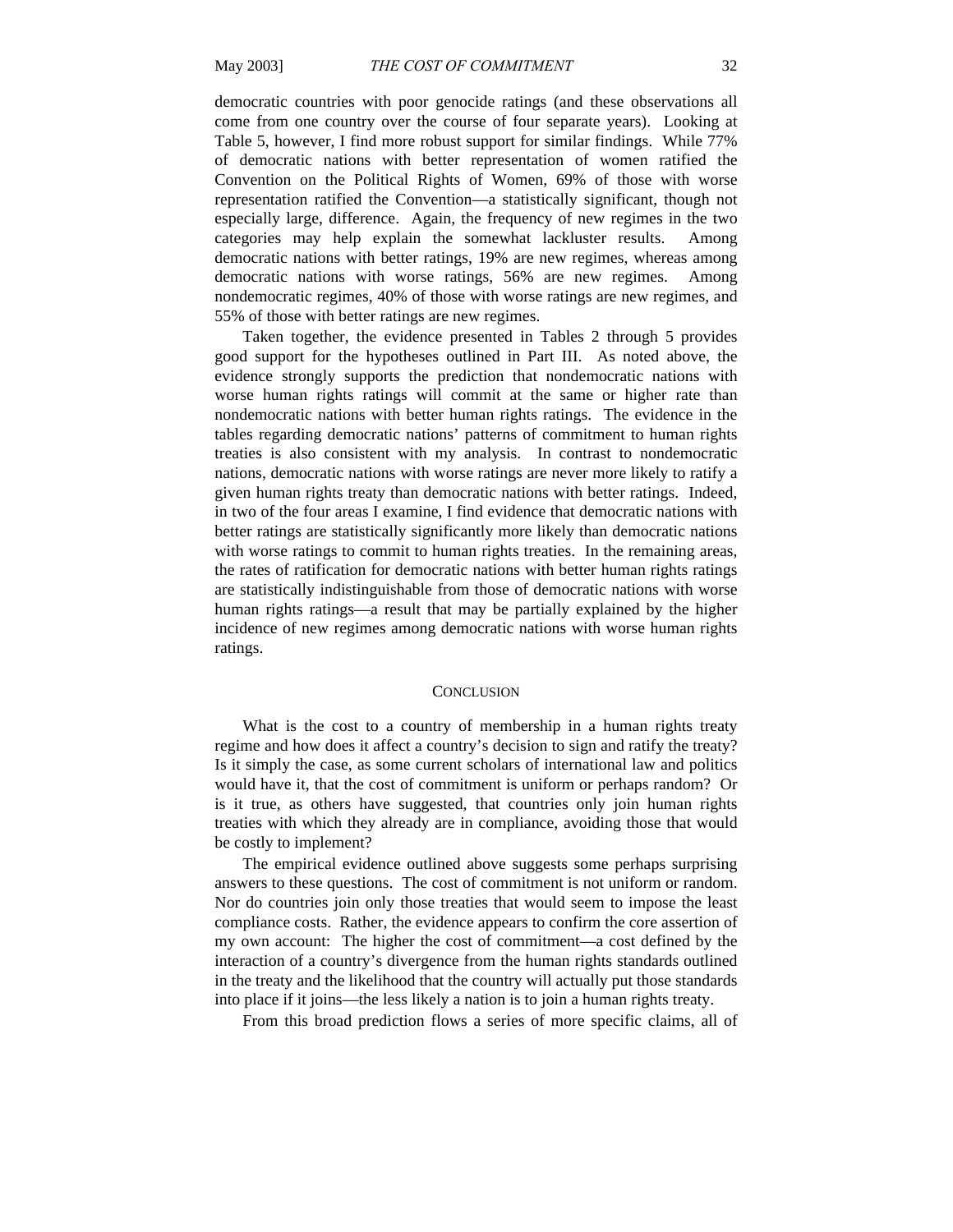$\overline{a}$ 

which find preliminary support in the evidence presented here. Because variation in the strength of internal enforcement is not random but instead moves in tandem with countries' human rights ratings, countries with better human rights ratings are apparently more reluctant to commit to human rights treaties than otherwise expected and countries with poor ratings are less reluctant to do so than otherwise expected. Moreover, because democratic nations generally have stronger internal enforcement mechanisms than nondemocratic nations, democratic and nondemocratic nations likely have entirely different commitment patterns. Although democratic nations as a whole are more likely to commit to human rights treaties than nondemocratic nations, democratic nations with poor human rights ratings are less likely than democratic nations with good ratings to join human rights treaties. The opposite is true of nondemocratic nations; nondemocratic nations with worse human rights ratings are not much less likely—and are even occasionally *more* likely—to commit than nondemocratic nations with better ratings.

Of course, the evidence and conclusions presented here are only preliminary. Additional investigation will be necessary to confirm or disprove these claims. To begin with, a multivariate quantitative empirical investigation of the relationships asserted here should be conducted to test whether the relationships hold when other relevant characteristics are controlled. Indeed, that is the subject of a paper that is part of the same project as this Article. In addition, qualitative case studies examining the link between democracy, internal enforcement, human rights practices, and treaty membership are essential to a complete understanding of countries' decisions to join human rights treaties.95

Assuming for the moment that the empirical claims made herein find additional support upon deeper inspection, how might advocates of human rights use this information to improve the lives of those the treaties are meant to protect? One might come away from this study uncertain as to how to proceed. If we strengthen human rights treaties by putting in place stronger enforcement mechanisms, this study seems to suggest, those countries with the worst practices may be driven away by the high cost of commitment. Yet if we instead settle for toothless treaties, nations with poor human rights records especially nondemocratic nations—may join them to gain an expressive benefit with no intention of actually complying. The human rights advocate would thus seem to be caught in an inescapable dilemma.

The focus in this Article on the cost of treaty commitments, however, does point toward some possible answers to this conundrum. To begin with, the study suggests that although countries may be less likely to join treaties that have stronger enforcement mechanisms, many countries—even those with poor human rights practices—do still join. Widespread membership in the Optional Protocol, even among nations that do not meet its terms, suggests that stronger enforcement mechanisms are not a bar to membership. And widespread membership in the Convention on the Political Rights of Women—which contains no enforcement mechanism but for which noncompliance is difficult if not impossible to conceal—suggests that efforts to make noncompliance with

<sup>95.</sup> The only existing such study of which I am aware is Moravcsik, *supra* note 6.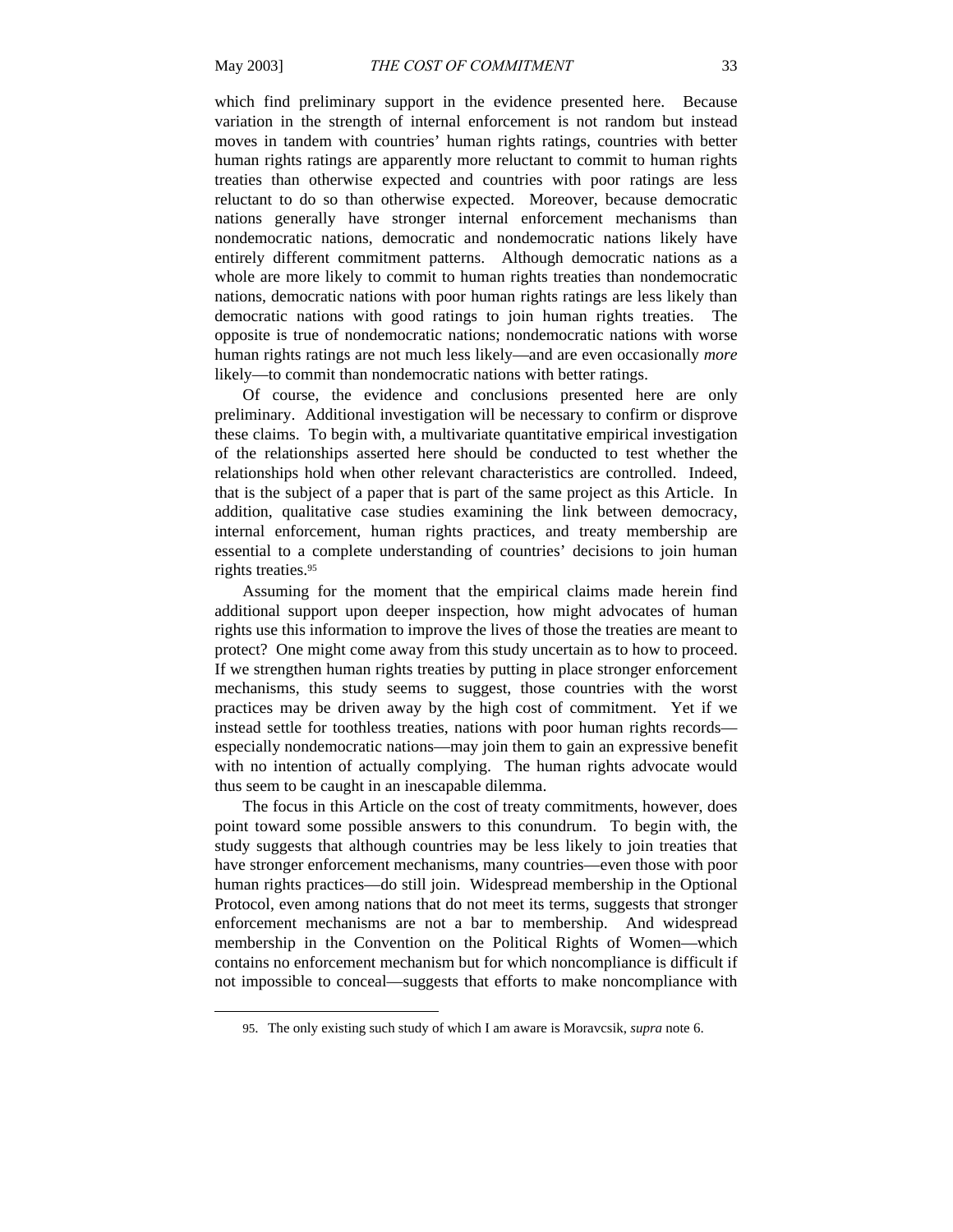treaty provisions more transparent may provide a means to retain widespread membership while discouraging ratification where it is less likely to have a positive effect.

Despite these hopeful signs, it is important that any efforts to strengthen treaty enforcement and monitoring mechanisms be made cautiously. In particular, care must be taken not to make conditions so stringent that treaties are no longer able to serve as a stepping stone to better practices. Indeed, the findings of this article can provide some insights into the ongoing debate on the wisdom of strengthening the monitoring and enforcement of human rights treaties. 96 Nondemocratic nations appear to be as likely or more likely to join human rights treaties if their human rights practices are worse<sup>97</sup> and appear not to improve their human rights practices after membership.<sup>98</sup> For these countries, the claim for maintaining room for them to engage in "hollow" ratification does not appear convincing. The same is not true, however, for democratic nations. While democratic nations with poorer practices appear to be sometimes as likely as those with better practices to join human rights treaties,99 democratic nations do often appear to have better practices if they have ratified than if they have not.<sup>100</sup> This suggests that the process of norm internalization is furthered by ratification in such nations.101 Hence such countries should not be discouraged from ratifying human rights treaties with which they are not yet in compliance, as the ratification may help set in motion internal processes that can lead to better compliance over time. These findings thus suggest that if stronger enforcement and monitoring measures are considered, they should allow for a transition period during which nations may demonstrate their commitment to bringing their practices in line with the requirements of the treaties.

 By focusing the attention here on the costs of treaty membership, I hope also to encourage policymakers to consider ways in which those costs may be offset. It is no coincidence that the most effective and hence costly human rights regime—that found in Europe—is embedded in a set of political and economic institutions that bring significant benefits to its members.<sup>102</sup> These

<sup>96</sup>*. See, e.g*., Ryan Goodman and Derek Jinks, *Measuring the Effects of Human Rights Treaties*, 14 E.J.I.L. (forthcoming 2003) (arguing against strengthening the monitoring and enforcement of human rights treaties); Oona A. Hathaway, *Testing Conventional Wisdom*, 14 E.J.I.L. (forthcoming 2003) (arguing that strengthening the monitoring and enforcement of human rights treaties may make the treaties more effective).

<sup>97</sup>*. See supra* Tables 2-5.

<sup>98</sup>*. See* Hathaway, *supra* note 3, at 1989-2002 (showing that among the group of countries as a whole, ratification of the treaties examined is never associated with better practices than would otherwise be expected; by contrast, among democratic nations, ratification is sometimes associated with better practices than otherwise expected).

<sup>99</sup>*. See supra* Tables 2-5.

<sup>100.</sup> Hathaway, *supra* note 3, at 1997-2000.

<sup>101</sup>*. Cf*. Koh, *Bringing International Law Home*, *supra* note 9 ("While the structural attributes of liberal systems undeniably make them more open to some of the kinds of internalization discussed above, illiberal states may also internalize through a variety of means.")

<sup>102.</sup> The Statute of the Council of Europe effectively requires states to ratify the European Convention on Human Rights as a condition of membership in the Council. The Statute of the Council of Europe provides that "[e]very Member of the Council of Europe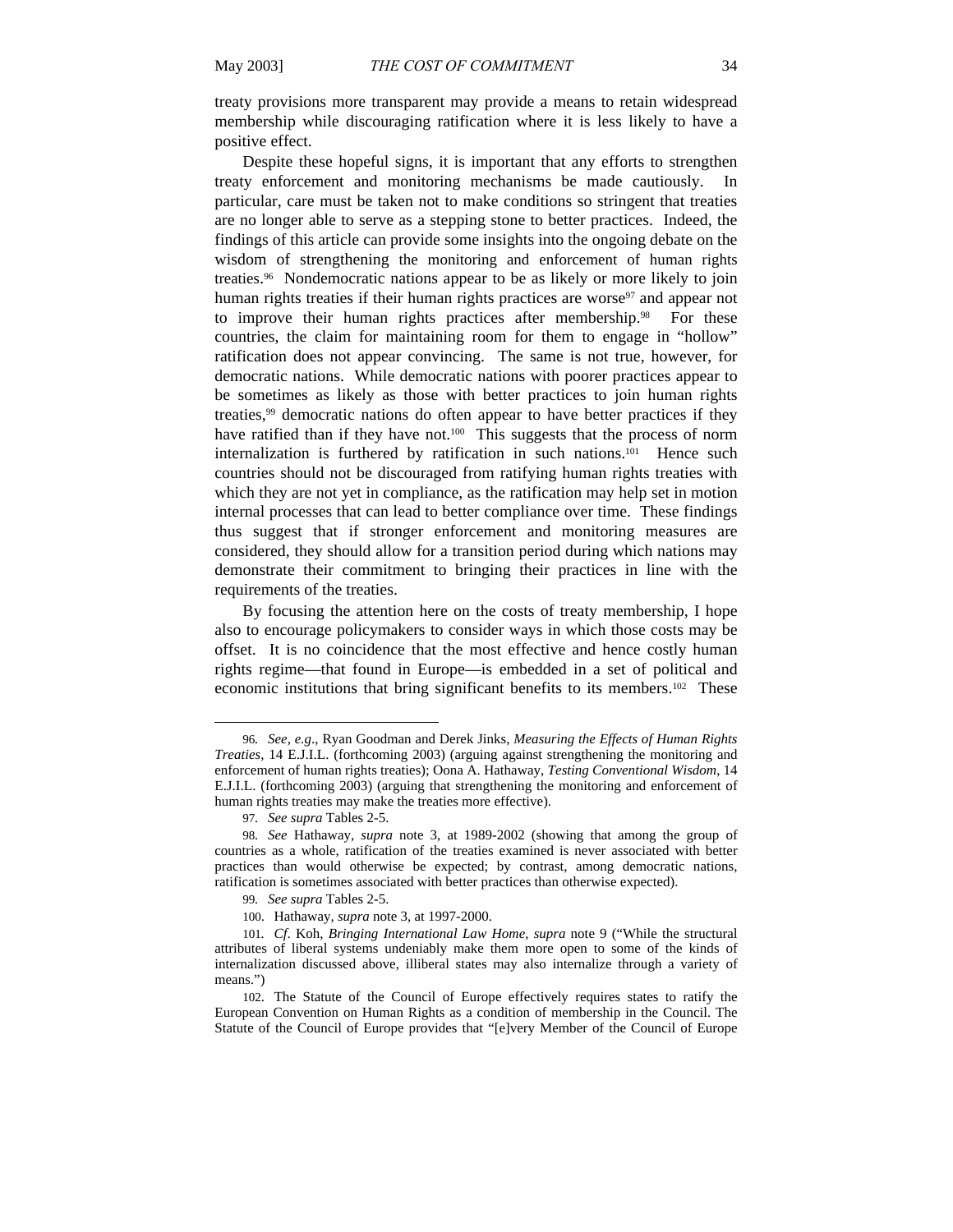$\overline{a}$ 

benefits far outweigh any costs member states must bear to bring their human rights policies into line with comparatively stringent European human rights treaties.

Finally, this study suggests that international bodies might encourage ratification by reducing the cost of compliance. Democratic nations with poor human rights practices might be persuaded to join a human rights treaty that they might otherwise avoid if membership were accompanied by resources and other assistance to aid them in carrying out the treaty's mandate. At the same time, human rights advocates might seek to increase the costs of membership in nondemocratic nations by redoubling their efforts to foster domestic constituencies for human rights. Using ratification of a treaty as an opportunity to create connections to domestic organizations and to provide them protection and support, international nongovernmental organizations can help foster stronger internal human rights watchdogs. In doing so, the international community can better ensure that ratification will represent a meaningful commitment.

| <b>Short</b><br>of<br>Name<br>Treaty                                           | Full Name and Citation of Treaty                                                       |
|--------------------------------------------------------------------------------|----------------------------------------------------------------------------------------|
| Convention on the                                                              | Convention on the Political Rights of Women, opened for signature                      |
| Political Rights of<br>Women                                                   | Mar. 31, 1953, 27 U.S.T. 1909, 193 U.N.T.S. 135 (entered into force<br>July 7, 1954).  |
| Convention                                                                     | Convention Against Torture and Other Cruel, Inhuman or Degrading                       |
| <b>Against Torture</b>                                                         | Treatment or Punishment, <i>opened for signature</i> Dec. 10, 1984, S.                 |
|                                                                                | TREATY DOC. NO. 100-20 (1988), 1465 U.N.T.S. 85 (entered into<br>force June 26, 1987). |
| Article 21                                                                     | Convention Against Torture and Other Cruel, Inhuman or Degrading                       |
|                                                                                | Treatment or Punishment, <i>opened for signature</i> Dec. 10, 1984, art.               |
|                                                                                | 21, S. TREATY DOC. NO. 100-20, at 26-27 (1988), 1465 U.N.T.S. 85,                      |
|                                                                                | 118-20 (entered into force June 26, 1987).                                             |
| Article 22<br>Convention Against Torture and Other Cruel, Inhuman or Degrading |                                                                                        |
|                                                                                | Treatment or Punishment, <i>opened for signature</i> Dec. 10, 1984, art.               |
|                                                                                | 22, S. TREATY DOC. NO. 100-20, at 27-28 (1988), 1465 U.N.T.S. 85,                      |
|                                                                                | 120 (entered into force June 26, 1987).                                                |
| Covenant on Civil                                                              | International Covenant on Civil and Political Rights, <i>adopted</i> Dec.              |
| and Political Rights                                                           | 19, 1966, S. EXEC. Doc. E, 95-2, at 23 (1978), 999 U.N.T.S. 171                        |
|                                                                                | (entered into force Mar. 23, 1976).                                                    |
| <b>Optional Protocol</b>                                                       | Optional Protocol to the International Covenant on Civil and                           |
|                                                                                | Political Rights, <i>adopted</i> Dec. 19, 1966, 999 U.N.T.S. 302.                      |

#### APPENDIX A: LIST OF TREATIES

must accept the principles of the rule of law and of the enjoyment by all persons within its jurisdiction of human rights and fundamental freedoms." Statute of the Council of Europe, May 5, 1949, art. 3, 87 U.N.T.S. 103, 106. Hence, before a nation may accede to the Council, it may be required to enact legislative changes (for example, abolish the death penalty) and satisfy Council experts that the country meets minimum human rights standards. (I think an additional citation could be used here to explain this interpretation of the Statute). (I found this statute on the Web so I am not sure about the citation using the abbreviation of U.N.T.S., I could not locate this anywhere else.)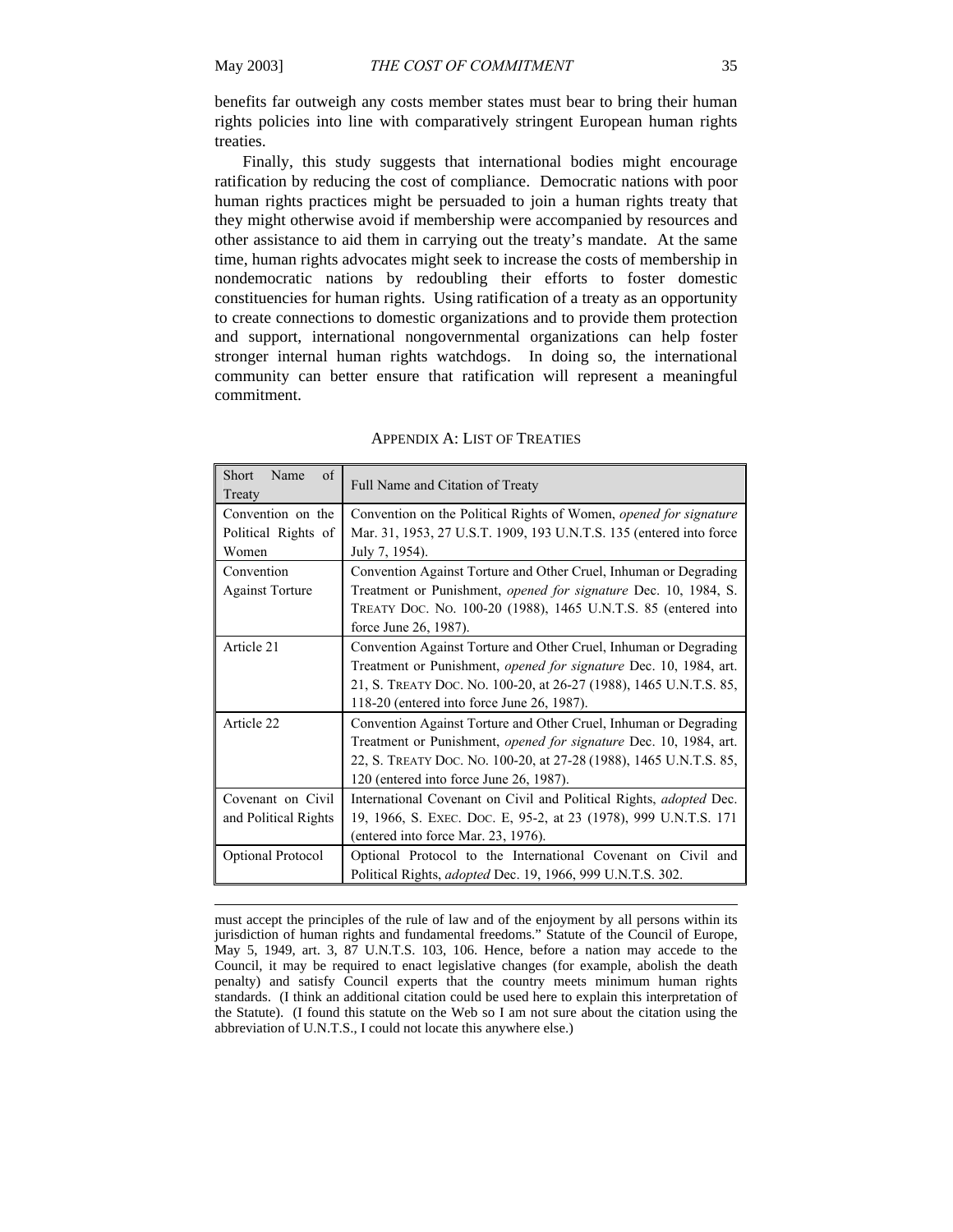| Genocide   | Convention on the Prevention and Punishment of the Crime of                                                                |
|------------|----------------------------------------------------------------------------------------------------------------------------|
| Convention | Genocide, <i>adopted</i> Dec. 9, 1948, S. EXEC. Doc. O, 81-1 (1949), 78<br>U.N.T.S 277 (entered into force Jan. 12, 1951). |
|            |                                                                                                                            |

### APPENDIX B: DATA SOURCES AND DESCRIPTIONS

#### *Better Ratings/Worse Ratings*

*Torture*. I generated the data on torture by coding the sections on torture in the United States Department of State Country Reports on Human Rights.103 The Torture index ranges from 1 to 5. In Tables 1-5, a country is designated as having a "better torture rating" if, in the years 1985 to 1987, its average torture rating was 3 or lower. It is designated as having a "worse torture rating if, in those years, its average torture rating was higher than 3.

*Genocide*. I obtained the data on genocide from the Center for International Development and Conflict Management at the University of Maryland, College Park.104 The Center defines "geno/politicide" as

the promotion, execution, and/or implied consent of sustained policies by governing elites or their agents—or in the case of civil war, either of the contending authorities—that result in the deaths of a substantial portion of a communal group or politicized non-communal group. In genocides the victimized groups are defined primarily in terms of their communal (ethnolinguistic, religious) characteristics. In politicides, by contrast, groups are defined primarily in terms of their political opposition to the regime and dominant groups.... In the case of genocide and politicide authorities physically exterminate enough (not necessarily all) members of a target group so that it can no longer pose any conceivable threat to their rule or interests.105

The data record the magnitude of each genocidal episode based on the annual number of deaths, placed on a scale that ranges from 0 to 5.106 I designate a rating of 3 or lower as "better" whereas I designated ratings of greater than 3 as "worse."

*Fair Trial*. I created the Fair Trial index by coding, with the help of two research assistants, the sections in the U.S. Department of State's *Country Reports on Human Rights* that addressed issues relating to fair trials. I identified ten elements of a paradigmatic fair trial by reference to the relevant treaties. The elements include the following: an independent and impartial judiciary, the right to counsel, the right to present a defense, a presumption of innocence, the right to appeal, the right to an interpreter, protection from ex post facto laws, a public trial, the right to have charges presented, and timeliness.107 I use these ten elements to construct a rating scale of 1 to 4, with

<sup>103.</sup> For more on how I constructed the index, see Hathaway, *supra* note 3, at 1969-72.

<sup>104.</sup> Gurr et al., *supra* note 85.

<sup>105</sup>*. Id.* at 15. The Codebook further specifies that in order to code murder as genocidal, "(1) Authorities' complicity in mass murder must be established. . . . (2) The physical destruction of a people requires time to accomplish: it implies a persistent, coherent pattern of action. . . . (3) The victims to be counted are unarmed civilians, not combatants." *Id.* at 15-16.

<sup>106.</sup> For more on the genocide rating, see Hathaway, *supra* note 3, at 1968-69.

<sup>107.</sup> For more on how I constructed the index, see *id.* at 1972-74.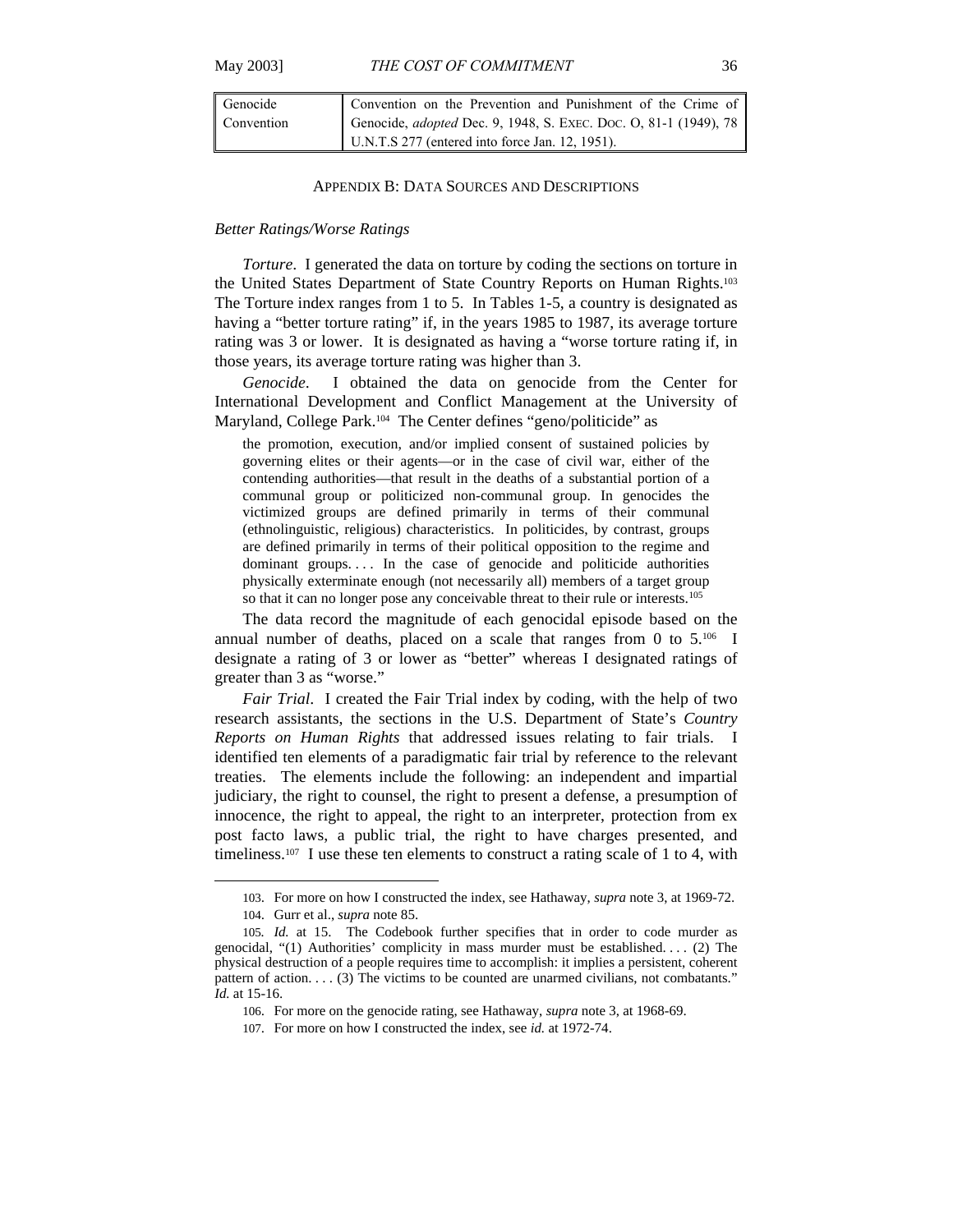1 indicating the strongest fair trial protections and 4 the weakest. I designate ratings of below 2 as "better," and 2 and above as "worse."

*Women's Political Representation (Percentage of Men in Parliament)*. I measured women's political representation using the percentage of men in each country's legislature.108 The data are derived from data published by the Inter-Parliamentary Union.<sup>109</sup> I designate countries with percentages of men in parliament 97.6% or below (placing them in the top 50% of states for women's political representation) as "better," and those with percentages of men in parliament above 97.6% (placing them in the bottom 50% of states for women's political representation) as "worse."

*Democratic Regime.* The definition and measurement of democracy has been the source of a great deal of debate among scholars.110 I use here what is widely recognized to be the best available comprehensive data on democracy the measure of democracy (DEMOC) in the Polity IV data set.111 The scale is constructed additively using coded data on six separate variables: competitiveness of executive recruitment, openness of executive recruitment, regulation of executive recruitment, constraints on the chief executive, regulation of political participation, and competitiveness of political participation.112 I transform this 11-point scale into a 0/1 variable, with a "1" indicating a "democratic regime" (6 to 10 on the polity scale), and "0" indicating a semi- or nondemocratic regime  $(0-5)$  on the polity scale).<sup>113</sup>

*New Regime.* I define new regimes as those that have been in place for ten or fewer years. I generate the indicator for new regimes from the "Durable" variable in the Polity IV database, which is defined as "[t]he number of years since the most recent regime change (defined by a three-point change in the Polity score over a period of three years or less), the end of a transition period defined by the lack of stable political institutions (denoted by a standardized authority score), or the year 1900, whichever came last."114

*Human Rights NGOs*. This measure of human rights NGOs provides a separate measure of the number of NGOs actively working in each individual country in each year. The information from which this variable is constructed is drawn from the Human Rights Internet's List (formerly the WorldList). I

<sup>108.</sup> Where a country's legislature is divided into two houses, I added the two houses together before calculating the percentage of men in the legislature.

<sup>109.</sup> INTER-PARLIAMENTARY UNION, WOMEN IN PARLIAMENTS 1945-1995: A WORLD STATISTICAL SURVEY (1995). For more on this measure, see Hathaway, *supra* note 3, at 1975-76.

<sup>110</sup>*. See* Hathaway, *supra* note 3, at 2028-29 & n.311.

<sup>111</sup>*. See* Marshall & Jaggers, *supra* note 53, at 12-13 (including a description of variables and a link to the data set). The Polity Project defines democracy, which ranges from 0 (low) to 10 (high), as "general openness of political institutions."

<sup>112</sup>*. Id.*

<sup>113.</sup> In addition, I convert codes of -66 and -77 to "0," and treat -88 as missing, prorating the missing data using surrounding entries, where possible. This is in accordance with the recommendation of the authors of the database.

<sup>114</sup>*. See* Polity IV Project Manual, *supra* note 53, at 15. I made minor alterations to the data. For the five years in my data set prior to the start of the "Durable" indicator (1945 to 1949), I filled in missing data where possible by using later years to infer earlier years' duration values and by coding any instances where the Polity variable was coded with a "standardized authority code" as having a duration of "0."